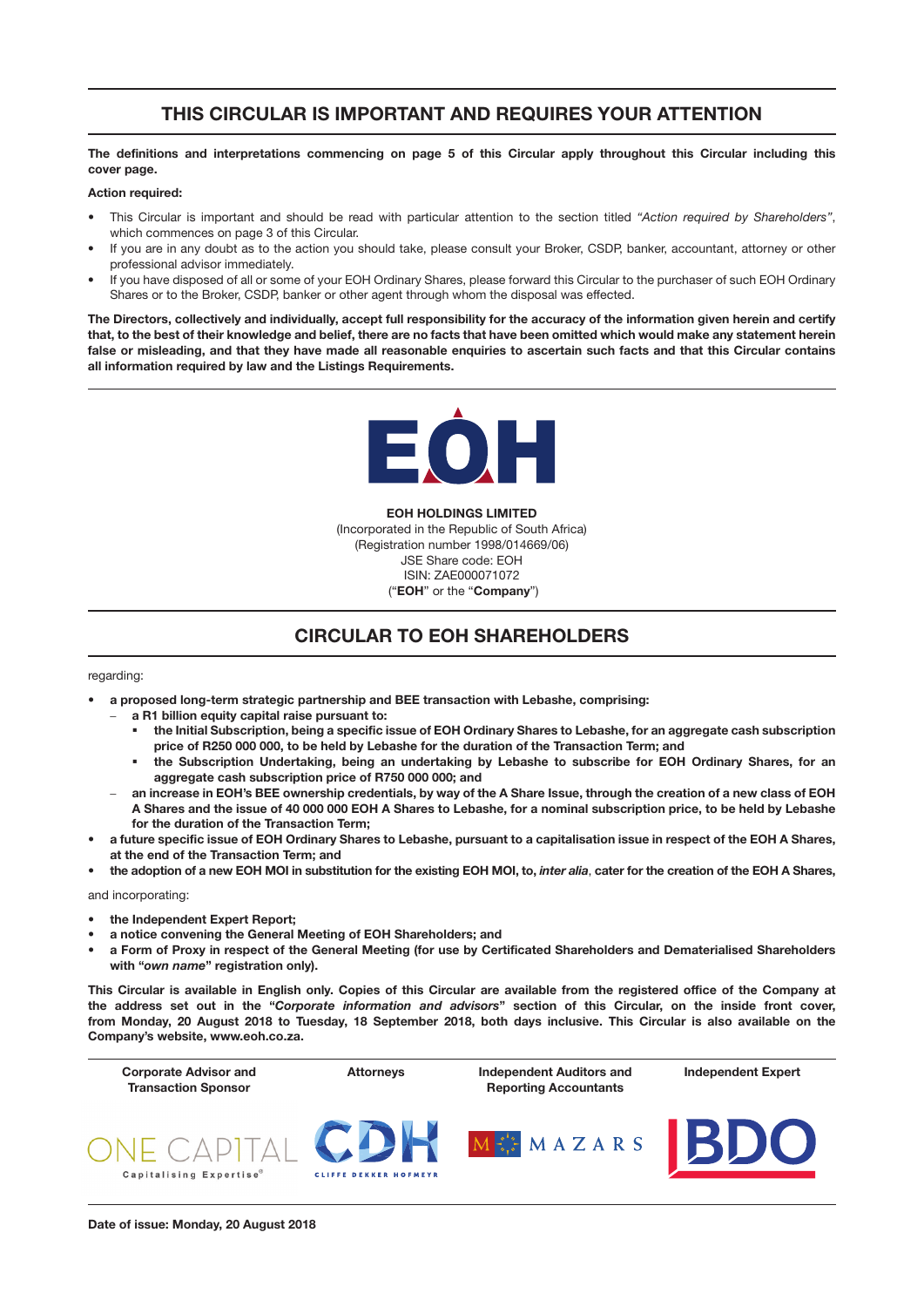## CORPORATE INFORMATION AND ADVISORS

#### Company Secretary and Registered Office

Adri Els EOH Holdings Limited EOH Business Park Ground Floor, Block D 1 Osborne Lane Gillooly's View Bedfordview, 2007 South Africa (PO Box 59, Bruma, 2026)

Place of incorporation: South Africa Date of incorporation: 29 July 1998

#### Corporate Advisor

One Capital Advisory Proprietary Limited (Registration number 2009/021943/07) 17 Fricker Road Illovo, 2196 South Africa (PO Box 784573, Sandton, 2146)

#### Attorneys

Cliffe Dekker Hofmeyr Inc. (Registration number 2008/018923/21) 1 Protea Place Sandown Sandton, 2196 South Africa (Private Bag X7, Benmore, 2010)

#### Independent Expert

BDO Corporate Finance Proprietary Limited (Registration number 1983/002903/07) 22 Wellington Road Parktown, 2193 (Private Bag X60500, Houghton, 2041)

### Transfer Secretaries

Computershare Investor Services Proprietary Limited (Registration number 2004/003647/07) Rosebank Towers 15 Biermann Avenue Rosebank, 2196 South Africa (PO Box 61051, Marshalltown, 2107)

#### Transaction Sponsor

One Capital Sponsor Services Proprietary Limited (Registration number 2000/023249/07) 17 Fricker Road Illovo, 2196 South Africa (PO Box 784573, Sandton, 2146)

#### Independent Auditors and Reporting Accountants

Mazars (Gauteng) Inc. (Registration number 2000/026635/21) Mazars House, 54 Glenhove Road Melrose Estate Johannesburg, 2196 South Africa (PO Box 6697, Johannesburg, 2000)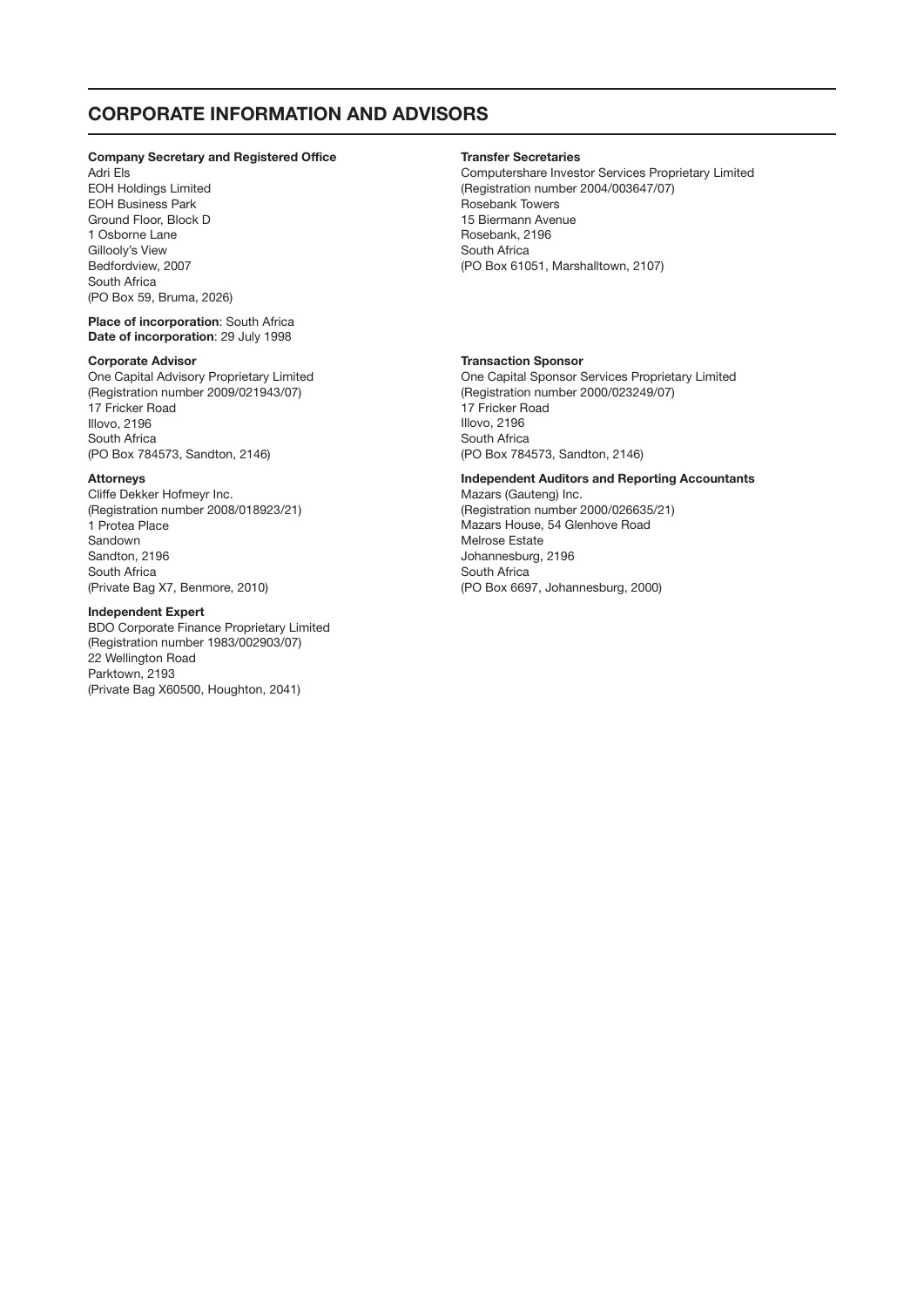# FORWARD-LOOKING STATEMENTS

*The definitions and interpretations commencing on page 5 of this Circular apply to this section.*

Certain of the statements included in this Circular constitute forward-looking statements that involve risks and uncertainties. Forwardlooking statements may generally be identified by the use of terminology such as "*may*", "*might*", "*will*", "*will likely result*", "*will continue*", "*expect*", "*are expected to*", "*intend*", "*plan*", "*seek*", "*project*", "*projection*", "*potential*", "*could*", "*should*", "*estimate*", "*anticipate*", "*believe*", "*outlook*" or similar phrases. Without limitation, all statements regarding the EOH Group's future financial position or business strategy or the plans and / or objectives of management for the future operation of the EOH Group are forward-looking statements. The actual future performance of the EOH Group could differ materially from these forward-looking statements. Matters not yet known to the Board or not currently considered material by them could cause the actual results to differ materially from these expectations.

Reliance should not be placed on these forward-looking statements. All forward-looking statements are qualified in their entirety by these cautionary statements. Moreover, unless the Board is required by law to update these statements after the date of this Circular, it will not necessarily do so.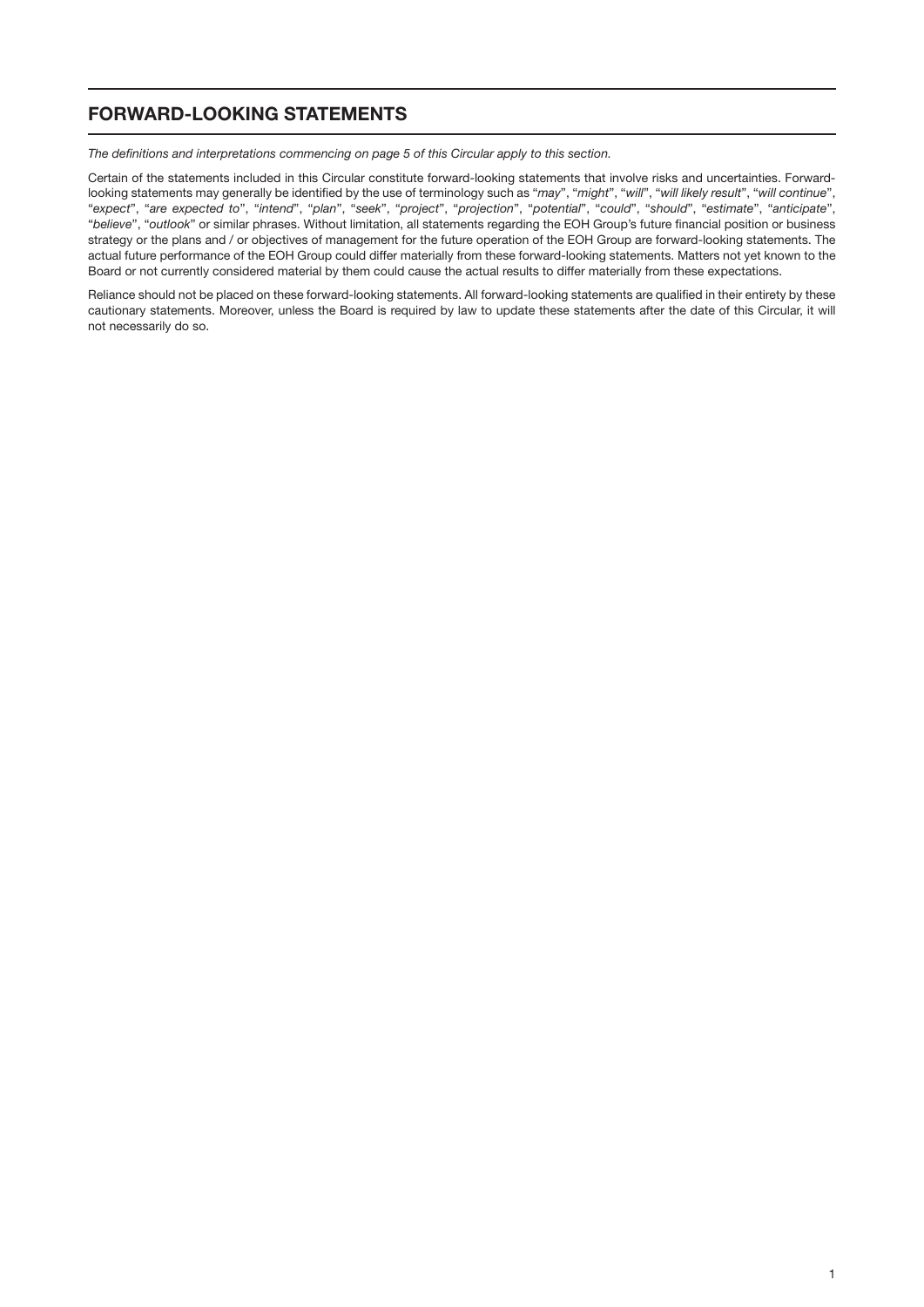# TABLE OF CONTENTS

|                                        |                                                                                                                           | Page       |  |
|----------------------------------------|---------------------------------------------------------------------------------------------------------------------------|------------|--|
|                                        | <b>CORPORATE INFORMATION AND ADVISORS</b>                                                                                 | <b>IFC</b> |  |
|                                        | <b>FORWARD-LOOKING STATEMENTS</b>                                                                                         |            |  |
| <b>ACTION REQUIRED BY SHAREHOLDERS</b> |                                                                                                                           | 3          |  |
|                                        | <b>DEFINITIONS AND INTERPRETATIONS</b>                                                                                    | 5          |  |
|                                        | <b>SALIENT DATES AND TIMES</b>                                                                                            | 10         |  |
|                                        | <b>CIRCULAR TO SHAREHOLDERS</b>                                                                                           | 11         |  |
| 1.                                     | <b>INTRODUCTION</b>                                                                                                       | 11         |  |
| 2.                                     | <b>RATIONALE</b>                                                                                                          | 12         |  |
| 3.                                     | PURPOSE OF THIS CIRCULAR                                                                                                  | 12         |  |
| 4.                                     | <b>OVERVIEW OF LEBASHE</b>                                                                                                | 12         |  |
| 5.                                     | BEE TRANSACTION AND CAPITALISATION ISSUE                                                                                  | 13         |  |
| 6.                                     | SUMMARY OF THE TRANSACTION AGREEMENTS                                                                                     | 19         |  |
| 7.                                     | PRO FORMA FINANCIAL EFFECTS                                                                                               | 19         |  |
| 8.                                     | NATURE OF THE BUSINESS AND PROSPECTS                                                                                      | 20         |  |
| 9.                                     | SHARE CAPITAL AND SHARE PRICE INFORMATION                                                                                 | 20         |  |
| 10                                     | <b>INFORMATION RELATING TO DIRECTORS</b>                                                                                  | 21         |  |
| 11.                                    | <b>LITIGATION</b>                                                                                                         | 23         |  |
| 12.                                    | CORPORATE GOVERNANCE                                                                                                      | 24         |  |
| 13.                                    | <b>EXPENSES</b>                                                                                                           | 24         |  |
| 14.                                    | <b>GENERAL MEETING</b>                                                                                                    | 24         |  |
| 15.                                    | OPINION OF THE INDEPENDENT EXPERT                                                                                         | 24         |  |
| 16.                                    | DIRECTORS' RESPONSIBILITY STATEMENT                                                                                       | 24         |  |
| 17.                                    | <b>CONSENTS</b>                                                                                                           | 25         |  |
| 18.                                    | <b>CONFLICT OF INTEREST</b>                                                                                               | 25         |  |
| 19.                                    | DOCUMENTS AVAILABLE FOR INSPECTION                                                                                        | 25         |  |
|                                        | ANNEXURE 1 - INDEPENDENT EXPERT REPORT                                                                                    | 26         |  |
|                                        | ANNEXURE 2 - SALIENT TERMS OF THE EOH A SHARES                                                                            | 30         |  |
|                                        | ANNEXURE 3 - PRO FORMA FINANCIAL INFORMATION                                                                              | 31         |  |
|                                        | ANNEXURE 4 - INDEPENDENT REPORTING ACCOUNTANTS' LIMITED ASSURANCE REPORT ON THE PRO FORMA<br><b>FINANCIAL INFORMATION</b> | 37         |  |
|                                        | ANNEXURE 5 - MOI AMENDMENTS                                                                                               | 39         |  |
|                                        | ANNEXURE 6 – SHARE PRICE AND TRADING HISTORY OF EOH ORDINARY SHARES ON THE EXCHANGE                                       | 44         |  |
|                                        | <b>NOTICE OF GENERAL MEETING</b>                                                                                          | 45         |  |
|                                        | FORM OF PROXY (FOR USE BY CERTIFIED SHAREHOLDERS AND DEMATERIALISED SHAREHOLDERS<br>WITH "OWN NAME" REGISTRATION)         | Attached   |  |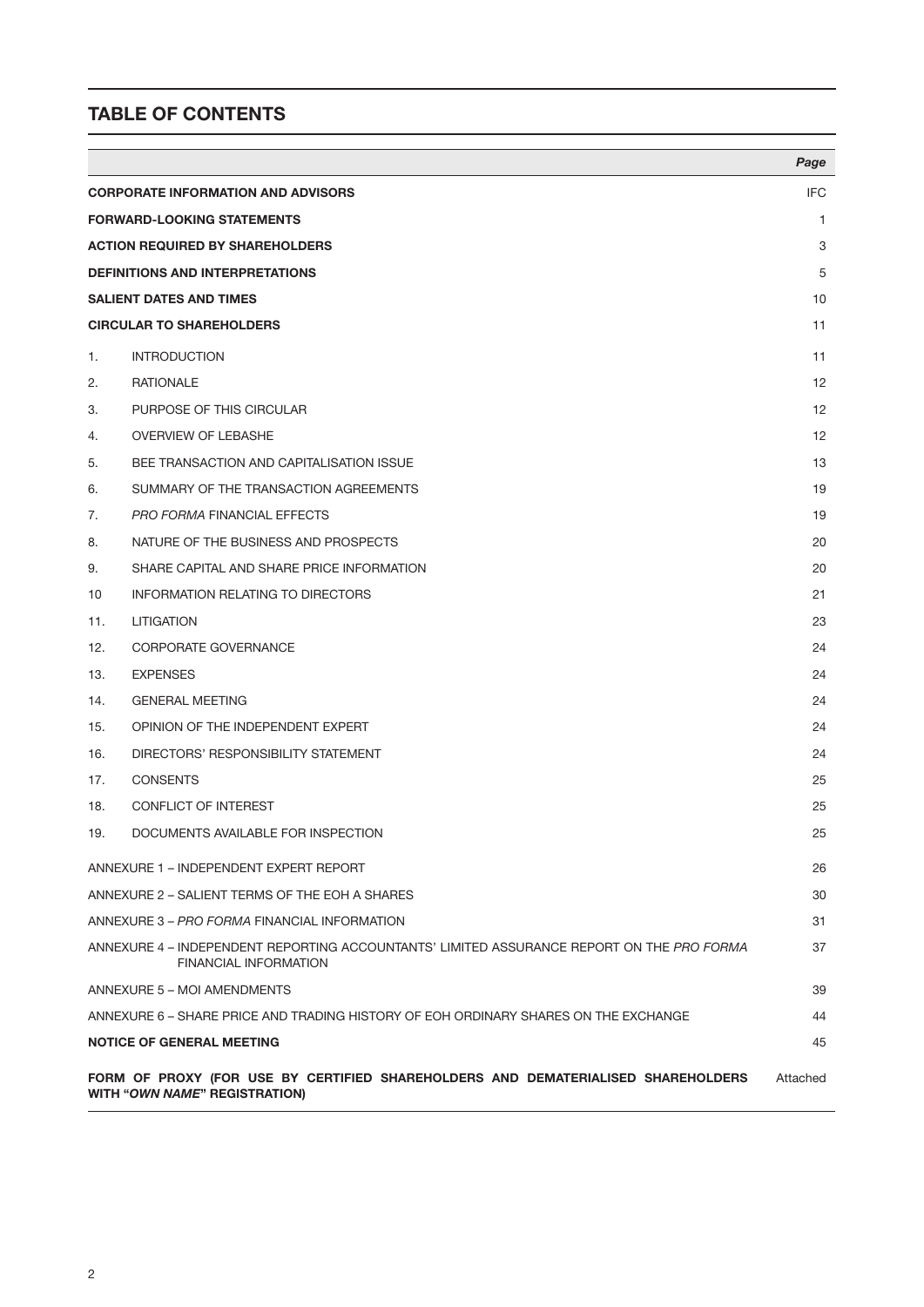# ACTION REQUIRED BY SHAREHOLDERS

*The definitions and interpretations commencing on page 5 of this Circular apply to this section.*

#### This Circular is important and requires your attention. Please take careful note of the following provisions regarding the actions required by Shareholders.

If you are in any doubt as to what action you should take, you should consult your Broker, CSDP, banker, attorney, accountant or other professional advisor immediately.

If you have disposed of all or some of your EOH Ordinary Shares, please forward this Circular to the purchaser of such EOH Ordinary Shares or to the Broker, CSDP, banker or other agent through whom the disposal was effected.

### VOTING, ATTENDANCE AND REPRESENTATION AT THE GENERAL MEETING

The General Meeting will be held at the registered office of the Company, at EOH Business Park, Ground Floor, Block D, 1 Osborne Lane, Gillooly's View, Bedfordview on Tuesday, 18 September 2018 at 14h00 to consider and, if deemed fit, pass the Resolutions set out in the Notice of General Meeting, with or without modification.

#### 1. If you are a Dematerialised Shareholder without "*own name*" registration

#### 1.1 *Voting at the General Meeting*

Your Broker or CSDP should contact you to ascertain how you wish to cast your votes at the General Meeting (or any adjournment or postponement thereof) and will thereafter cast your vote in accordance with your instructions.

If you do not wish to, or are unable to, attend or appoint a proxy to represent you at the General Meeting and you have not been contacted by your Broker or CSDP, it is advisable that you contact your Broker or CSDP and furnish it with your voting instructions.

If your Broker or CSDP does not obtain voting instructions from you, it will be obliged to vote in accordance with the provisions of the custody agreement concluded between you and your Broker or CSDP.

You must not complete the attached Form of Proxy.

## 1.2 *Attendance and representation at the General Meeting*

In accordance with the mandate between you and your Broker or CSDP, you must advise your Broker or CSDP if you wish to:

- attend, participate in and vote at the General Meeting in person; and / or
- appoint a proxy (including the chairman of the General Meeting) to represent you at the General Meeting.

Your Broker or CSDP will procure that the necessary letter of representation is issued for you to attend, participate in and vote in person or for a proxy to represent you at the General Meeting.

You will not be permitted to attend, participate in or vote at the General Meeting, nor send a proxy to represent you at the General Meeting, without the necessary letter of representation being issued to you.

#### 2. If you are a Certificated Shareholder or if you are a Dematerialised Shareholder with "*own name*" registration

#### 2.1 *Voting, attendance and representation at the General Meeting*

You may attend, participate in and vote at the General Meeting in person.

Alternatively, you may appoint a proxy (including the chairman of the General Meeting) to represent you at the General Meeting by completing the attached Form of Proxy in accordance with the instructions contained therein and delivering it to the Transfer Secretaries, as follows:

| Hand deliveries to:   | Computershare Investor Services Proprietary Limited<br>Rosebank Towers, 15 Biermann Avenue<br>Rosebank, Johannesburg, 2196 |
|-----------------------|----------------------------------------------------------------------------------------------------------------------------|
| Postal deliveries to: | Computershare Investor Services Proprietary Limited<br>PO Box 61051<br>Marshalltown, 2107                                  |
| Email to:             | Computershare Investor Services Proprietary Limited<br>proxy@computershare.co.za                                           |

so as to be received by no later than 14h00 on Friday, 14 September 2018, being at least 48 hours before the commencement of the General Meeting.

Should the Form of Proxy not be delivered to the Transfer Secretaries by this date and time, you will be entitled to furnish your Form of Proxy to the chairman of the General Meeting before the appointed proxy exercises any of your shareholder rights at the General Meeting.

If you hold Certificated Shares and wish to Dematerialise such EOH Ordinary Shares, please contact the Transfer Secretaries or your Broker or CSDP.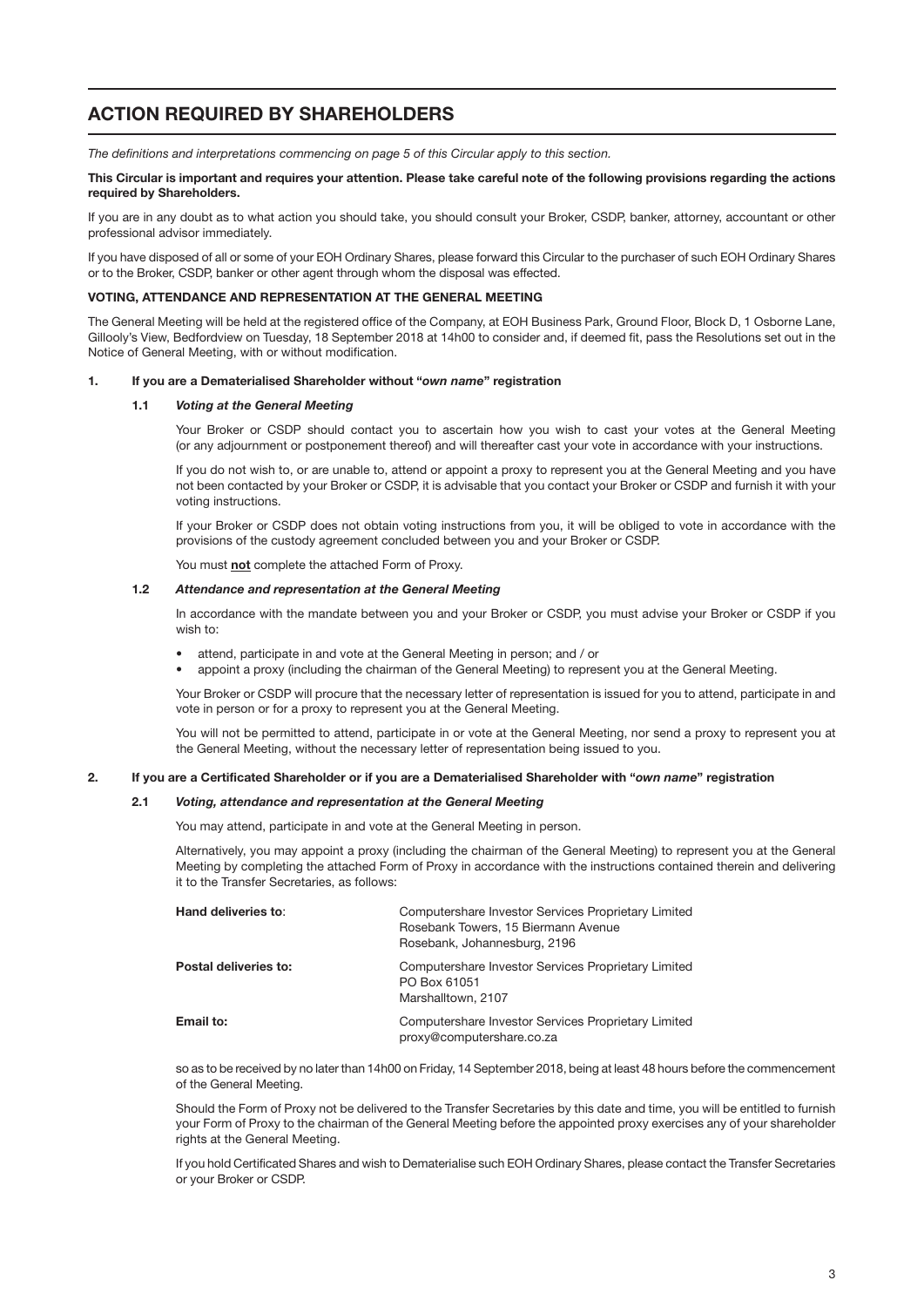## **GENERAL**

## 1. Electronic participation in the General Meeting

Shareholders or their proxies may participate in (but not vote at) the General Meeting by way of telephone conference call. If they wish to do so they:

- must contact EOH's company secretary (by email at the address [adri.els@eoh.co.za](mailto:adri.els@eoh.co.za)) by no later than 14h00 on Friday, 14 September 2018 in order to obtain dial-in details for the conference call;
- will be required to provide reasonably satisfactory identification; and
- will be billed separately by their own telephone service providers for their telephone call to participate in the General Meeting.

Shareholders or their proxies will not be able to vote telephonically at the General Meeting and will still need to appoint a proxy or representative to attend the General Meeting in person and to vote on their behalf at the General Meeting (refer to the section entitled "*Voting, Attendance and Representation at the General Meeting*" commencing on page 3 of this Circular).

## 2. DEMATERIALISATION OR REMATERIALISATION OF EOH ORDINARY SHARES

If you wish to Dematerialise your EOH Ordinary Shares, please contact the Transfer Secretaries or your Broker or CSDP. No Dematerialisation or rematerialisation of EOH Ordinary Shares may take place from the Business Day following the General Meeting LDT up to and including the General Meeting Record Date.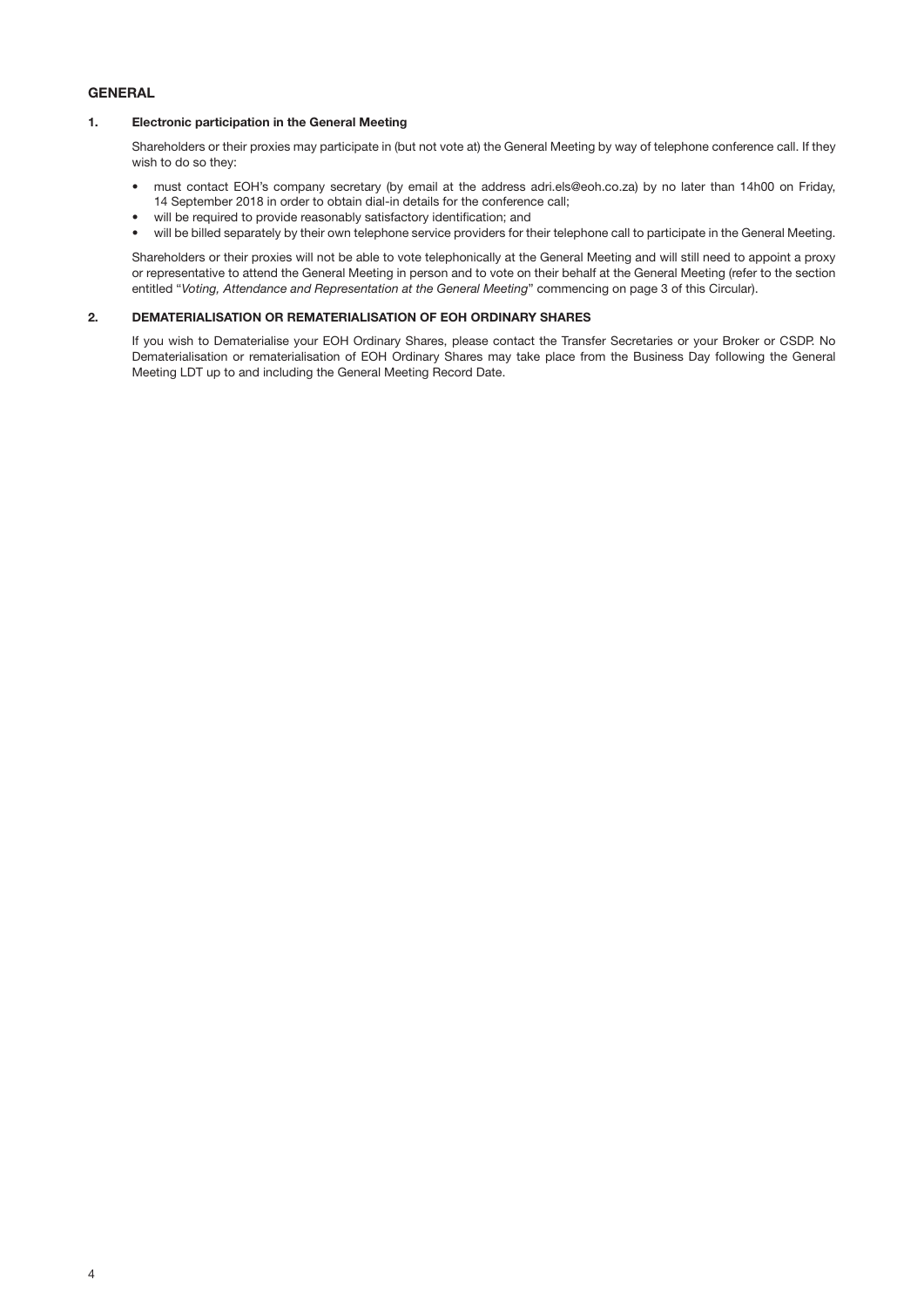# DEFINITIONS AND INTERPRETATIONS

In this Circular, unless otherwise stated or the context so requires, the words and expressions in the first column have the meanings stated opposite them in the second column, words in the singular shall include the plural and *vice versa*, words denoting one gender include the other and expressions denoting natural persons include juristic persons and associations of persons and *vice versa*:

| "30 Day VWAP"                               | as at any day, the volume weighted average traded price at which the EOH Ordinary Shares traded<br>on the Exchange for the 30 trading days immediately prior to that day;                                                                                                                                                                                                                                            |
|---------------------------------------------|----------------------------------------------------------------------------------------------------------------------------------------------------------------------------------------------------------------------------------------------------------------------------------------------------------------------------------------------------------------------------------------------------------------------|
| "60 Day VWAP"                               | as at any day, the volume weighted average traded price at which the EOH Ordinary Shares traded<br>on the Exchange for the 60 trading days immediately prior to that day;                                                                                                                                                                                                                                            |
| "A Share Formula"                           | the formula applied to determine the number of Capitalisation Shares to be issued to BEE SPV 2<br>pursuant to the Capitalisation Issue, as detailed in paragraph 5.5.2.2 of this Circular;                                                                                                                                                                                                                           |
| "A Share Issue"                             | the issue of the Subscription EOH A Shares to BEE SPV 2 at a nominal aggregate subscription price<br>of R1.00, pursuant to the Subscription Agreement, as more fully described in paragraph 5.5.1 of this<br>Circular;                                                                                                                                                                                               |
| "Announcements"                             | the announcements published on SENS by EOH on Monday, 12 March 2018 and Monday, 30 July 2018,<br>setting out the details of the BEE Transaction and the Capitalisation Issue;                                                                                                                                                                                                                                        |
| "Associate"                                 | has the meaning ascribed to "associate" in the International Accounting Standard 28 (IAS 28);                                                                                                                                                                                                                                                                                                                        |
| "BBBEE Act"                                 | the Broad-Based Black Economic Empowerment Act, No. 53 of 2003, as amended from time to time;                                                                                                                                                                                                                                                                                                                        |
| "BEE"                                       | black economic empowerment as contemplated in the BBBEE Act and the BEE Codes;                                                                                                                                                                                                                                                                                                                                       |
| "BEE Codes"                                 | the Codes of Good Practice on black economic empowerment contemplated in section 9 of the<br>BBBEE Act, as gazetted from time to time;                                                                                                                                                                                                                                                                               |
| "BEE Parties"                               | Lebashe Holdco, Lebashe Financial Services, BEE SPV 1 and BEE SPV 2 (for so long as it is a party to<br>the Relationship Agreement) or any one or more of them as the context may require;                                                                                                                                                                                                                           |
| "BEE SPV 1"                                 | Lebashe E Ords (RF) Proprietary Limited, registration number 2017/541013/07, a limited liability<br>private company incorporated in accordance with the laws of South Africa, ring-fenced, with no prior<br>trading history, and a wholly owned Subsidiary of BEE SPV 2, established for, inter alia, the purpose<br>of subscribing for and holding the Subscription EOH Ordinary Shares;                            |
| "BEE SPV 2"                                 | Lebashe E A Shares (RF) Proprietary Limited, registration number 2017/541001/07, a limited liability<br>private company incorporated in accordance with the laws of South Africa, ring-fenced, with no prior<br>trading history, and a wholly owned Subsidiary of Lebashe Financial Services, established for, inter alia,<br>the purpose of subscribing for and holding the Subscription EOH A Shares;              |
| "BEE SPV 2 Guarantee"                       | the written agreement headed "BEE SPV 2 Guarantee" entered into between EOH and BEE SPV 2<br>on 27 July 2018, in terms of which BEE SPV 2 will guarantee the compliance by BEE SPV 1,<br>Lebashe Holdco and Lebashe Financial Services with their respective obligations in terms of the<br>Transaction Documents (other than the Subscription Undertaking Agreement);                                               |
| "BEE SPV 2 Pledge<br>and Cession Agreement" | the written agreement headed "BEE SPV 2 Pledge and Cession Agreement" entered into between EOH<br>and BEE SPV 2 on 27 July 2018, in terms of which BEE SPV 2 pledges and cedes in securitatem debiti all<br>of the EOH A Shares held by it, from time to time, to and in favour of EOH as security for its obligations in<br>terms of the Transaction Documents (other than the Subscription Undertaking Agreement); |
| "BEE Transaction"                           | the BEE transaction contemplated in this Circular, comprising, inter alia, the Initial Subscription,<br>the A Share Issue and the Subscription Undertaking, further details of which are contained in paragraph 5<br>of this Circular:                                                                                                                                                                               |
| "Board" or "Directors"                      | the directors of EOH, as at the Last Practicable Date, the names of whom are set out on page 11<br>of this Circular, or any one or each of them, as the context may require;                                                                                                                                                                                                                                         |
| "Broker"                                    | a "stockbroker" as defined in the Financial Markets Act;                                                                                                                                                                                                                                                                                                                                                             |
| "Business Day"                              | any day other than a Saturday, Sunday or official public holiday in South Africa;                                                                                                                                                                                                                                                                                                                                    |
| "Capitalisation Issue"                      | the issue of the Capitalisation Shares to BEE SPV 2 as capitalisation shares in respect of the EOH<br>A Shares held by BEE SPV 2, on the Maturity Date, as more fully described in paragraph 5.5.2<br>of this Circular;                                                                                                                                                                                              |
| "Capitalisation Shares"                     | a number of EOH Ordinary Shares to be issued by EOH to BEE SPV 2 on the Maturity Date, pursuant<br>to the Capitalisation Issue, which number of EOH Ordinary Shares will be determined in accordance<br>with the A Share Formula;                                                                                                                                                                                    |
| "Certificated Shareholders"                 | holders of Certificated Shares;                                                                                                                                                                                                                                                                                                                                                                                      |
| "Certificated Shares"                       | EOH Ordinary Shares that have not been Dematerialised and which are represented by share<br>certificates;                                                                                                                                                                                                                                                                                                            |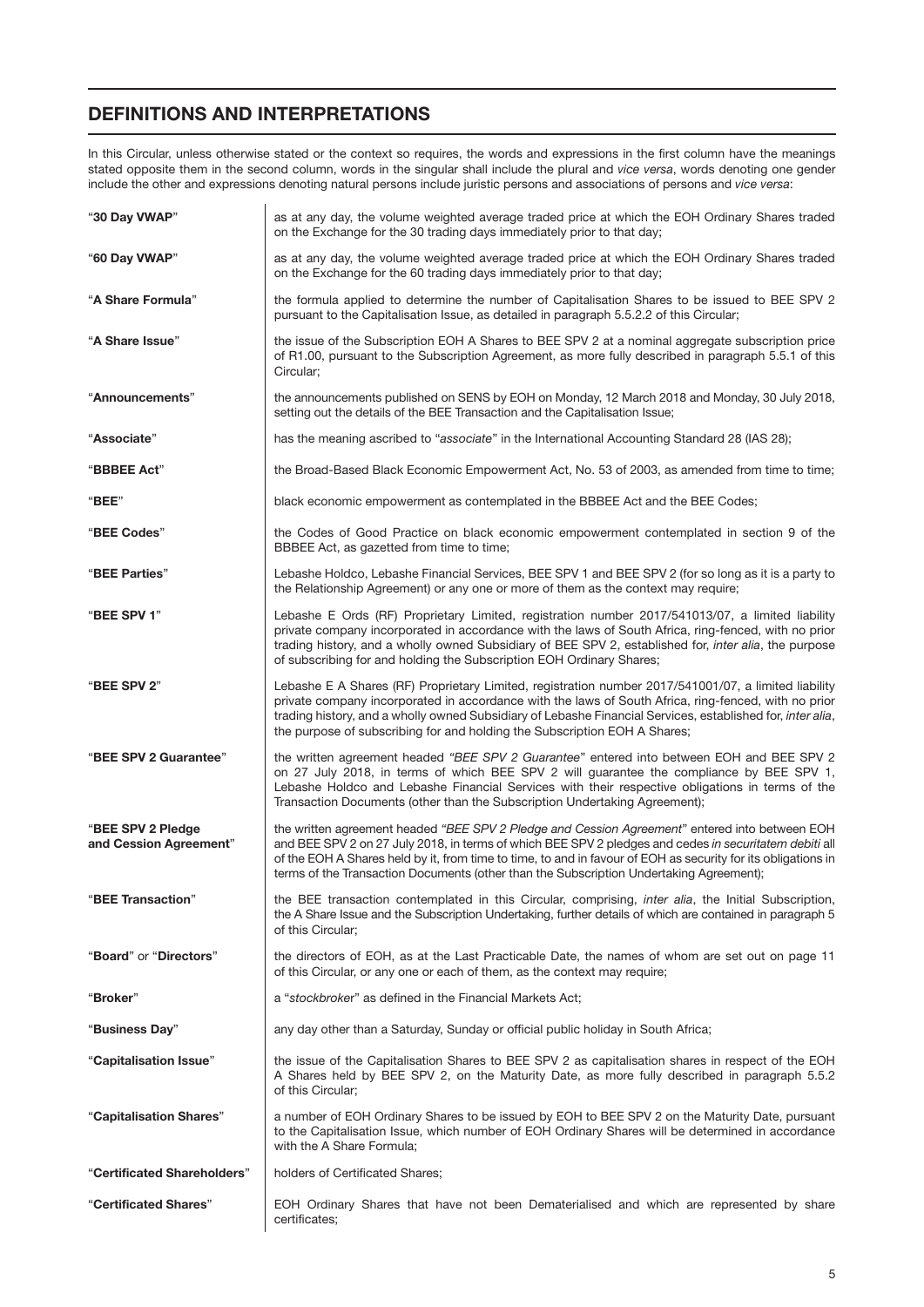| "CIPC"                                                         | the Companies and Intellectual Property Commission established in terms of section 185 of the<br>Companies Act;                                                                                                                                                                                                                           |
|----------------------------------------------------------------|-------------------------------------------------------------------------------------------------------------------------------------------------------------------------------------------------------------------------------------------------------------------------------------------------------------------------------------------|
| "Circular"                                                     | this circular to Shareholders, dated Monday, 20 August 2018, and all annexures hereto and incorporating<br>the Notice of General Meeting and the Form of Proxy;                                                                                                                                                                           |
| "Companies Act"                                                | the Companies Act, No. 71 of 2008, as amended from time to time;                                                                                                                                                                                                                                                                          |
| "Conditions Precedent"                                         | the conditions precedent to the implementation of, inter alia, the BEE Transaction, as set out<br>in paragraph 5.9 of this Circular;                                                                                                                                                                                                      |
| "CSDP"                                                         | a "participant", as defined in section 1 of the Financial Markets Act, being a person authorised by a<br>licenced central securities depository to perform custody and administration services or settlement<br>services or both in terms of the central depository rules;                                                                |
| "Deemed Offer"                                                 | upon the occurrence of a Trigger Event, a deemed offer by Lebashe Financial Services of all the<br>shares held by it in BEE SPV 2 to EOH or EOH's nominee, for sale at a nominal aggregate purchase<br>consideration of R1.00 on the day immediately preceding the day on which the Trigger Event occurred;                               |
| "Dematerialise",<br>"Dematerialisation"<br>or "Dematerialised" | the process by which securities which are evidenced by a certificate are converted to securities that<br>are held in collective custody by a CSDP or its nominee in a separate central securities account and<br>are transferrable by entry into said separate central securities account without a certificate or written<br>instrument; |
| "Dematerialised Shareholder"                                   | holders of Dematerialised Shares;                                                                                                                                                                                                                                                                                                         |
| "Dematerialised Shares"                                        | EOH Ordinary Shares that have been Dematerialised;                                                                                                                                                                                                                                                                                        |
| "Distribution"                                                 | shall have the meaning ascribed thereto in section 1 of the Companies Act and "Distribute" shall bear<br>a corresponding meaning;                                                                                                                                                                                                         |
| "Early Redemption Date"                                        | in relation to an EOH A Share, the date on which EOH delivers an Early Redemption Notice to Lebashe<br>Holdco in respect of such EOH A Share;                                                                                                                                                                                             |
| "Early Redemption Notice"                                      | a written notice by EOH, from time to time, pursuant to an early redemption as envisaged in<br>paragraph 5.8.4.2 or 5.8.5.2 of this Circular;                                                                                                                                                                                             |
| "EOH" or the "Company"                                         | EOH Holdings Limited, registration number 1998/014669/06, a limited liability public company<br>incorporated in accordance with the laws of South Africa and whose EOH Ordinary Shares are listed<br>on the Exchange;                                                                                                                     |
| "EOH A Shares"                                                 | new unlisted redeemable A shares in the authorised share capital of EOH, having the rights and<br>privileges to be set out in the New EOH MOI, the salient terms of the EOH A Shares being set out in<br>annexure 2 to this Circular;                                                                                                     |
| "EOH Funding Agreements"                                       | the "Finance Documents" as defined in the written agreement headed "Common Terms Agreement"<br>entered into between EOH Mthombo Proprietary Limited, a wholly owned Subsidiary of EOH,<br>and various financial institutions;                                                                                                             |
| "EOH Group" or the "Group"                                     | EOH, its Subsidiaries, Associates and joint ventures from time to time;                                                                                                                                                                                                                                                                   |
| "EOH MOI"                                                      | the memorandum of incorporation of EOH;                                                                                                                                                                                                                                                                                                   |
| "EOH Ordinary Shares"                                          | ordinary shares of no par value in the authorised share capital of EOH;                                                                                                                                                                                                                                                                   |
| "EOH Shareholders" or<br>"Shareholders"                        | registered holders of EOH Ordinary Shares;                                                                                                                                                                                                                                                                                                |
| "EOH Holding Company<br><b>Share Participation</b><br>Scheme"  | an EOH share incentive scheme approved by Shareholders and the JSE and registered as a share trust<br>in accordance with Schedule 14 of the Listings Requirements;                                                                                                                                                                        |
| "EOH Share Trust"                                              | The EOH Holding Company Share Participation Trust, Master's reference number IT 8/03/98, housing<br>the interests of the participants in the EOH Holding Company Share Participation Scheme, or the<br>trustees thereof, as the context may require;                                                                                      |
| "EOH Shares"                                                   | collectively, the EOH Ordinary Shares and EOH A Shares;                                                                                                                                                                                                                                                                                   |
| "Exchange"                                                     | the securities exchange operated by the JSE;                                                                                                                                                                                                                                                                                              |
| "Financial Markets Act"                                        | the Financial Markets Act, No. 19 of 2012, as amended from time to time;                                                                                                                                                                                                                                                                  |
| "First Tranche"                                                | a number of EOH Ordinary Shares to be issued to Lebashe Financial Services for an aggregate cash<br>subscription price of R250 000 000, pursuant to the Subscription Undertaking, as more fully described<br>in paragraph 5.6.1.1 of this Circular;                                                                                       |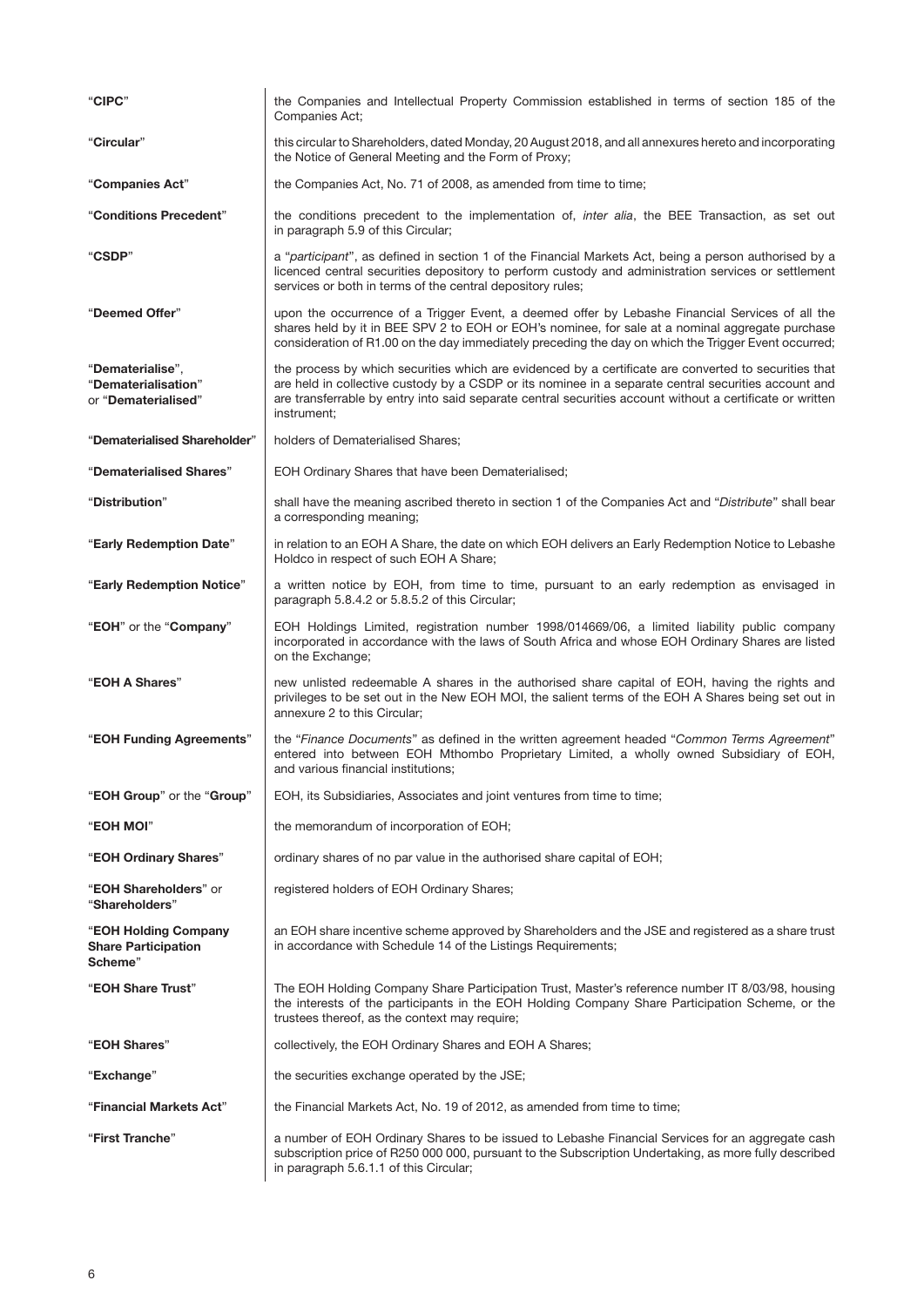| "Form of Proxy"                                               | the form of proxy incorporated into this Circular for use by Certificated Shareholders and Dematerialised<br>Shareholders with "own name" registration only, for purposes of appointing a proxy to represent such<br>EOH Shareholder at the General Meeting;                                                                                                                                                                                                     |
|---------------------------------------------------------------|------------------------------------------------------------------------------------------------------------------------------------------------------------------------------------------------------------------------------------------------------------------------------------------------------------------------------------------------------------------------------------------------------------------------------------------------------------------|
| "General Meeting"                                             | the general meeting of EOH Shareholders to be held at the registered office of the Company, at EOH<br>Business Park, Ground Floor, Block D, 1 Osborne Lane, Gillooly's View, Bedfordview on Tuesday,<br>18 September 2018 at 14h00 (or any postponement or adjournment thereof), to consider and, if<br>deemed fit, pass the Resolutions, with or without modification, as set out in the Notice of General<br>Meeting;                                          |
| "General Meeting LDT"                                         | the last day to trade in EOH Ordinary Shares in order to be recorded in the Register on the General<br>Meeting Record Date, being Tuesday, 4 September 2018;                                                                                                                                                                                                                                                                                                     |
| "General Meeting Record<br>Date"                              | the date on which an EOH Shareholder must be recorded in the Register in order to be eligible to<br>participate in the General Meeting, being Friday, 7 September 2018;                                                                                                                                                                                                                                                                                          |
| "Implementation Date"                                         | the date on which the BEE Transaction will be implemented, being the 6 <sup>th</sup> Business Day after the date<br>on which the last of the Conditions Precedent is fulfilled;                                                                                                                                                                                                                                                                                  |
| "Independent Expert" or<br>"BDO Corporate Finance"            | BDO Corporate Finance Proprietary Limited (registration number 1983/002903/07) a limited liability<br>private company incorporated in accordance with the laws of South Africa;                                                                                                                                                                                                                                                                                  |
| "Independent Expert<br>Report"                                | the report prepared by the Independent Expert, providing Shareholders with the opinion of the<br>Independent Expert, in accordance with the dispensation granted by the JSE in respect of the<br>application of paragraph 4.24 of the Listings Requirements in regard to the A Share Issue;                                                                                                                                                                      |
| "Initial Subscription"                                        | the issue of the Subscription EOH Ordinary Shares to BEE SPV 1 for an aggregate cash subscription<br>price of R250 000 000, pursuant to the Subscription Agreement, as more fully described in paragraph 5.4<br>of this Circular:                                                                                                                                                                                                                                |
| "Initial Subscription Base<br>Price"                          | a price equal to the 60 Day VWAP on the date on which Shareholders pass the Resolutions at the<br>General Meeting, inter alia, authorising the allotment and issue of the Subscription EOH Ordinary<br>Shares and the Subscription EOH A Shares, less 10%;                                                                                                                                                                                                       |
| "JSE"                                                         | JSE Limited, registration number 2005/022939/06, a limited liability public company incorporated in<br>accordance with the laws of South Africa and licensed to operate a securities exchange under the<br>Financial Markets Act;                                                                                                                                                                                                                                |
| "Last Practicable Date"                                       | Friday, 20 July 2018, being the last practicable date prior to the finalisation of this Circular;                                                                                                                                                                                                                                                                                                                                                                |
| "Lebashe"                                                     | Lebashe Holdco and its Subsidiaries or any one or more of them as the context may require;                                                                                                                                                                                                                                                                                                                                                                       |
| "Lebashe Financial<br>Services"                               | Lebashe Financial Services Proprietary Limited, registration number 2017/501103/07, a limited<br>liability private company incorporated in accordance with the laws of South Africa and a Subsidiary<br>of Lebashe Holdco;                                                                                                                                                                                                                                       |
| " <b>Lebashe Holdco</b> " or<br>"Lebashe Investment<br>Group" | Lebashe Investment Group Proprietary Limited, registration number 2015/032440/07, a limited liability<br>private company incorporated in accordance with the laws of South Africa, the shareholders of which<br>are detailed in paragraph 4 of this Circular;                                                                                                                                                                                                    |
| "Lebashe Pledge and<br><b>Cession Agreement"</b>              | the written agreement headed "Lebashe Pledge and Cession Agreement" entered into between EOH,<br>Lebashe Financial Services, BEE SPV 1 and BEE SPV 2 on 27 July 2018, in terms of which Lebashe<br>Financial Services pledges and cedes in securitatem debiti all of the shares held by it in BEE SPV 2 to<br>and in favour of EOH as security for its obligations in terms of the Transaction Documents (other than<br>the Subscription Undertaking Agreement); |
| "Listings Requirements"                                       | the JSE Limited Listings Requirements, as amended from time to time;                                                                                                                                                                                                                                                                                                                                                                                             |
| "Maturity Date"                                               | the Business Day immediately succeeding the end of the Transaction Term;                                                                                                                                                                                                                                                                                                                                                                                         |
| "MOI Amendments"                                              | the amendments to the EOH MOI to effect, <i>inter alia</i> , the creation of the EOH A Shares, as more<br>fully described in paragraph 5.7 of this Circular, an extract of the New EOH MOI, as it pertains to the<br>MOI Amendments, being set out in annexure 5 to this Circular;                                                                                                                                                                               |
| "Mthombo Trust"                                               | The Mthombo Trust incorporating the Enterprise Outsourcing Empowerment Share Option Scheme,<br>Master's reference number IT 360/06, housing the interests of the participants in the Enterprise<br>Outsourcing Empowerment Share Option Scheme, which is not registered as a scheme in accordance<br>with schedule 14 of the Listings Requirements, or the trustees thereof, as the context may require;                                                         |
| "New EOH MOI"                                                 | the EOH MOI as amended by the MOI Amendments (an extract of the New EOH MOI, as it pertains<br>to the MOI Amendments, being set out in annexure 5 to this Circular);                                                                                                                                                                                                                                                                                             |
| "Notice of General Meeting"                                   | the notice convening the General Meeting, incorporated in this Circular;                                                                                                                                                                                                                                                                                                                                                                                         |
| "Ordinary Resolution"                                         | a resolution adopted by Shareholders with the support of more than 50% of the voting rights exercised<br>on the resolution or such higher threshold as may be required by the Listings Requirements;                                                                                                                                                                                                                                                             |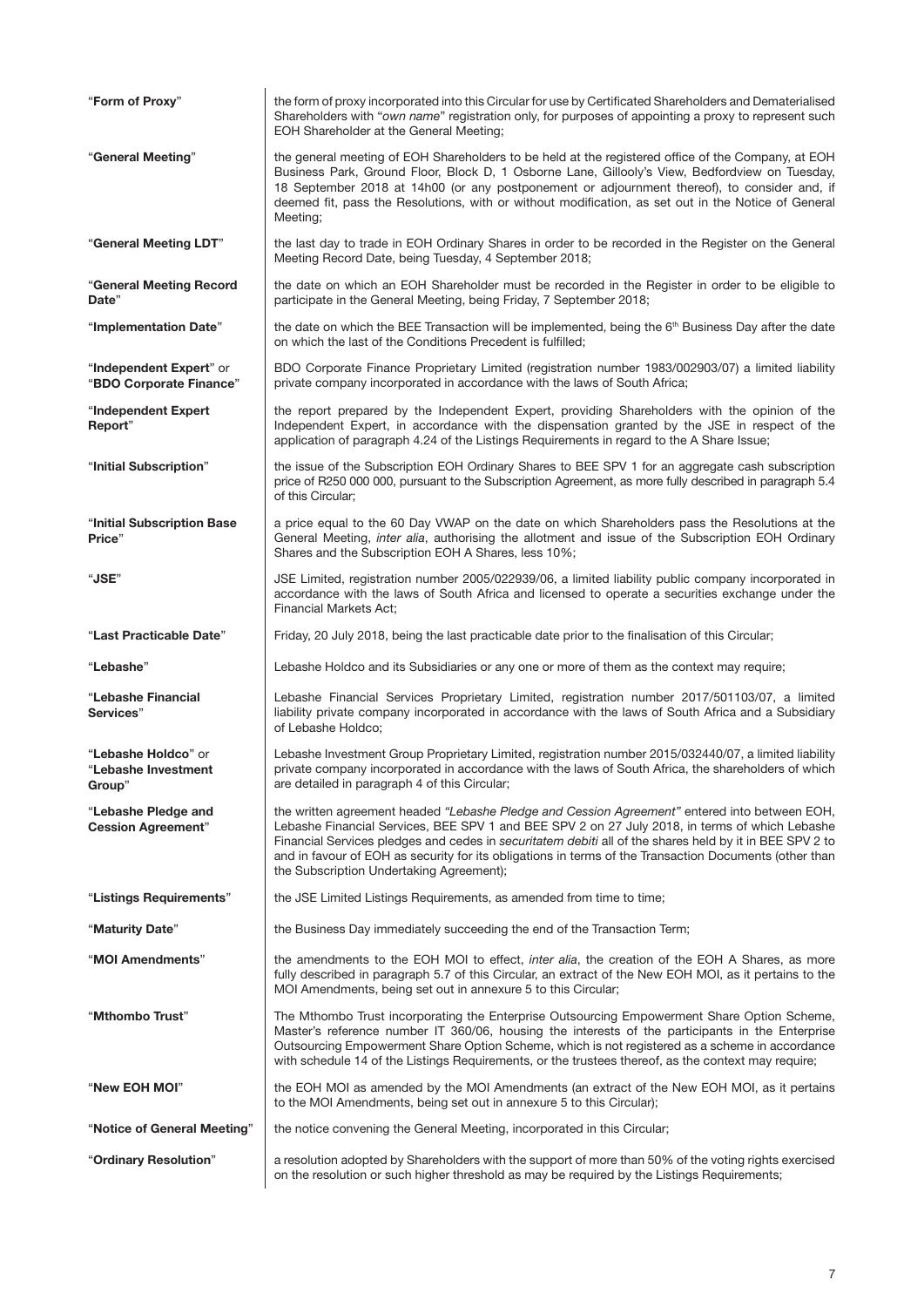| "Partial Subscription<br>Notice"                                   | a notice offering to subscribe for EOH Ordinary Shares comprising a Partial Tranche for the Partial<br>Tranche Subscription Price, as envisaged in paragraph 5.6.2 of this Circular;                                                                                                                                                                                                                     |
|--------------------------------------------------------------------|----------------------------------------------------------------------------------------------------------------------------------------------------------------------------------------------------------------------------------------------------------------------------------------------------------------------------------------------------------------------------------------------------------|
| "Partial Tranche"                                                  | a number of EOH Ordinary Shares to be issued to Lebashe Financial Services pursuant to a Partial<br>Tranche Subscription, as more fully described in paragraph 5.6.2 of this Circular;                                                                                                                                                                                                                   |
| <b>"Partial Tranche</b><br>Subscription"                           | the subscription for a Partial Tranche pursuant to a Partial Subscription Notice, subject to the<br>acceptance thereof by EOH, as more fully described in paragraph 5.6.2 of this Circular;                                                                                                                                                                                                              |
| "Partial Tranche<br><b>Subscription Price"</b>                     | the Rand amount stipulated by Lebashe Financial Services in the Partial Subscription Notice;                                                                                                                                                                                                                                                                                                             |
| " <b>Rand</b> " or " <b>R</b> "                                    | South African Rand and cents, the official currency of South Africa;                                                                                                                                                                                                                                                                                                                                     |
| "Register"                                                         | collectively, the register of EOH Shareholders holding Certificated Shares maintained by the Transfer<br>Secretaries and the sub-register of EOH Shareholders who hold Dematerialised Shares maintained<br>by the relevant CSDPs in accordance with section 50 of the Companies Act;                                                                                                                     |
| "Relationship Agreement"                                           | the written agreement headed "Relationship Agreement" entered into between EOH and the BEE Parties<br>on 27 July 2018, as amended, in terms of which, interalia, the relationship between EOH and the BEE Parties<br>in respect of the BEE Transaction will be governed;                                                                                                                                 |
| "Resolutions"                                                      | the Ordinary Resolutions and Special Resolutions to be proposed at the General Meeting, as set out<br>in the Notice of General Meeting;                                                                                                                                                                                                                                                                  |
| "Second Tranche"                                                   | a number of EOH Ordinary Shares to be issued to Lebashe Financial Services for an aggregate cash<br>subscription price of R250 000 000 less the Second Tranche Partial Subscription Price Aggregate,<br>pursuant to the Subscription Undertaking, as more fully described in paragraph 5.6.1.2 of this Circular;                                                                                         |
| "Second Tranche Partial<br><b>Subscription Price</b><br>Aggregate" | the aggregate Partial Tranche Subscription Prices paid by Lebashe Financial Services to EOH<br>in respect of the Partial Tranches subscribed for in relation to the Second Tranche;                                                                                                                                                                                                                      |
|                                                                    |                                                                                                                                                                                                                                                                                                                                                                                                          |
| "Second Tranche<br><b>Subscription Period"</b>                     | the period commencing on the Implementation Date and terminating 6 months thereafter;                                                                                                                                                                                                                                                                                                                    |
| "SENS"                                                             | the Stock Exchange News Service of the JSE;                                                                                                                                                                                                                                                                                                                                                              |
| "South Africa"                                                     | the Republic of South Africa;                                                                                                                                                                                                                                                                                                                                                                            |
| "Special Resolution"                                               | a resolution adopted by Shareholders with the support of at least 75% of the voting rights exercised<br>on the resolution;                                                                                                                                                                                                                                                                               |
| "Subscription Agreement"                                           | the written agreement headed "Subscription Agreement" entered into between, amongst others,<br>BEE SPV 1, BEE SPV 2, Lebashe Financial Services and EOH on 27 July 2018, in terms of which<br>BEE SPV 1 will subscribe for the Subscription EOH Ordinary Shares and BEE SPV 2 will subscribe for<br>the Subscription EOH A Shares, pursuant to the Initial Subscription and A Share Issue, respectively; |
| "Subscription EOH A Shares"                                        | 40 000 000 EOH A Shares to be issued to BEE SPV 2 at a nominal aggregate subscription price<br>of R1.00, pursuant to the A Share Issue, as more fully described in paragraph 5.5.1 of this Circular;                                                                                                                                                                                                     |
| <b>"Subscription EOH</b><br><b>Ordinary Shares"</b>                | a number of EOH Ordinary Shares to be issued to BEE SPV 1, on the Implementation Date, for an<br>aggregate cash subscription price of R250 000 000, pursuant to the Initial Subscription, as more fully<br>described in paragraph 5.4.1 of this Circular;                                                                                                                                                |
| "Subscription Notice"                                              | a notice giving effect to the subscription of the Second Tranche or the Third Tranche, as the case<br>may be, pursuant to the Subscription Undertaking as envisaged in paragraph 5.6.1.2 or 5.6.1.3 of this<br>Circular, respectively;                                                                                                                                                                   |
| "Subscription Undertaking"                                         | the undertaking by Lebashe Financial Services to subscribe for the Subscription Undertaking Shares<br>for an aggregate cash subscription price of R750 000 000, pursuant to the Subscription Undertaking<br>Agreement, as more fully described in paragraph 5.6 of this Circular;                                                                                                                        |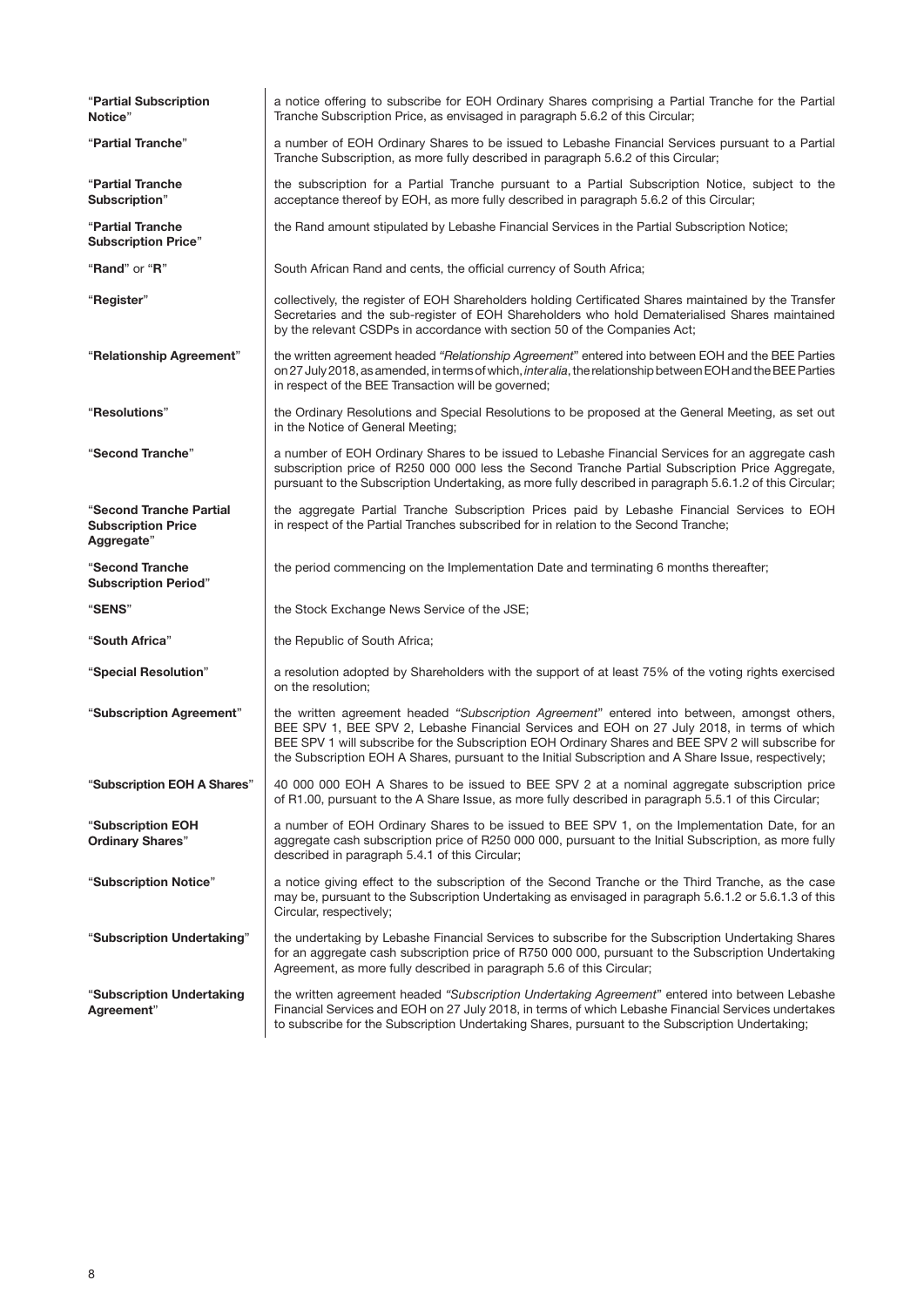| "Subscription Undertaking                                         | in respect of:                                                                                                                                                                                                                                                                                                                                                                                                                                                                                                                                                                                                                                                                                                                                        |
|-------------------------------------------------------------------|-------------------------------------------------------------------------------------------------------------------------------------------------------------------------------------------------------------------------------------------------------------------------------------------------------------------------------------------------------------------------------------------------------------------------------------------------------------------------------------------------------------------------------------------------------------------------------------------------------------------------------------------------------------------------------------------------------------------------------------------------------|
| <b>Base Price"</b>                                                | the First Tranche, a price equal to the 30 Day VWAP on the date on which Shareholders pass<br>the Resolutions at the General Meeting, inter alia, authorising the allotment and issue of the<br>Subscription EOH Ordinary Shares and the Subscription EOH A Shares, less 10%;<br>the Second Tranche, a price equal to the 30 Day VWAP on the date of issue of the EOH Ordinary Shares<br>$\bullet$<br>comprising the Second Tranche less 10%;<br>the Third Tranche, a price equal to the 30 Day VWAP on the date of issue of the EOH Ordinary Shares<br>comprising the Third Tranche less 10%; and<br>a Partial Tranche, a price equal to the 30 Day VWAP on the date of issue of the EOH Ordinary Shares<br>comprising the Partial Tranche less 10%; |
| "Subscription Undertaking<br>Breach"                              | shall bear the meaning ascribed thereto in paragraph 5.8.5 of this Circular;                                                                                                                                                                                                                                                                                                                                                                                                                                                                                                                                                                                                                                                                          |
| "Subscription Undertaking<br>Shares"                              | the EOH Ordinary Shares comprising the First Tranche, Second Tranche, Third Tranche and any<br>Partial Tranche, or any one or more of the foregoing, as the context may require;                                                                                                                                                                                                                                                                                                                                                                                                                                                                                                                                                                      |
| "Subsidiary"                                                      | has the meaning ascribed to "subsidiary" in the Companies Act;                                                                                                                                                                                                                                                                                                                                                                                                                                                                                                                                                                                                                                                                                        |
| "Third Tranche"                                                   | a number of EOH Ordinary Shares to be issued to Lebashe Financial Services for an aggregate cash<br>subscription price of R250 000 000 less the Third Tranche Partial Subscription Price Aggregate,<br>pursuant to the Subscription Undertaking, as more fully described in paragraph 5.6.1.3 of this Circular;                                                                                                                                                                                                                                                                                                                                                                                                                                       |
| "Third Tranche Partial<br><b>Subscription Price</b><br>Aggregate" | the aggregate Partial Tranche Subscription Prices paid by Lebashe Financial Services to EOH in<br>respect of the Partial Tranches subscribed for in relation to the Third Tranche;                                                                                                                                                                                                                                                                                                                                                                                                                                                                                                                                                                    |
| "Third Tranche Subscription<br>Period"                            | the period commencing on the Implementation Date and terminating 12 months thereafter;                                                                                                                                                                                                                                                                                                                                                                                                                                                                                                                                                                                                                                                                |
| "Transaction Agreements"                                          | collectively, the Transaction Documents save for the memoranda of incorporation of each of BEE SPV 1<br>and BEE SPV 2:                                                                                                                                                                                                                                                                                                                                                                                                                                                                                                                                                                                                                                |
| "Transaction Documents"                                           | collectively, the BEE SPV 2 Guarantee, the BEE SPV 2 Pledge and Cession Agreement, the<br>Lebashe Pledge and Cession Agreement, the Relationship Agreement, the Subscription Agreement,<br>the Subscription Undertaking Agreement and the memoranda of incorporation of each of BEE SPV 1<br>and BEE SPV 2, further details of which are set out in paragraph 6 of this Circular;                                                                                                                                                                                                                                                                                                                                                                     |
| "Transaction Term"                                                | the period commencing on the Implementation Date and terminating on the 5th anniversary thereof;                                                                                                                                                                                                                                                                                                                                                                                                                                                                                                                                                                                                                                                      |
| "Transfer Secretaries" or<br>"Computershare"                      | Computershare Investor Services Proprietary Limited, registration number 2004/003647/07, a private<br>company incorporated in South Africa;                                                                                                                                                                                                                                                                                                                                                                                                                                                                                                                                                                                                           |
| "Treasury Shares"                                                 | the EOH Ordinary Shares held by:                                                                                                                                                                                                                                                                                                                                                                                                                                                                                                                                                                                                                                                                                                                      |
|                                                                   | the EOH Group share incentive scheme vehicles, being the EOH Share Trust and the<br>Mthombo Trust, from time to time, which as at the Last Practicable Date amounted to, in aggregate,<br>2 366 945 EOH Ordinary Shares; and<br>V55 Investments, a wholly owned Subsidiary of EOH, from time to time, which as at the Last<br>Practicable Date amounted to 5 329 990 EOH Ordinary Shares;                                                                                                                                                                                                                                                                                                                                                             |
| "Trigger Event"                                                   | the occurrence of any one or more of the following at any time during the Transaction Term:                                                                                                                                                                                                                                                                                                                                                                                                                                                                                                                                                                                                                                                           |
|                                                                   | any insolvency event occurs in respect of any BEE Party, as envisaged in the Relationship<br>٠<br>Agreement;<br>any BEE Party is in breach of any of the BEE warranties given by it in terms of the Relationship<br>$\bullet$<br>Agreement ("BEE Warranty Breach") and fails to remedy such breach timeously; or<br>any BEE Party is in breach of any of the provisions of the Transaction Documents, to which it is<br>$\bullet$<br>a party (other than a BEE Warranty Breach or the Subscription Undertaking Breach), and fails to<br>remedy such breach timeously;                                                                                                                                                                                 |
| "V55 Investments"                                                 | V55 Investments Proprietary Limited, registration number 2000/029832/07, a limited liability private<br>company incorporated in accordance with the laws of South Africa and a wholly owned Subsidiary<br>of EOH; and                                                                                                                                                                                                                                                                                                                                                                                                                                                                                                                                 |
| "VAT"                                                             | value-added tax levied in terms of the Value-Added Tax Act, No. 89 of 1991, as amended from time to time.                                                                                                                                                                                                                                                                                                                                                                                                                                                                                                                                                                                                                                             |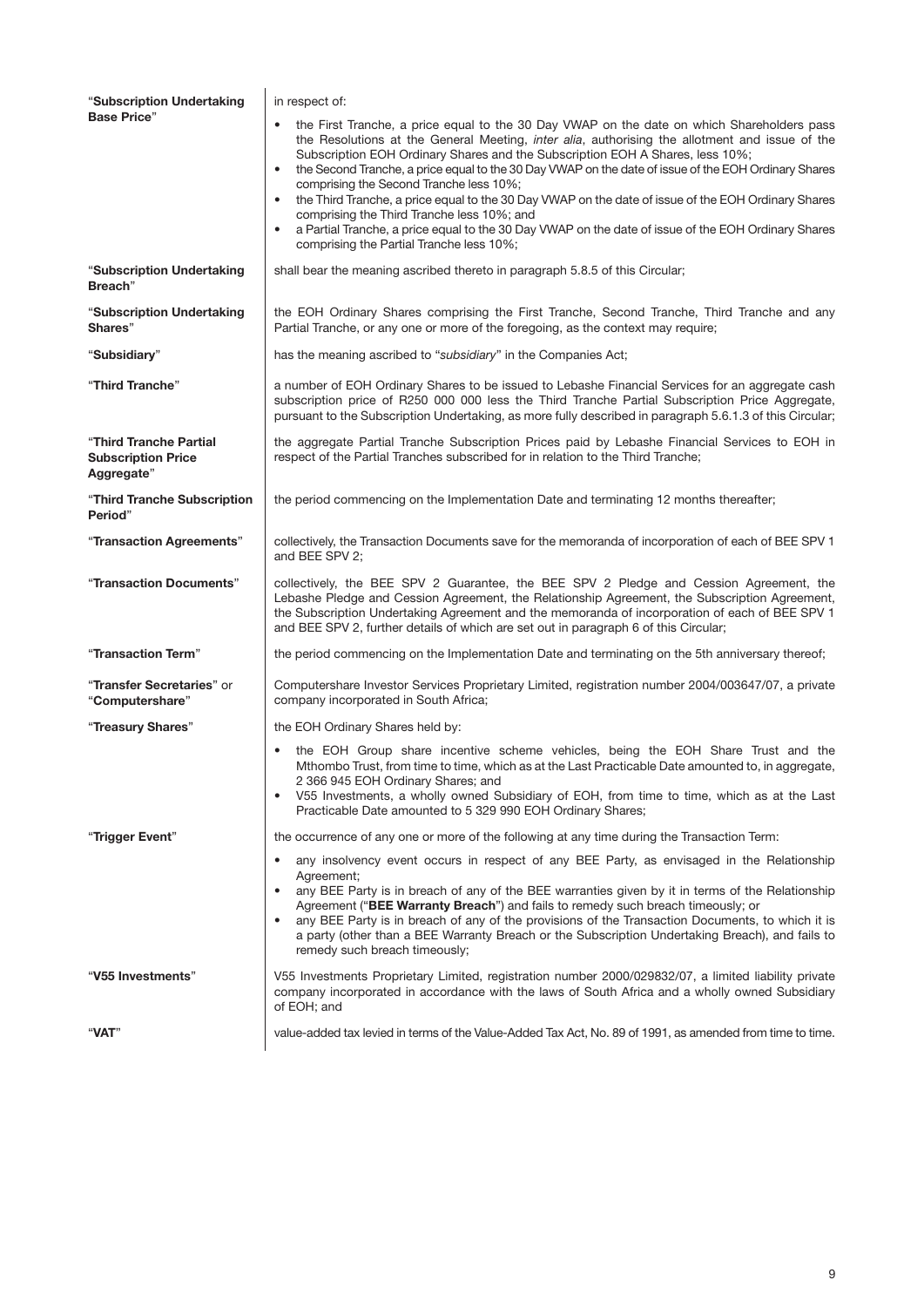## SALIENT DATES AND TIMES 1, 2

*The definitions and interpretations commencing on page 5 of this Circular apply to this section.*

|                                                                                                                                                                                                        | 2018                  |
|--------------------------------------------------------------------------------------------------------------------------------------------------------------------------------------------------------|-----------------------|
| Record date to determine which Shareholders are entitled to receive this Circular, on                                                                                                                  | Friday, 10 August     |
| Posting of this Circular to EOH Shareholders, on                                                                                                                                                       | Monday, 20 August     |
| Notice of posting of this Circular published on SENS, on                                                                                                                                               | Monday, 20 August     |
| General Meeting LDT, being the last day to trade in EOH Ordinary Shares in order to be recorded<br>in the Register and be eligible to attend, participate in and vote at the General Meeting, on $3,4$ | Tuesday, 4 September  |
| General Meeting Record Date, being the date on which an EOH Shareholder must be recorded<br>in the Register to be eligible to attend, participate in and vote at the General Meeting, on               | Friday, 7 September   |
| Form of Proxy to be received by the Transfer Secretaries by 14h00, on 5,6,7                                                                                                                            | Friday, 14 September  |
| General Meeting to be held at 14h00, on                                                                                                                                                                | Tuesday, 18 September |
| Announcement of results of General Meeting to be published on SENS, on                                                                                                                                 | Tuesday, 18 September |

Notes:

- 1. The dates and times set out in this Circular are subject to change, with the approval of the JSE (if required). Any change in the dates and times will be published on SENS.
- 2. All times given in this Circular are local times in South Africa.
- 3. Shareholders should note that as trades in EOH Ordinary Shares are settled in the electronic settlement system used by Strate Proprietary Limited, settlement of trades will take place 3 Business Days after such trade, therefore, persons who acquire EOH Ordinary Shares after the General Meeting LDT, namely Tuesday, 4 September 2018, will not be eligible to attend, participate in and vote at the General Meeting.

4. No Dematerialisation or rematerialisation of EOH Ordinary Shares may take place from the Business Day following the General Meeting LDT up to and including the General Meeting Record Date.

5. Dematerialised Shareholders, other than those with "*own name*" registration, must provide their Broker or CSDP with their instructions for voting at the General Meeting by the cut-off date and time stipulated by their Broker or CSDP in terms of their respective custody agreements.

6. Any Form of Proxy not delivered to the Transfer Secretaries by the stipulated date and time may be handed to the chairman of the General Meeting before such Shareholder's voting rights are exercised at the General Meeting (or any adjournment or postponement of the General Meeting).

7. If the General Meeting is adjourned or postponed, the Forms of Proxy submitted for the initial General Meeting will remain valid in respect of any adjournment or postponement of the General Meeting.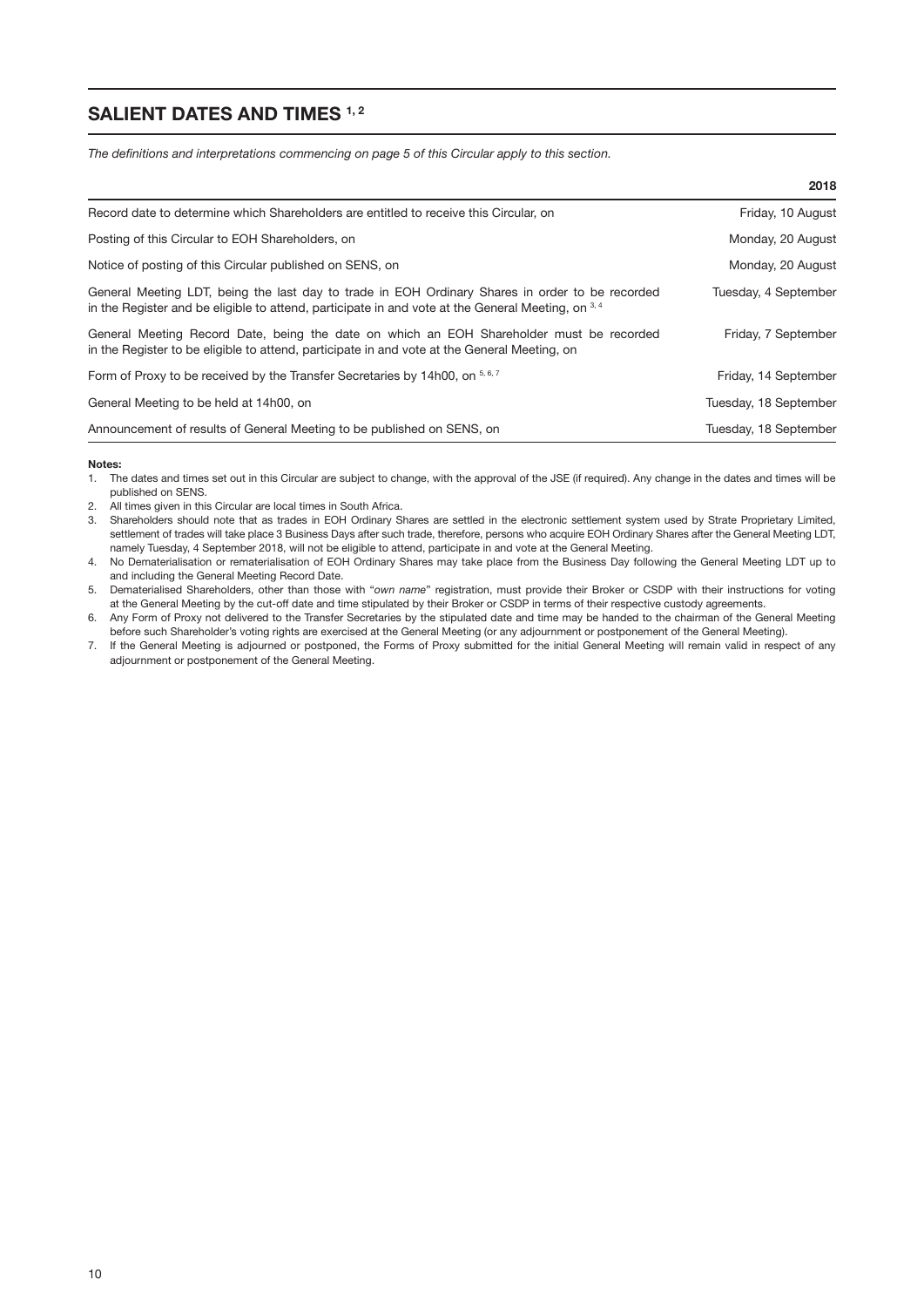

## EOH HOLDINGS LIMITED

(Incorporated in the Republic of South Africa) (Registration number 1998/014669/06) JSE Share code: EOH ISIN: ZAE000071072 ("EOH" or the "Company")

Executive Directors Zunaid Mayet (Group Chief Executive Officer) John King (Group Financial Director) Tebogo Maenetja

#### Non-executive Directors

Asher Bohbot (Chairman) Robert Sporen^\* (Lead Independent Director) Tshilidzi Marwala^ Pumeza Bam Moretlo Molefi^ Jesmane Boggenpoel<sup>®</sup> Ismail Mamoojee^

*^Independent \*Dutch*

# CIRCULAR TO SHAREHOLDERS

## 1. INTRODUCTION

- 1.1 Shareholders are referred to the Announcements, wherein Shareholders were advised that EOH had entered into various agreements with Lebashe pursuant to which EOH and Lebashe agreed, subject to the fulfilment of certain conditions precedent, to conclude a black economic empowerment transaction, whereby EOH would establish a strategic long-term partnership with Lebashe, thereby significantly enhancing EOH's BEE ownership credentials over a period of 10 years, at a minimum of 32.6%  $1$  for the first 5 years following the implementation of the BEE Transaction.
- 1.2 The BEE Transaction comprises three inter-conditional elements designed to achieve specific outcomes, being, *inter alia*:
	- 1.2.1 an increase in EOH's secured BEE ownership, through the A Share Issue, being the issue of 40 000 000 EOH A Shares to Lebashe on the Implementation Date, for a nominal aggregate subscription price of R1.00, to be held by Lebashe for the duration of the Transaction Term, which will be redeemed upon implementation of the Capitalisation Issue, as more fully described in paragraph 5.5 of this Circular; and
	- 1.2.2 a R1 billion equity capital raise through:
		- 1.2.2.1 the Initial Subscription, being the issue of new EOH Ordinary Shares to Lebashe on the Implementation Date, at a 10% discount to the 60 Day VWAP, for a total cash subscription price of R250 000 000, to be held by Lebashe for the duration of the Transaction Term, as more fully described in paragraph 5.4 of this Circular; and
		- 1.2.2.2 the Subscription Undertaking, being the undertaking by Lebashe to subscribe for new EOH Ordinary Shares, at a 10% discount to the 30 Day VWAP, for a total cash subscription price of R750 000 000, as more fully described in paragraph 5.6 of this Circular.
- 1.3 Furthermore, simultaneously with the BEE Transaction:
	- 1.3.1 pursuant to the A Share Issue, the Capitalisation Issue, being the issue of a number of new EOH Ordinary Shares to Lebashe, determined in accordance with the A Share Formula, at the end of the Transaction Term, pursuant to a capitalisation issue in respect of the EOH A Shares, as more fully described in paragraph 5.5.2 of this Circular; and
	- 1.3.2 the MOI Amendments, including, *inter alia*, the creation of the EOH A Shares, as more fully described in paragraph 5.7 of this Circular,

will be proposed to Shareholders.

- 1.4 The BEE Transaction, Capitalisation Issue and MOI Amendments will be subject to the fulfilment or waiver (if permitted), as the case may be, of the Conditions Precedent as more fully described in paragraph 5.9 of this Circular.
- 1.5 The Board are in unanimous support of the BEE Transaction, the Capitalisation Issue and the MOI Amendments and recommend that Shareholders vote in favour of the Resolutions at the General Meeting.
- 1.6 To obtain a full understanding of the terms and conditions of the BEE Transaction and the information regarding the Initial Subscription, A Share Issue, Subscription Undertaking, Capitalisation Issue and MOI Amendments, this Circular should be read in its entirety.
- *1 Based on the assumption that the Subscription Undertaking is implemented in full on the Implementation Date and Lebashe holds such Subscription Undertaking Shares for the duration of the Transaction Term.*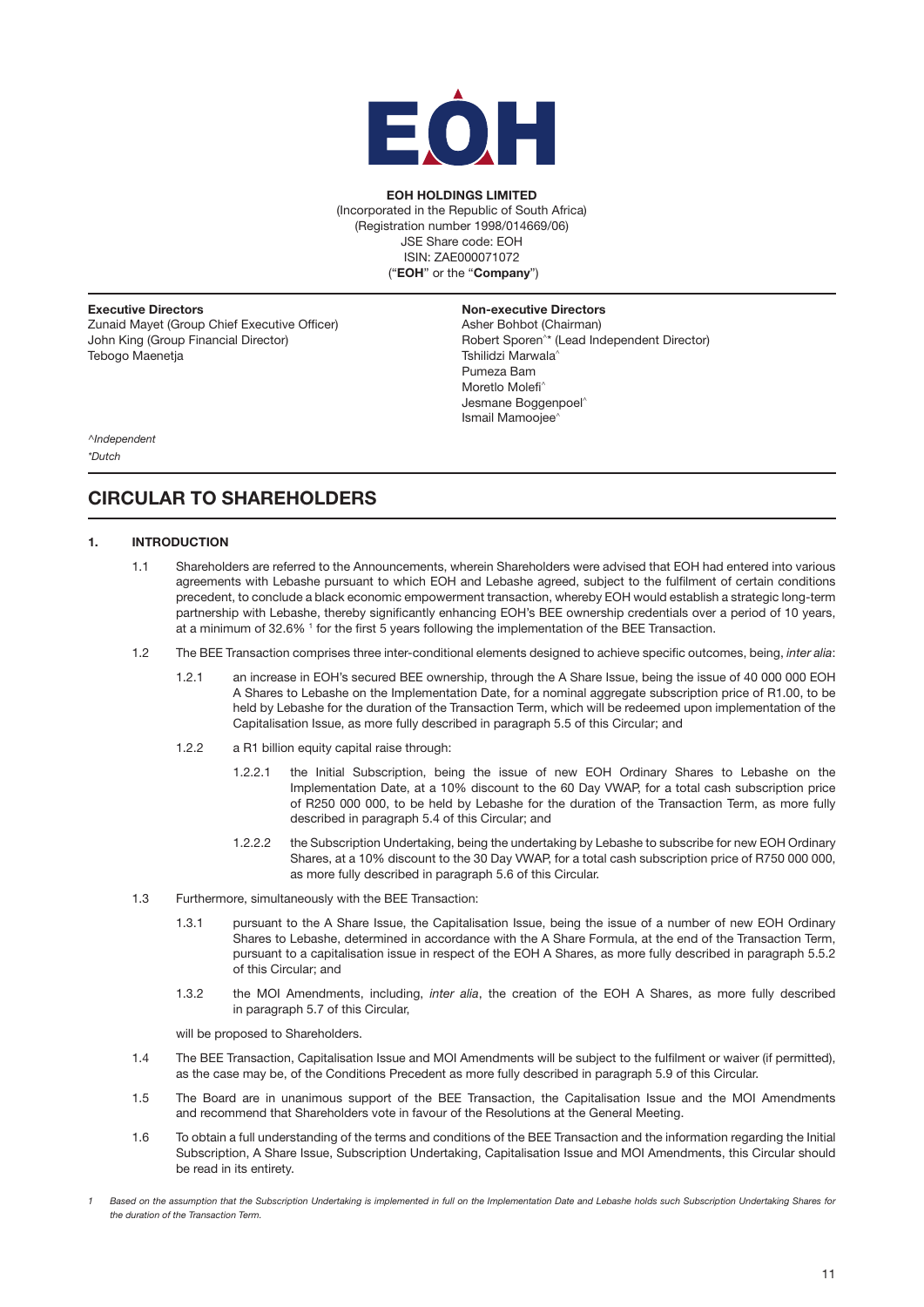## 2. RATIONALE

- 2.1 EOH is Africa's largest technology service solutions group, providing technology, knowledge, skills and organisational ability critical to Africa's development and growth. As a provider of high-value, end-to-end solutions to clients in all industry verticals, the technology sector continues to present significant growth opportunities for EOH, both locally and internationally. These opportunities become more accessible with increased capital resources and strong, sustainable empowerment credentials established with credible, long-term strategic partners.
- 2.2 As a proudly South African business, EOH is committed to transformation and has continuously maintained one of the highest broad-based black economic empowerment ratings amongst its peers listed on the Exchange. Consistent with this commitment and EOH's continued focus on growth across the African continent and abroad, the BEE Transaction seeks to:
	- 2.2.1 establish a long-term strategic partnership with Lebashe, enabling EOH and Lebashe to benefit from accessing significant synergies across a platform of financial services and other industries where both EOH and Lebashe have a presence;
	- 2.2.2 enhance EOH's growth strategy by securing and increasing EOH's BEE ownership credentials for the benefit of EOH's various stakeholders;
	- 2.2.3 provide EOH with a significant equity capital injection for the purposes of EOH pursuing its organic and acquisitive growth strategy; and
	- 2.2.4 establish a platform of mutual commitment between EOH and Lebashe for purposes of further developing and harnessing the opportunities and synergies available to EOH and Lebashe.

## 3. PURPOSE OF THIS CIRCULAR

The purpose of this Circular is to:

- 3.1 provide Shareholders with all relevant information regarding the terms and conditions of the BEE Transaction and the information regarding the Initial Subscription, A Share Issue, Subscription Undertaking, Capitalisation Issue and MOI Amendments in order to enable Shareholders to make an informed decision as to how they wish to exercise their voting rights in respect of the Resolutions;
- 3.2 provide Shareholders with information regarding Lebashe;
- 3.3 provide Shareholders with the Independent Expert Report, in accordance with the dispensation granted in respect of the application of paragraph 4.24 of the Listings Requirements in relation to the A Share Issue;
- 3.4 provide Shareholders with the Board's recommendation in respect of the Resolutions; and
- 3.5 convene the General Meeting in order to consider and, if deemed fit, approve (with or without modification) the Resolutions at the General Meeting.

## 4. OVERVIEW OF LEBASHE

- 4.1 Lebashe Holdco is an established, 100% black-owned investment holding company with a variety of interests in the South African financial and technology sector, with interests in, *inter alia*, Capitec Bank Holdings Limited, Aluwani Capital Partners Proprietary Limited, 4 Africa Exchange Proprietary Limited, RainFin (RF) Limited as well as various other entities operating within the financial and technology sectors.
- 4.2 As at the Last Practicable Date, the shareholders of Lebashe Holdco comprise the following:

|                                                           | <b>Number of</b>                            |                            |
|-----------------------------------------------------------|---------------------------------------------|----------------------------|
| Shareholder                                               | ordinary shares in<br><b>Lebashe Holdco</b> | Percentage<br>shareholding |
| Pazomanzi Proprietary Limited <sup>1</sup>                | 1 0 4 4                                     | 27.47%                     |
| Little River Trading 305 Proprietary Limited <sup>2</sup> | 800                                         | 21.05%                     |
| Tamibex Proprietary Limited <sup>3</sup>                  | 780                                         | 20.53%                     |
| WGW Capital Proprietary Limited <sup>4</sup>              | 358                                         | 9.42%                      |
| Raphwab Proprietary Limited <sup>5</sup>                  | 280                                         | 7.37%                      |
| JFF Ventures Proprietary Limited <sup>6</sup>             | 240                                         | 6.32%                      |
| Aztocube Proprietary Limited <sup>7</sup>                 | 133                                         | 3.50%                      |
| Telastyle Proprietary Limited 8                           | 125                                         | 3.29%                      |
| Fawzia Lucia Sidwell                                      | 40                                          | 1.05%                      |
| <b>Total</b>                                              | 3800                                        | 100.00%                    |

*Notes:*

*1. Motagane Trust, the beneficiaries of which include Tshepo Mahloele (a director of Lebashe Holdco) and his family members, holds 100% of the shares in issue in Pazomanzi Proprietary Limited.*

*2. Segotsane Seopa and Zivocap Proprietary Limited (which is 100% held by Segotsane Seopa) jointly hold 100% of the shares in issue in Little River Trading 305 Proprietary Limited.*

*3. The shareholders of Tamibex Proprietary Limited include Lorna Nxumalo, Bongiwe Dlamini, Colene Arendse, Felicity Mahloele and Elizabeth Motlalepule.*

*4. WGW Family Trust, the beneficiaries of which include Warren Wheatley (a director of Lebashe Holdco) and his family members, holds 100% of the shares in issue in WGW Capital Proprietary Limited.*

*5. Mbenzane Family Trust, the beneficiaries of which include Jabu Moleketi (a director of Lebashe Holdco) and his family members, holds 100% of the shares in issue in Raphwab Proprietary Limited.*

*6. Nothando Moleketi-Williams holds 100% of the shares in issue in JFF Ventures Proprietary Limited.*

*7. Mabusa Moja holds 100% of the shares in issue in Aztocube Proprietary Limited.*

8. *IMT Trust, the beneficiaries of which include Lindiwe Temba and her family members, holds 100% of the shares in issue in Telastyle Proprietary Limited.*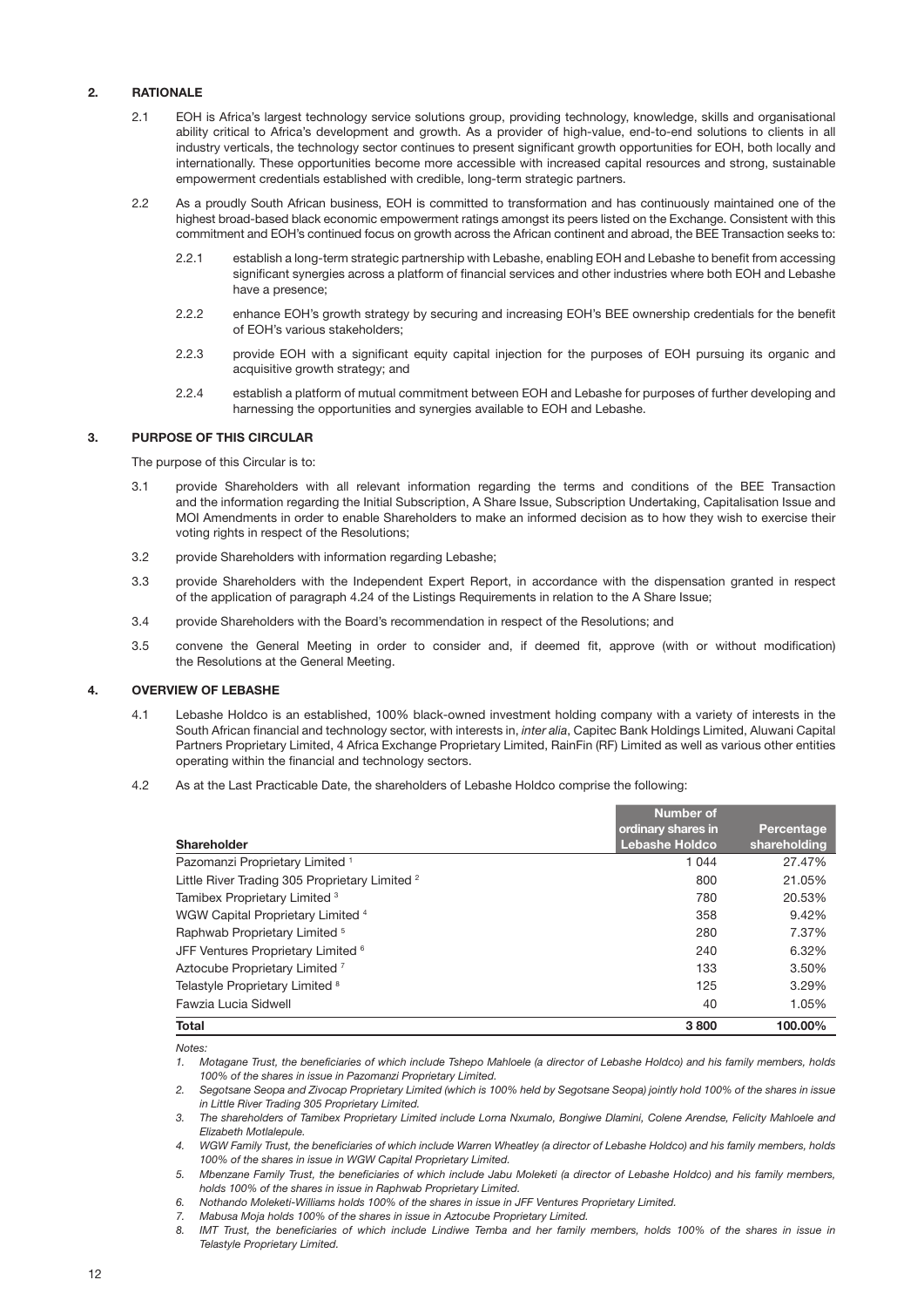4.3 A diagram depicting the Lebashe group structure, as it relates to the BEE Transaction, is detailed below:



4.4 As at the Last Practicable Date, Lebashe held 146 544 EOH Ordinary Shares, amounting to approximately 0.1% of the total EOH Ordinary Shares in issue, excluding Treasury Shares.

## 5. BEE TRANSACTION AND CAPITALISATION ISSUE

- 5.1 The BEE Transaction comprises, *inter alia*, three sequential and inter-conditional transaction components including (i) the Initial Subscription; (ii) the A Share Issue; and (iii) the Subscription Undertaking, the terms and conditions of which are detailed below.
- 5.2 Upon implementation of:
	- 5.2.1 the Initial Subscription and A Share Issue, Lebashe will, on the Implementation Date, collectively and effectively hold EOH Shares amounting to approximately 21.2% of the total EOH Shares in issue, comprising the Subscription EOH Ordinary Shares and the Subscription EOH A Shares; and
	- 5.2.2 the Subscription Undertaking in full, Lebashe's holding of EOH Shares will further increase by approximately 11.4% of the total EOH Shares in issue,

as further illustrated in paragraph [5.3](#page-14-0) of this Circular.

5.3 A diagram depicting the BEE shareholding structure following the implementation of the BEE Transaction is set out below.

<span id="page-14-0"></span>

*\* Total EOH Shares in issue following the issue of 8 107 933 Subscription EOH Ordinary Shares (based on the 60 Day VWAP on the Last Practicable Date less 10%, being R30.83 per Subscription EOH Ordinary Share), 40 000 000 Subscription EOH A Shares and 25 855 828 Subscription Undertaking Shares in full (based on the 30 Day VWAP on the Last Practicable Date less 10%, being R29.01 per Subscription Undertaking Share). The number of Subscription EOH Ordinary Shares and Subscription Undertaking Shares that will ultimately be issued to Lebashe is dependent on the actual Initial Subscription Base Price and the Subscription Undertaking Base Price, respectively. Accordingly,*  the diagram is provided for illustrative purposes only and may not present the actual BEE shareholding structure after the implementation of *the BEE Transaction.*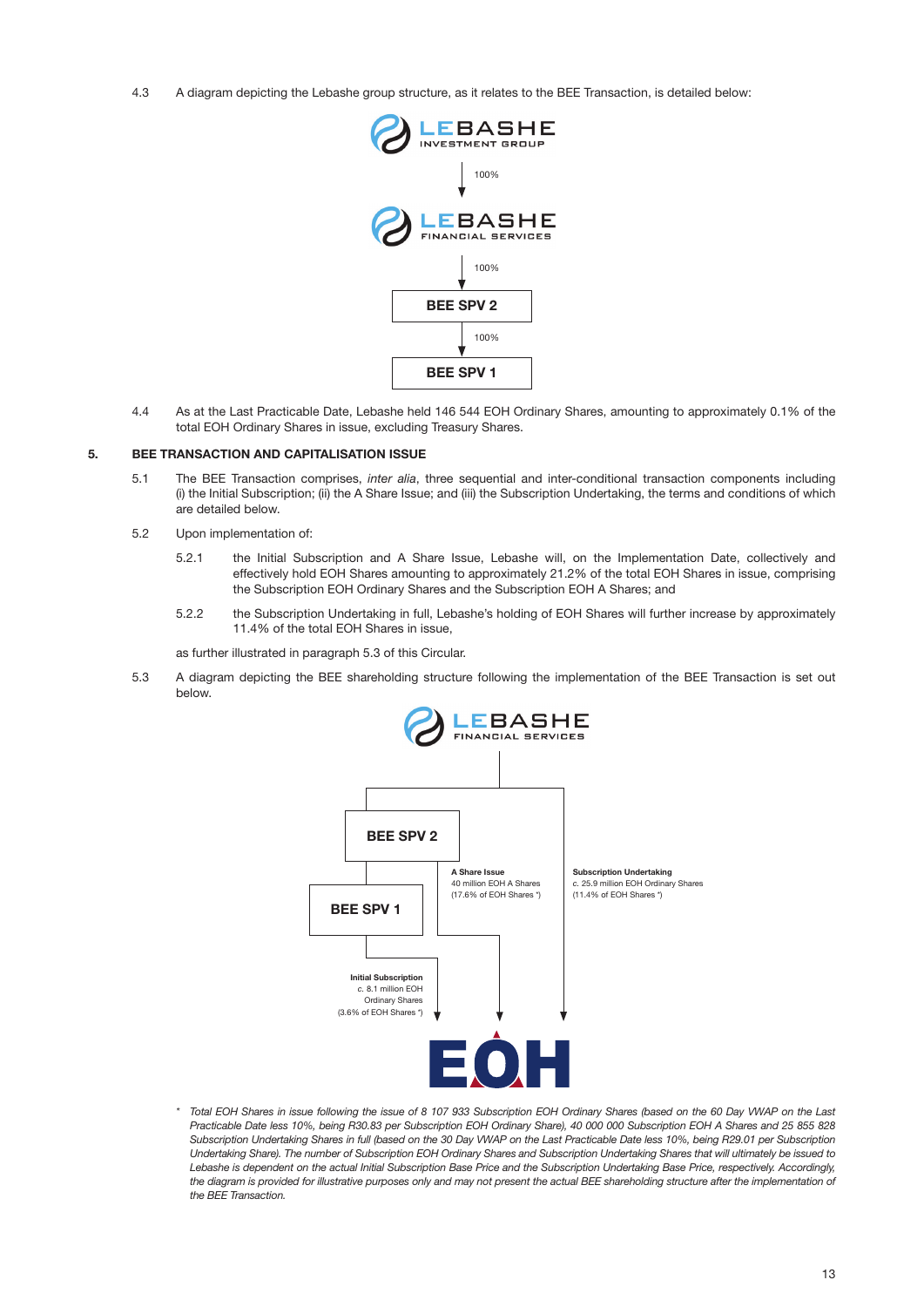## 5.4 Initial Subscription

<span id="page-15-1"></span>5.4.1 In terms of the Subscription Agreement, on the Implementation Date, BEE SPV 1, an indirect Subsidiary of Lebashe Holdco, will subscribe for the Subscription EOH Ordinary Shares, being a number of EOH Ordinary Shares determined in accordance with the following formula, rounded up or down, as the case may be, to the nearest whole number:

#### R250 000 000

Initial Subscription Base Price

for an aggregate cash subscription price of R250 000 000.

- 5.4.2 Upon implementation of the Initial Subscription and based on the assumption that the Subscription EOH Ordinary Shares are issued at an Initial Subscription Base Price equal to the 60 Day VWAP on the Last Practicable Date less 10%, being R30.83 per Subscription EOH Ordinary Share, an aggregate of 8 107 933 Subscription EOH Ordinary Shares will be issued to BEE SPV 1. For the avoidance of doubt, the actual number of Subscription EOH Ordinary Shares that will ultimately be issued to BEE SPV 1 is dependent on the Initial Subscription Base Price.
- 5.4.3 Following the implementation of the Initial Subscription, EOH's BEE ownership will increase by approximately 3.6%  $^2$ .
- 5.4.4 For purposes of securing the BEE ownership credentials which shall accrue to EOH pursuant to the Initial Subscription, Lebashe has undertaken, for the duration of the Transaction Term, not to dispose of nor encumber the Subscription EOH Ordinary Shares received pursuant to the Initial Subscription, other than as contemplated in paragraph 5.8.1 of this Circular.
- 5.4.5 The Subscription EOH Ordinary Shares will rank *pari passu* with all other EOH Ordinary Shares and BEE SPV 1 will be entitled to receive all Distributions made by EOH in respect of the Subscription EOH Ordinary Shares.
- 5.4.6 The Initial Subscription will constitute a specific issue of shares for cash by EOH, as contemplated in paragraph 5.51 of the Listings Requirements, and therefore is subject to, *inter alia*, the adoption of an Ordinary Resolution by the requisite majority of Shareholders at the General Meeting (excluding Lebashe and its associates), being a 75% majority of the votes cast in favour of the Resolution.
- 5.4.7 Upon implementation of the Initial Subscription, application will be made to the JSE for the listing of the Subscription EOH Ordinary Shares on the Exchange.

#### 5.5 A Share Issue, Capitalisation Issue and redemption

#### 5.5.1 A Share Issue

- <span id="page-15-0"></span>5.5.1.1 EOH will create 40 000 000 new unlisted redeemable EOH A Shares (the salient terms of which are set out in annexure 2 to this Circular), for purposes of the BEE Transaction, by way of an amendment to the EOH MOI, as more fully described in paragraph 5.7 of this Circular. An extract of the New EOH MOI, as it pertains to the MOI Amendments, containing the terms of the EOH A Shares, is set out in annexure 5 to this Circular.
- 5.5.1.2 In terms of the Subscription Agreement, on the Implementation Date, BEE SPV 2, an indirect Subsidiary of Lebashe Holdco, will subscribe for 40 000 000 EOH A Shares, being the Subscription EOH A Shares, for a nominal aggregate subscription price of R1.00.
- 5.5.1.3 Following the implementation of the A Share Issue, EOH's BEE ownership will further increase by approximately 17.6%  $3$ , resulting in an aggregate increase in EOH's BEE ownership of 21.2%  $3$ following the implementation of the Initial Subscription and A Share Issue.
- 5.5.1.4 In order to secure the increased BEE ownership in EOH, for the duration of the Transaction Term, Lebashe has undertaken not to dispose of nor encumber the Subscription EOH A Shares acquired pursuant to the A Share Issue, other than as contemplated in paragraph 5.8.1 of this Circular.
- 5.5.1.5 During the Transaction Term, each EOH A Share shall rank *pari passu* with an EOH Ordinary Share in respect of voting rights. Each EOH A Share will receive cash dividends in an amount equal to the value of 15% of cash dividends paid by EOH in respect of an EOH Ordinary Share.
- 5.5.1.6 The A Share Issue will constitute a specific issue of shares for cash by EOH, as contemplated in paragraph 5.51 of the Listings Requirements, and therefore is subject to, *inter alia*, the adoption of an Ordinary Resolution by the requisite majority of Shareholders at the General Meeting (excluding Lebashe and its associates), being a 75% majority of the votes cast in favour of the Resolution.
- 5.5.1.7 For the avoidance of doubt the EOH A Shares will not be listed on the Exchange or any other securities exchange and will not be taken into account for purposes of categorisation of any transactions pursuant to the provisions of section 9 of the Listings Requirements.

*<sup>2</sup> Based on total EOH Shares (comprising EOH Ordinary Shares and EOH A Shares) in issue following the issue of 8 107 933 Subscription EOH Ordinary Shares (based on the 60 Day VWAP on the Last Practicable Date less 10%, being R30.83 per Subscription EOH Ordinary Share), 40 000 000 Subscription EOH A Shares and 25 855 828 Subscription Undertaking Shares in full (based on the 30 Day VWAP on the Last Practicable Date less 10%, being R29.01 per Subscription Undertaking Share).*

*<sup>3</sup> Based on total EOH Shares (comprising EOH Ordinary Shares and EOH A Shares) in issue following the issue of 8 107 933 Subscription EOH Ordinary Shares (based on the 60 Day VWAP on the Last Practicable Date less 10%, being R30.83 per Subscription EOH Ordinary Share), 40 000 000 Subscription EOH A Shares and 25 855 828 Subscription Undertaking Shares in full (based on the 30 Day VWAP on the Last Practicable Date less 10%, being R29.01 per Subscription Undertaking Share).*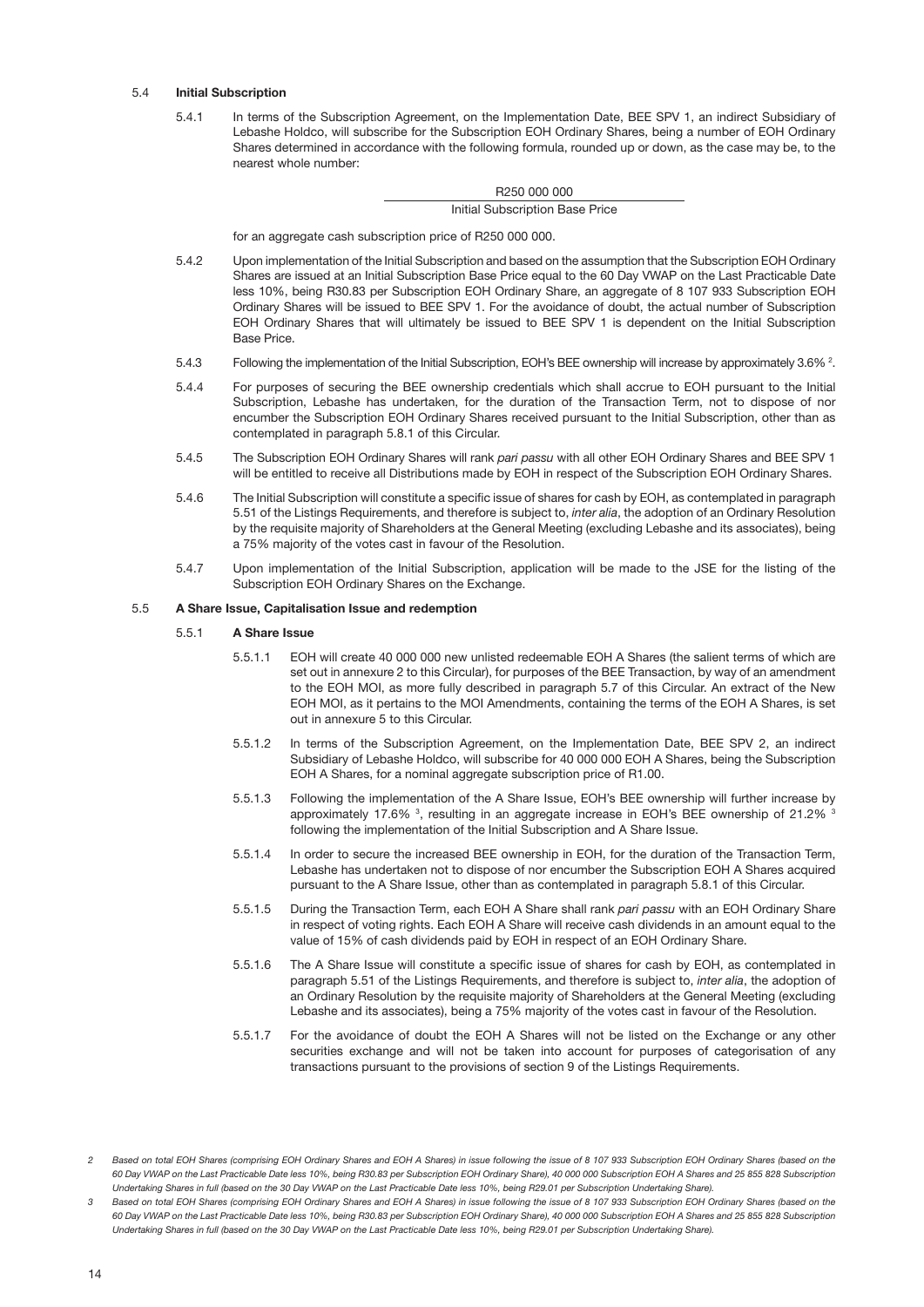#### 5.5.2 Capitalisation Issue and redemption

- 5.5.2.1 After the Transaction Term, on the Maturity Date (provided that EOH has not delivered an Early Redemption Notice in respect of the relevant EOH A Shares, further details of which are contained in paragraph 5.8.4.2 of this Circular), EOH will issue a number of EOH Ordinary Shares, as determined in accordance with the A Share Formula, to BEE SPV 2, as Capitalisation Shares, in respect of the EOH A Shares held by BEE SPV 2 in accordance with the terms applicable to the EOH A Shares as set out in the New EOH MOI, whereafter the EOH A Shares held by BEE SPV 2 will be redeemed for an aggregate nominal consideration of R1.00.
- 5.5.2.2 The A Share Formula is set out below:

$$
A = \frac{[B \times (C + D)]}{E}
$$

where:

- $A =$  Number of EOH Ordinary Shares to be issued in respect of all the EOH A Shares.
- $\mathbf{B}$  = Number of EOH A Shares held by BEE SPV 2 as at the Maturity Date.
- $C = 30$  Day VWAP on the Maturity Date less R90.00, provided that if "C" is less than zero then "C" shall be deemed to be equal to zero.
- $D = An$  amount equal to 85% of any dividend declared and paid by EOH in respect of an EOH Ordinary Share throughout the Transaction Term.
- $E = 30$  Day VWAP on the Maturity Date.
- 5.5.2.3 The Capitalisation Issue will constitute a future specific issue of shares for cash by EOH, as contemplated in paragraph 5.51 of the Listings Requirements and therefore is subject to, *inter alia*, the adoption of an Ordinary Resolution by the requisite majority of Shareholders at the General Meeting (excluding Lebashe and its associates), being a 75% majority of the votes cast in favour of the Resolution.
- <span id="page-16-2"></span>5.5.2.4 Upon implementation of the Capitalisation Issue, application will be made to the JSE for the listing of the Capitalisation Shares on the Exchange.

#### 5.6 Subscription Undertaking

- 5.6.1 In terms of the Subscription Undertaking Agreement, Lebashe Financial Services, a Subsidiary of Lebashe Holdco, will undertake to subscribe for new EOH Ordinary Shares, for an aggregate cash subscription price of R750 000 000, as follows:
	- 5.6.1.1 on the Implementation Date, Lebashe Financial Services will subscribe for the EOH Ordinary Shares comprising the First Tranche, for an aggregate cash subscription price of R250 000 000, which number of EOH Ordinary Shares shall be determined in accordance with the following formula, rounded up or down, as the case may be, to the nearest whole number:

## R250 000 000

<span id="page-16-0"></span>Subscription Undertaking Base Price

5.6.1.2 within the Second Tranche Subscription Period, Lebashe Financial Services will subscribe for the EOH Ordinary Shares comprising the Second Tranche, by delivering a Subscription Notice in respect of the Second Tranche to EOH, for an aggregate cash subscription price of R250 000 000 less the Second Tranche Partial Subscription Price Aggregate, which number of EOH Ordinary Shares shall be determined in accordance with the following formula, rounded up or down, as the case may be, to the nearest whole number:

R250 000 000 – Second Tranche Partial Subscription Price Aggregate

<span id="page-16-1"></span>Subscription Undertaking Base Price

5.6.1.3 within the Third Tranche Subscription Period, Lebashe Financial Services will subscribe for the EOH Ordinary Shares comprising the Third Tranche, by delivering a Subscription Notice in respect of the Third Tranche to EOH, for an aggregate cash subscription price of R250 000 000 less the Third Tranche Partial Subscription Price Aggregate, which number of EOH Ordinary Shares shall be determined in accordance with the following formula, rounded up or down, as the case may be, to the nearest whole number:

R250 000 000 - Third Tranche Partial Subscription Price Aggregate

Subscription Undertaking Base Price

## 5.6.2 Partial Tranche Subscriptions

5.6.2.1 In terms of the Subscription Undertaking Agreement, Lebashe Financial Services shall be entitled to deliver one or more Partial Subscription Notices to EOH, which Partial Subscription Notice EOH shall be entitled to, in its sole and absolute discretion, accept, for purposes of settling a portion of its obligation to subscribe for the Second Tranche or the Third Tranche, as the case may be, provided that: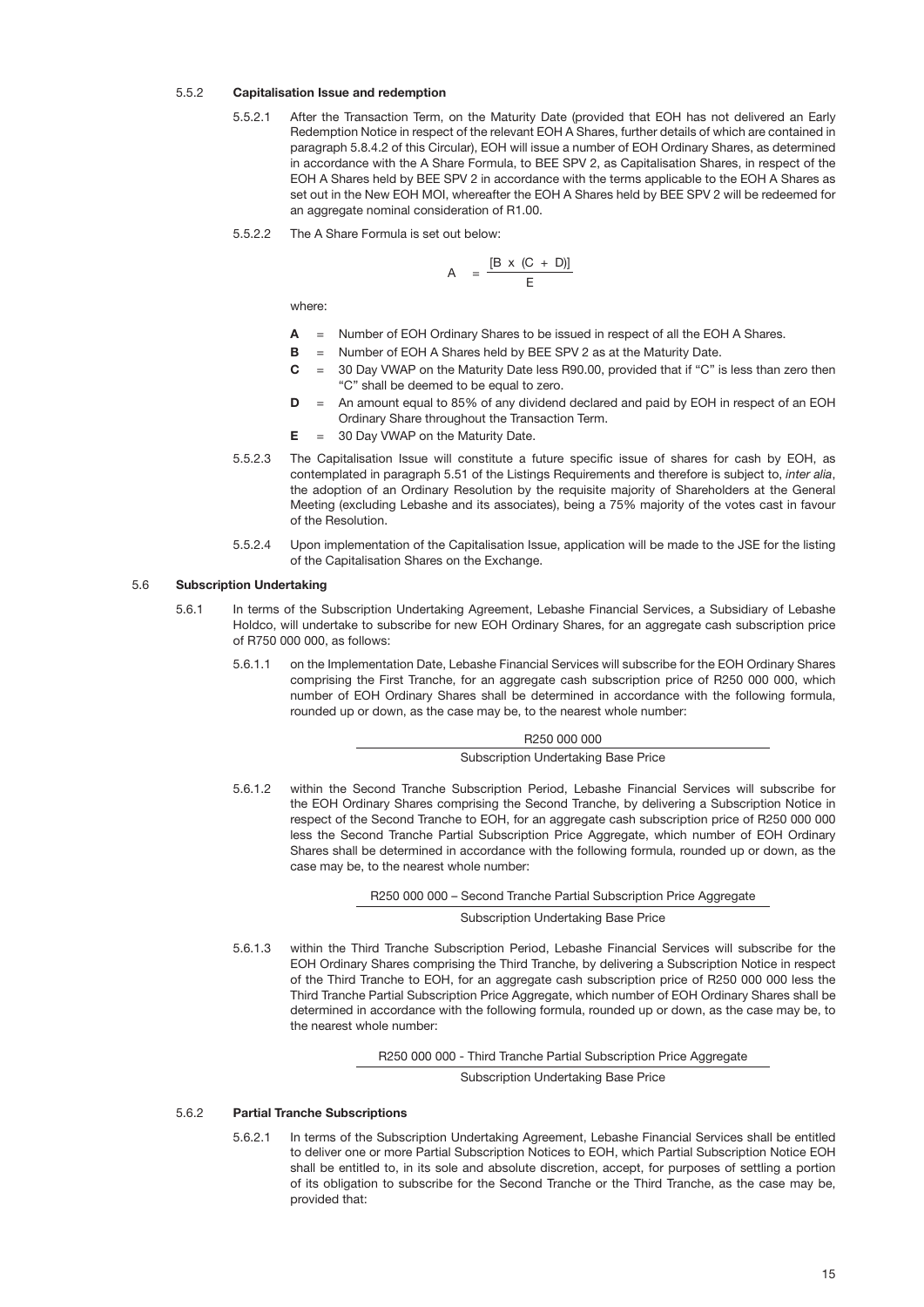- 5.6.2.1.1 in respect of the Second Tranche:
	- 5.6.2.1.1.1 Lebashe Financial Services has not delivered a Subscription Notice in respect of the Second Tranche, as envisaged in paragraph [5.6.1.2](#page-16-0) of this Circular; or
	- 5.6.2.1.1.2 pursuant to EOH's acceptance of the Partial Subscription Notice, the Second Tranche Partial Subscription Price Aggregate would not exceed R250 000 000; and
- 5.6.2.1.2 in respect of the Third Tranche:
	- 5.6.2.1.2.1 Lebashe Financial Services has not delivered a Subscription Notice in respect of the Third Tranche, as envisaged in paragraph [5.6.1.3](#page-16-1) of this Circular; or
	- 5.6.2.1.2.2 pursuant to EOH's acceptance of the Partial Subscription Notice, the Third Tranche Partial Subscription Price Aggregate would not exceed R250 000 000.
- 5.6.2.2 The number of EOH Ordinary Shares to be issued to Lebashe Financial Services pursuant to a Partial Tranche Subscription shall be determined in accordance with the following formula, rounded up or down, as the case may be, to the nearest whole number:

Partial Tranche Subscription Price

Subscription Undertaking Base Price

- 5.6.2.3 For the avoidance of doubt, implementation of a Partial Tranche Subscription and the subsequent issue of the Partial Tranche in respect thereof, shall not release Lebashe Financial Services of its obligation to subscribe for the full Second Tranche and Third Tranche during the Second Tranche Subscription Period and Third Tranche Subscription Period, respectively.
- 5.6.3 Upon implementation of the Subscription Undertaking in full and based on the assumption that all of the Subscription Undertaking Shares are issued at a Subscription Undertaking Base Price equal to the 30 Day VWAP on the Last Practicable Date less 10%, being R29.01 per Subscription Undertaking Share, an aggregate of 25 855 828 Subscription Undertaking Shares will be issued to Lebashe Financial Services. For the avoidance of doubt, the actual number of Subscription Undertaking Shares that will ultimately be issued to Lebashe Financial Services is dependent on the Subscription Undertaking Base Price.
- 5.6.4 Following the implementation of the Subscription Undertaking in full, EOH's BEE ownership will further increase by approximately 11.4% <sup>4</sup>, resulting in an aggregate increase in EOH's BEE ownership of 32.6% 4 following the implementation of the Initial Subscription, A Share Issue and Subscription Undertaking.
- 5.6.5 Unlike the Subscription EOH Ordinary Shares issued pursuant to the Initial Subscription, the Subscription Undertaking Shares issued pursuant to the Subscription Undertaking will not be subject to any disposal or encumbrance restrictions.
- 5.6.6 The Subscription Undertaking will constitute a specific issue of shares for cash by EOH, as contemplated in paragraph 5.51 of the Listings Requirements and therefore is subject to, *inter alia*, the adoption of an Ordinary Resolution by the requisite majority of Shareholders at the General Meeting (excluding Lebashe and its associates), being a 75% majority of the votes cast in favour of the Resolution.
- 5.6.7 Upon implementation of the Subscription Undertaking, application will be made to the JSE for the listing of the relevant Subscription Undertaking Shares on the Exchange.

## 5.7 MOI Amendments

- <span id="page-17-1"></span>5.7.1 In order to, *inter alia*, implement the BEE Transaction, EOH is required to create a new class of shares, by creating 40 000 000 EOH A Shares and to reflect such authorised share capital and the terms of such new EOH A Shares in the EOH MOI, by way of an amendment to the EOH MOI.
- 5.7.2 EOH also proposes additional amendments to align the EOH MOI with the latest regulatory requirements applicable to EOH, as detailed in annexure 5 to this Circular.
- 5.7.3 The MOI Amendments are subject to, *inter alia*, the adoption of a Special Resolution by the requisite majority of Shareholders at the General Meeting, being at least 75% of the votes cast in favour of the Resolution and shall be implemented by way of substituting the current EOH MOI with the New EOH MOI.

#### 5.8 Ancillary arrangements

- <span id="page-17-0"></span>5.8.1 Lock-in
	- 5.8.1.1 For the duration of the Transaction Term, and subject to the provisions of the Relationship Agreement and the Lebashe Pledge and Cession Agreement, BEE SPV 1 has undertaken not to dispose of or encumber the EOH Ordinary Shares held by it or vote in favour of a transaction which will have the effect of BEE SPV 1 disposing of or encumbering the EOH Ordinary Shares held by it, other than:
		- 5.8.1.1.1 pursuant to and in terms of an "*offer*" (as defined in section 117(1)(f) of the Companies Act) in terms of which (i) if any person, acting alone or in concert with any other person, makes
- *4 Based on total EOH Shares (comprising EOH Ordinary Shares and EOH A Shares) in issue following the issue of 8 107 933 Subscription EOH Ordinary Shares (based on the 60 Day VWAP on the Last Practicable Date less 10%, being R30.83 per Subscription EOH Ordinary Share), 40 000 000 Subscription EOH A Shares and 25 855 828 Subscription Undertaking Shares in full (based on the 30 Day VWAP on the Last Practicable Date less 10%, being R29.01 per Subscription Undertaking Share).*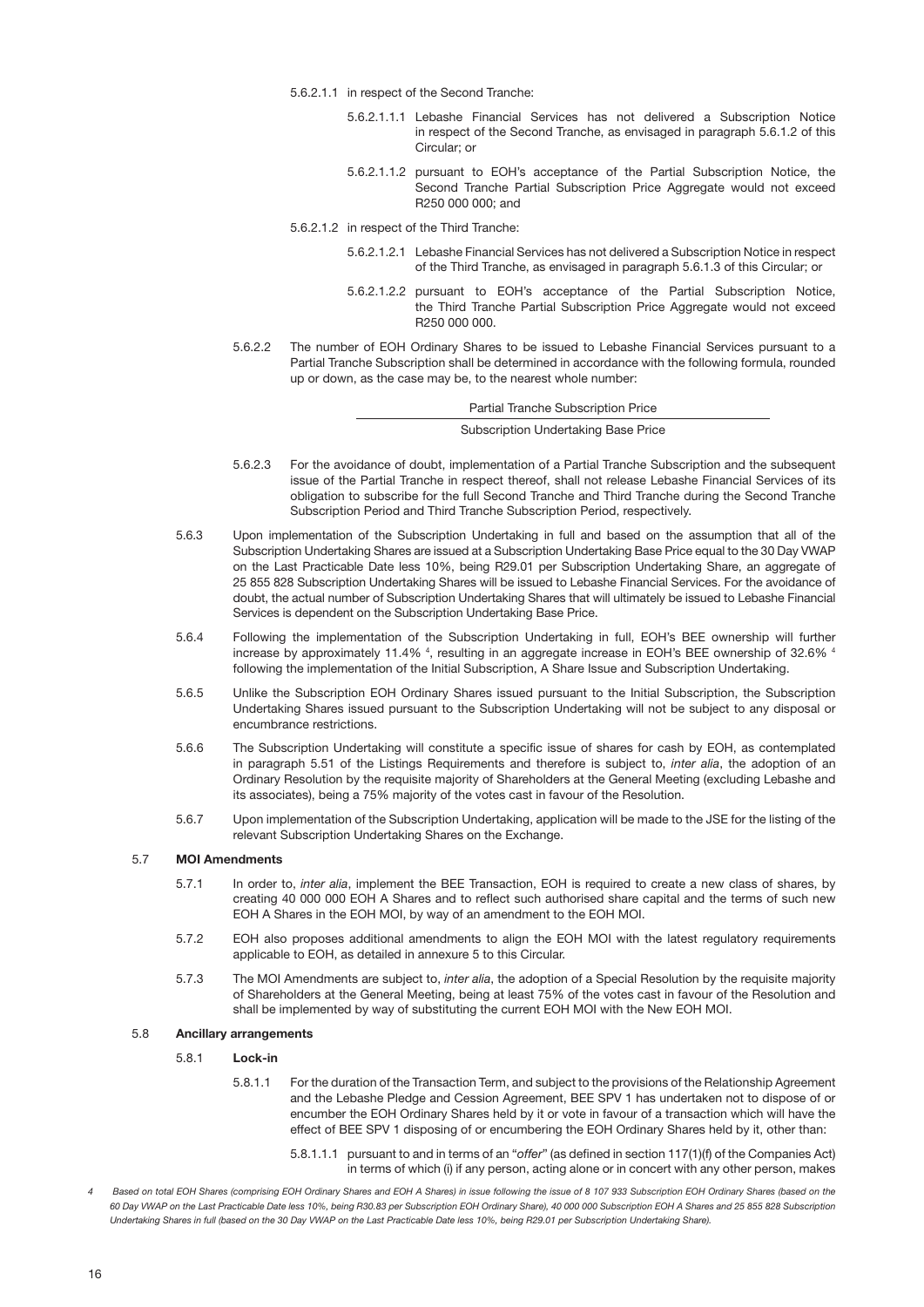an offer to acquire all of the EOH Shares in issue, which if approved or accepted, would result in such persons acquiring all of the EOH Shares in issue, and (ii) the independent board of EOH recommends to the holders of EOH Shares that they accept such offer, and provided that BEE SPV 2 accepts such offer in respect of all of the EOH A Shares held by BEE SPV 2; or

- <span id="page-18-0"></span>5.8.1.1.2 in favour of one or more other funders who (i) qualify as a BEE Company (as envisaged in the Relationship Agreement); (ii) agree to only exercise their security over the EOH Ordinary Shares after expiry of the Transaction Term; or (iii) agree to procure that, pursuant to the exercise of the security, the EOH Ordinary Shares are only disposed of to another BEE Company, for the duration of the Transaction Term.
- 5.8.1.2 For the duration of the Transaction Term and subject to the provisions of the Relationship Agreement and the Lebashe Pledge and Cession Agreement, BEE SPV 2 has undertaken not to dispose of or encumber the EOH A Shares held by it or vote in favour of a transaction which will have the effect of BEE SPV 2 disposing of or encumbering the EOH A Shares held by it, other than:
	- 5.8.1.2.1 pursuant to and in terms of an "*offer*" (as defined in section 117(1)(f) of the Companies Act) in terms of which (i) if any person, acting alone or in concert with any other person, makes an offer to acquire all of the EOH Shares in issue, which if approved or accepted, would result in such persons acquiring all of the EOH Shares in issue, and (ii) the independent board of EOH recommends to the holders of EOH Shares that they accept such offer, and provided that BEE SPV 1 accepts such offer in respect of all of the EOH Ordinary Shares held by BEE SPV 1; or
	- 5.8.1.2.2 to EOH pursuant to an Early Redemption Notice or the BEE SPV 2 Pledge and Cession Agreement.
- 5.8.1.3 Furthermore, BEE SPV 1 and BEE SPV 2 shall not enter into any profit sharing arrangements or grant any rights over any of the EOH Shares held by them, as the case may be, to any third party other than as envisaged in paragraphs [5.8.1.1](#page-17-0) and [5.8.1.2](#page-18-0) of this Circular and the provisions of the Relationship Agreement.
- 5.8.1.4 For the duration of the Transaction Term:
	- 5.8.1.4.1 BEE SPV 2 has undertaken not to dispose of or encumber the shares held by it in BEE SPV 1 or vote in favour of a transaction which will have the effect of BEE SPV 2 disposing of or encumbering such shares, other than in accordance with the provisions of the Relationship Agreement or the Lebashe Pledge and Cession Agreement;
	- 5.8.1.4.2 Lebashe Financial Services has undertaken not to dispose of or encumber the shares held by it in BEE SPV 2 or vote in favour of a transaction which will have the effect of Lebashe Financial Services disposing of or encumbering such shares, other than in accordance with the provisions of the Relationship Agreement or the Lebashe Pledge and Cession Agreement; and
	- 5.8.1.4.3 Lebashe Holdco has undertaken to hold 51% or more of the shares in Lebashe Financial Services, not to dispose of or encumber nor vote in favour of a transaction which will have the effect of Lebashe Holdco disposing of or encumbering such number of shares in Lebashe Financial Services that may result in Lebashe Holdco holding less than 51% of the shares in Lebashe Financial Services.

## 5.8.2 Security

- 5.8.2.1 Pursuant to the BEE SPV 2 Guarantee, BEE SPV 2 will guarantee compliance by Lebashe Holdco, Lebashe Financial Services and BEE SPV 1 with their respective obligations in terms of the relevant Transaction Documents (other than the Subscription Undertaking Agreement).
- 5.8.2.2 The obligations of BEE SPV 2 in terms of the Transaction Documents (other than the Subscription Undertaking Agreement) will be secured by way of the BEE SPV 2 Pledge and Cession Agreement, in terms of which BEE SPV 2 will pledge and cede in *securitatem debiti* all of the EOH A Shares held by it to and in favour of EOH.
- 5.8.2.3 The obligations of Lebashe Financial Services in terms of the Transaction Documents (other than the Subscription Undertaking Agreement) will be secured by way of the Lebashe Pledge and Cession Agreement, in terms of which Lebashe Financial Services will pledge and cede in *securitatem debiti* all of the shares held by it in BEE SPV 2 to and in favour of EOH. Simultaneously, BEE SPV 2 shall, and Lebashe Financial Services shall procure that BEE SPV 2, declare and distribute all of the shares held by it in BEE SPV 1 to Lebashe Financial Services as a dividend *in specie*.

## 5.8.3 Deemed Offer

Upon the occurrence of a Trigger Event, without prejudice to any other remedies which EOH may be entitled to in terms of the Relationship Agreement, the other Transaction Documents or in law, Lebashe Financial Services shall be deemed to have offered all the shares held by it in BEE SPV 2 for sale to EOH and / or one or more person nominated by EOH at an aggregate nominal purchase consideration of R1.00, on the day immediately preceding the day on which the relevant Trigger Event occurred on the terms and conditions set out in the Relationship Agreement. Simultaneously, BEE SPV 2 shall, and each of the BEE Parties shall procure that BEE SPV 2, declare and distribute all of the shares held by it in BEE SPV 1 to Lebashe Financial Services as a dividend *in specie.*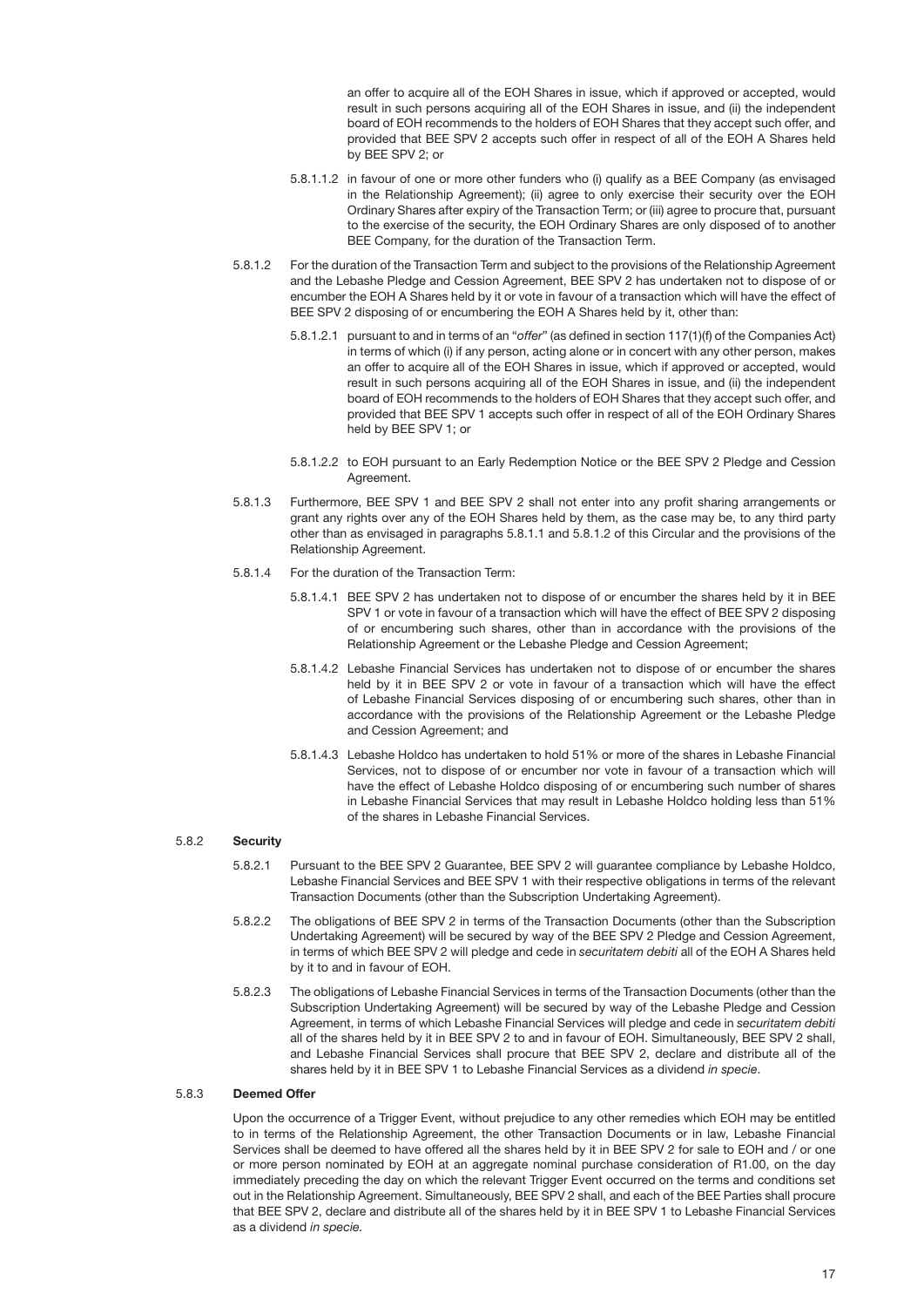#### 5.8.4 Breach

For so long as any BEE Party is in breach of any provision of any of the Transaction Documents to which it is a party and provided that such breach does not constitute a Trigger Event or a Subscription Undertaking Breach, as the case may be, then any Distributions in respect of the EOH Shares held by BEE SPV 1 or BEE SPV 2 shall be retained by EOH and not paid to BEE SPV 1 and / or BEE SPV 2, as the case may be, until such time as the breach has been remedied.

Upon the occurrence of a Trigger Event, without prejudice to any other remedies which EOH may be entitled to in terms of the Relationship Agreement, the other Transaction Documents or in law:

- at EOH's election, any Distributions in respect of any or all of the EOH Shares held by BEE SPV 1 or BEE SPV 2 will be forfeited to EOH (regardless of whether the Trigger Event is continuing or has been remedied); and
- 5.8.4.2 EOH will be entitled to redeem, at its election and from time to time, all or some of the EOH A Shares held by BEE SPV 2 for an aggregate nominal amount of R1.00, upon delivery of an Early Redemption Notice to Lebashe Holdco to such effect, from time to time.

#### 5.8.5 Subscription Undertaking Breach

In the event that Lebashe Financial Services fails to subscribe for (i) the First Tranche on the Implementation Date; (ii) the Second Tranche within the Second Tranche Subscription Period and / or (iii) the Third Tranche within the Third Tranche Subscription Period ("Subscription Undertaking Breach"), as the case may be:

5.8.5.1 at EOH's election, any Distributions in respect of all or some of the EOH A Shares held by BEE SPV 2 will be forfeited to EOH, which number of EOH A Shares shall be determined in accordance with the following formula, pursuant to a Subscription Undertaking Breach in respect of each of the First Tranche, Second Tranche and / or Third Tranche, rounded up or down, as the case may be:

> <span id="page-19-0"></span> $25000000 - A$ 250 000 000

 $x 10,000,000$ 

where, in the case where the formula is applied in respect of:

- (i) the First Tranche,  $A = 0$ :
- (ii) the Second Tranche, A = the Second Tranche Partial Subscription Price Aggregate; and / or
- (iii) the Third Tranche, A = the Third Tranche Partial Subscription Price Aggregate; and
- 5.8.5.2 EOH will be entitled to redeem, at its election and from time to time, all or some of a number of EOH A Shares held by BEE SPV 2 for an aggregate nominal amount of R1.00, which number of EOH A Shares shall be determined in accordance with the formula envisaged in paragraph [5.8.5.1](#page-19-0)  of this Circular, pursuant to a Subscription Undertaking Breach in respect of each of the First Tranche, Second Tranche and / or Third Tranche, rounded up or down, as the case may be, upon delivery of an Early Redemption Notice to Lebashe Holdco to such effect, from time to time.

## 5.8.6 Government Body or Politically Linked Person

For the entire duration of the Transaction Term and at any time within the 5 years immediately preceding the Implementation Date, none of the BEE Parties, nor any of their directors, beneficiaries, nor any related persons or inter-related persons of the BEE Parties, its directors or beneficiaries, were, are or will be a Governmental Body nor a Politically Linked Person (as defined in the Relationship Agreement), save in respect of Mr Jabu Moleketi holding a position of non-executive director of the Development Bank of Southern Africa.

#### 5.8.7 BEE ownership

For the duration of the Transaction Term, each of the BEE Parties warrants, represents and undertakes in favour of EOH, *inter alia*, that:

- 5.8.7.1 in respect of each BEE Party other than Lebashe Holdco, it is and shall be and remain a BEE Company (as envisaged in the Relationship Agreement);
- 5.8.7.2 in respect of Lebashe Holdco, it is and shall be and remain a Majority BEE Company (as envisaged in the Relationship Agreement); and
- 5.8.7.3 it shall, at the reasonable request of EOH, do all things reasonably necessary and assist EOH in procuring that the BEE Transaction is recognised as achieving at least 20% ownership by Black Persons (as envisaged in the BEE Laws) in EOH.

## 5.8.8 Board appointment recommendation

Following the implementation of the BEE Transaction, Lebashe Holdco will be entitled to recommend up to 2 persons for appointment to the EOH Board, from time to time, upon written notice to EOH and on the basis that:

- <span id="page-19-1"></span>5.8.8.1 the EOH Board will consider the nominated persons and, if such persons are reasonably acceptable to the EOH Board, the EOH Board may resolve to appoint such persons as Directors of EOH; and
- 5.8.8.2 if such persons are appointed to the EOH Board in terms of paragraph [5.8.8.1](#page-19-1) of this Circular, EOH will propose that the EOH Shareholders approve such appointments at the succeeding annual general meeting of EOH Shareholders.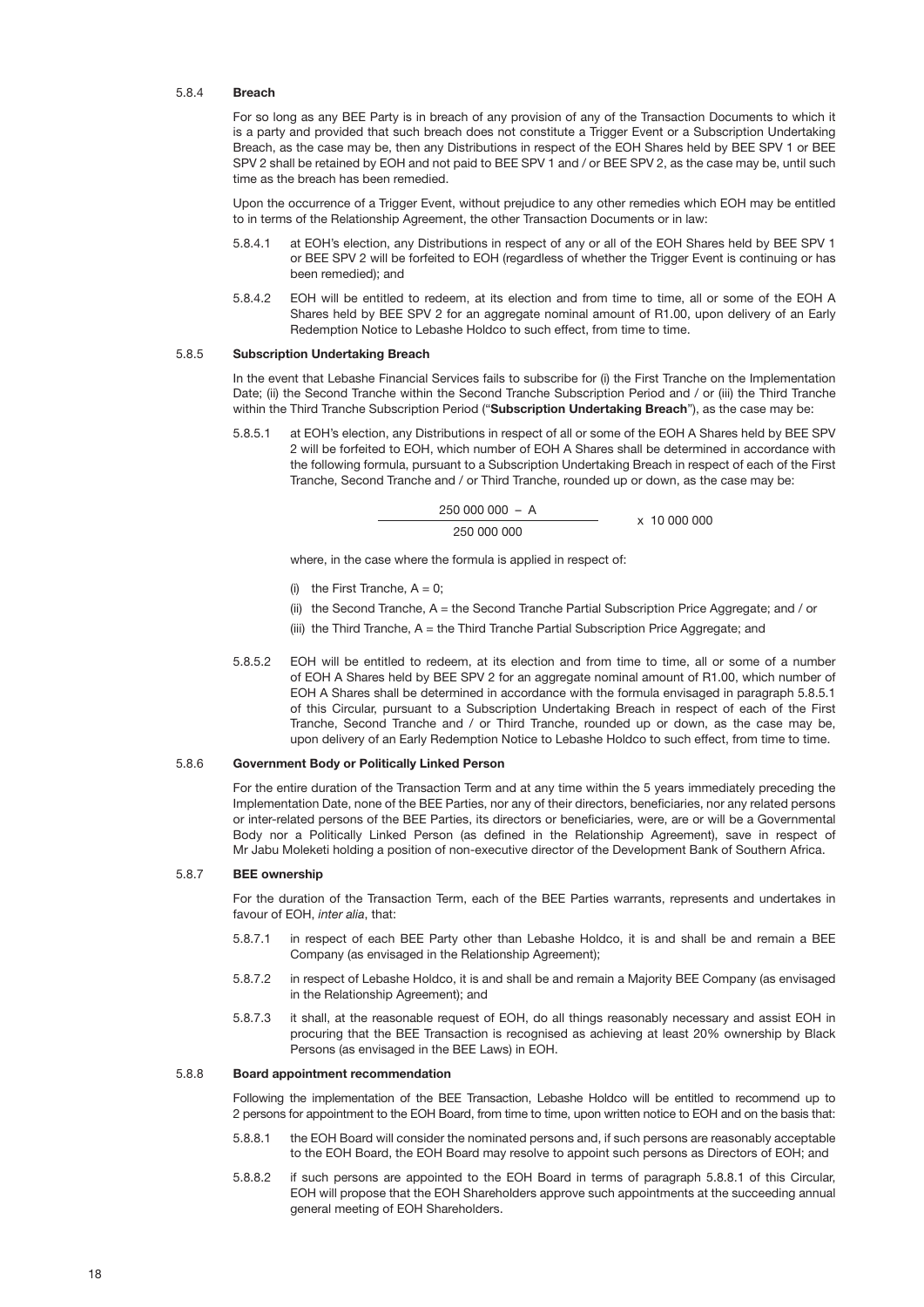## 5.9 Conditions Precedent

- 5.9.1 Implementation of the BEE Transaction, the Capitalisation Issue and the MOI Amendments are subject to the fulfilment, by no later than 30 September 2018 or such later date as agreed between EOH and Lebashe, of the following Conditions Precedent:
	- 5.9.1.1 all the Transaction Agreements become unconditionally operative in accordance with their respective terms;
	- 5.9.1.2 all the Resolutions required to implement the BEE Transaction, the Capitalisation Issue and the MOI Amendments, as detailed in the Notice of General Meeting, are adopted by the requisite majority of Shareholders at the General Meeting;
	- 5.9.1.3 the Special Resolutions giving effect to the MOI Amendments and / or the New EOH MOI are fully filed with the CIPC; and
	- 5.9.1.4 the EOH Funding Agreements are duly amended to the extent necessary in order to enable EOH to implement the BEE Transaction.
- 5.9.2 The Conditions Precedent are not capable of being waived, however the date by which the Conditions Precedent should be fulfilled may be amended by EOH and Lebashe, by written agreement.
- 5.9.3 In the event that the Conditions Precedent are not fulfilled, the BEE Transaction, Capitalisation Issue and MOI Amendments will not be implemented and shall be of no force or effect.

#### 5.10 Board recommendation in regard to the BEE Transaction, Capitalisation Issue and MOI Amendments

- 5.10.1 The Board has considered the terms of the BEE Transaction, including the Capitalisation Issue and the MOI Amendments, and recommends that Shareholders vote in favour of the Resolutions, as set out in the Notice of General Meeting.
- 5.10.2 All Directors who hold EOH Ordinary Shares, directly or indirectly, who are eligible to vote, intend to vote in favour of the Resolutions.

## 6. SUMMARY OF THE TRANSACTION AGREEMENTS

The table below sets out a summary of the agreements between EOH and Lebashe in relation to the BEE Transaction.

| <b>Agreement</b>                                 | <b>Date</b>  | <b>Description</b>                                                                                                                                                                                                                                                                                                                                                                           |
|--------------------------------------------------|--------------|----------------------------------------------------------------------------------------------------------------------------------------------------------------------------------------------------------------------------------------------------------------------------------------------------------------------------------------------------------------------------------------------|
| <b>BEE SPV 2 Guarantee</b>                       | 27 July 2018 | the agreement entered into between EOH and BEE SPV 2, in terms of<br>which BEE SPV 2 guarantees the compliance by BEE SPV 1, Lebashe<br>Holdco and Lebashe Financial Services with their respective obligations<br>in terms of the Transaction Documents (other than the Subscription<br>Undertaking Agreement).                                                                             |
| BEE SPV 2 Pledge and<br><b>Cession Agreement</b> | 27 July 2018 | the agreement entered into between EOH and BEE SPV 2, in terms<br>of which BEE SPV 2 pledges and cedes in securitatem debiti the<br>Subscription EOH A Shares, and any additional EOH A Shares held by it,<br>in favour of EOH as security for its obligations in terms of the Transaction<br>Documents (other than the Subscription Undertaking Agreement).                                 |
| Lebashe Pledge and<br><b>Cession Agreement</b>   | 27 July 2018 | the agreement entered into between EOH, Lebashe Financial Services,<br>BEE SPV 1 and BEE SPV 2 in terms of which Lebashe Financial<br>Services pledges and cedes in securitatem debiti all of the shares held<br>by it in BEE SPV 2 to and in favour of EOH as security for its obligations<br>in terms of the Transaction Documents (other than the Subscription<br>Undertaking Agreement). |
| <b>Relationship Agreement</b>                    | 27 July 2018 | the agreement entered into between EOH and the BEE Parties in terms<br>of which, inter alia, the relationship between EOH and the BEE Parties<br>in respect of the BEE Transaction will be governed.                                                                                                                                                                                         |
| <b>Subscription Agreement</b>                    | 27 July 2018 | the agreement entered into between, amongst others, BEE SPV 1, BEE<br>SPV 2, Lebashe Financial Services and EOH, in terms of which, <i>inter alia</i> ,<br>on the Implementation Date, BEE SPV 1 and BEE SPV 2 will subscribe<br>for the Subscription EOH Ordinary Shares and the Subscription EOH A<br>Shares, respectively.                                                                |
| <b>Subscription Undertaking</b><br>Agreement     | 27 July 2018 | the agreement entered into between Lebashe Financial Services and<br>EOH, in terms of which, inter alia, Lebashe Financial Services will<br>undertake to subscribe for the Subscription Undertaking Shares.                                                                                                                                                                                  |

#### 7. *PRO FORMA* FINANCIAL EFFECTS

The *pro forma* financial effects of the BEE Transaction and the Capitalisation Issue, which illustrate the effect of the BEE Transaction and the Capitalisation Issue on the published, unaudited consolidated financial statements of EOH for the 6 month period ended 31 January 2018 and the independent reporting accountants' reasonable assurance report thereon are set out in annexures 3 and 4 to this Circular.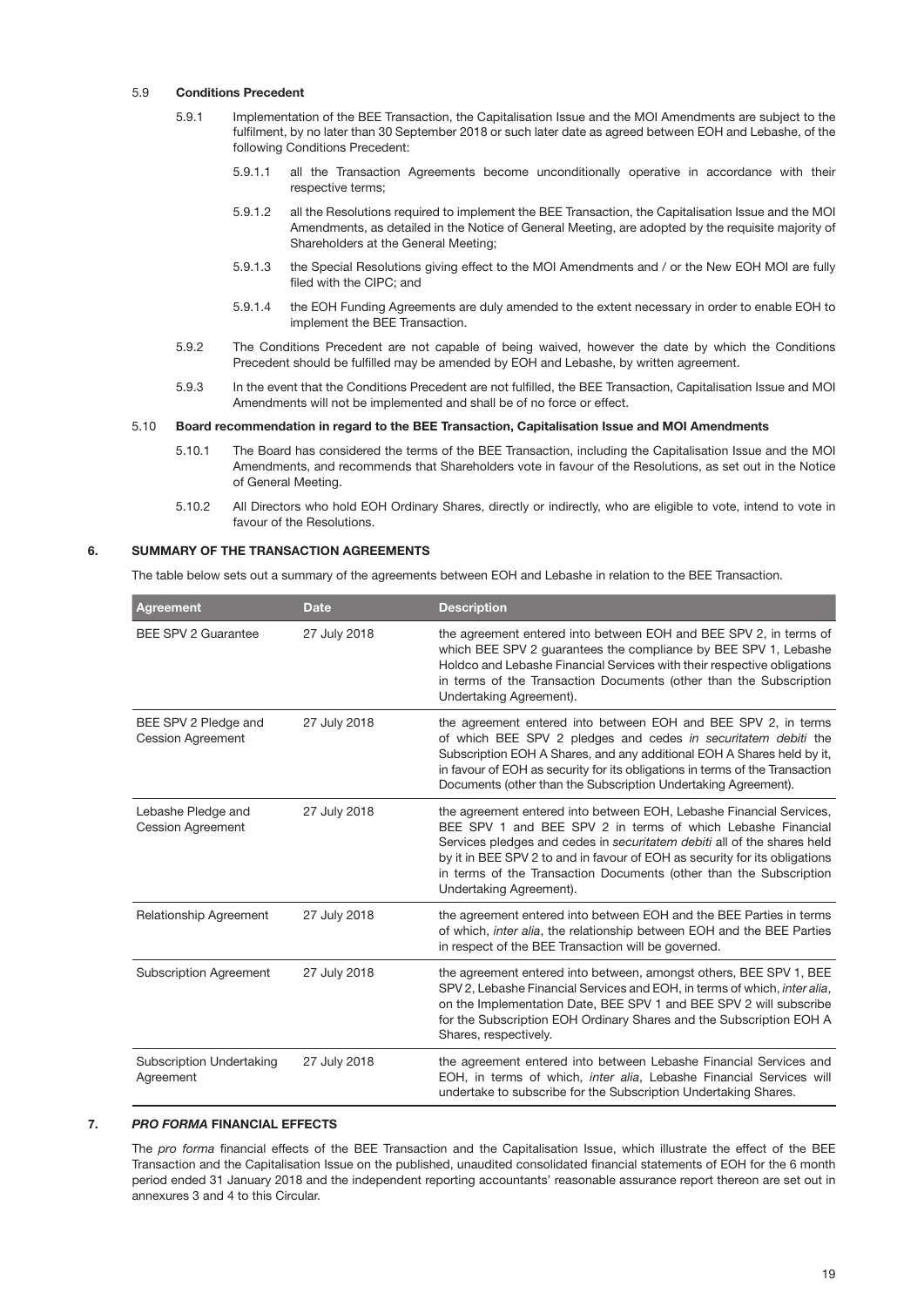## 8. NATURE OF THE BUSINESS AND PROSPECTS

- 8.1 EOH, Africa's largest technology service provider, provides the technology, knowledge, skills and organisational ability critical to Africa's development and growth. Following the consulting, technology and outsourcing model, EOH provides high value, end-to-end solutions to clients in all industry verticals.
- 8.2 EOH delivers these services to over 5 000 large enterprise customers across all major industries throughout South Africa, Africa and the Middle East. EOH is present in 134 locations in South Africa and has a growing international footprint with over 36 points of presence in the rest of Africa and internationally.
- 8.3 With its substantial footprint in Africa, EOH has been able to acquire a deep understanding of the requirements of markets across a variety of geographies on the continent. This experience enables EOH to offer customers flexible and robust solutions to the unique challenges and opportunities that face countries in Africa.
- 8.4 Since inception, EOH has delivered strong compounded year-on-year revenue growth. Notwithstanding its size, EOH remains entrepreneurial. It has a strong brand and continues to develop new products and services and to expand into new territories.
- 8.5 EOH has implemented a new business strategy repositioning its operations into two distinct and independent businesses, each with its own unique brand and identity, business model, growth and go-to-market strategies. The Information and Communication Technology business will operate under the EOH brand. The specialised solutions for high-growth industries businesses, will operate under the newly launched NEXTEC brand. This new business model enables the Group to optimally position the business for future growth, bring clarity of brand and identity in the market and ultimately simplify the business.
- 8.6 EOH is committed to transformation and is currently a Level 1 contributor and has one of the highest Broad-Based Black Economic Empowerment ratings among its peers on the Exchange.

## 9. SHARE CAPITAL AND SHARE PRICE INFORMATION

9.1 The authorised and issued share capital of EOH as at the Last Practicable Date is set out below:

|                                     | <b>Number of</b><br><b>EOH Shares</b> | <b>R'000</b> |
|-------------------------------------|---------------------------------------|--------------|
| <b>Authorised</b>                   |                                       |              |
| EOH Ordinary Shares of no par value | 500 000 000                           |              |
| <b>Issued</b>                       |                                       |              |
| EOH Ordinary Shares <sup>^</sup>    | 152 797 293                           | 4 0 71 9 92  |

*^ Includes Treasury Shares of 7 696 935 EOH Ordinary Shares.* 

9.2 The authorised and issued share capital of EOH following the implementation of the BEE Transaction, which includes the issue of 8 107 933 Subscription EOH Ordinary Shares (based on the 60 Day VWAP on the Last Practicable Date less 10%, being R30.83 per Subscription EOH Ordinary Share), 40 000 000 Subscription EOH A Shares and 25 855 828 Subscription Undertaking Shares (based on the 30 Day VWAP on the Last Practicable Date less 10%, being R29.01 per Subscription Undertaking Share), is set out below:

|                                         | <b>Number of</b>  |               |
|-----------------------------------------|-------------------|---------------|
|                                         | <b>EOH Shares</b> | <b>R'000</b>  |
| <b>Authorised</b>                       |                   |               |
| EOH Ordinary Shares of no par value     | 500 000 000       |               |
| <b>EOH A Shares</b>                     | 40 000 000        |               |
| <b>Issued</b>                           |                   |               |
| <b>EOH Ordinary Shares</b> <sup>^</sup> | 186 761 054+      | 5 0 7 1 9 1 2 |
| <b>EOH A Shares</b>                     | 40 000 000        | $\star$       |

*^ Includes Treasury Shares of 7 696 935 EOH Ordinary Shares. + The number of Subscription EOH Ordinary Shares that will be issued is dependent on the Initial Subscription Base Price.*

*\* Less than R1 000.*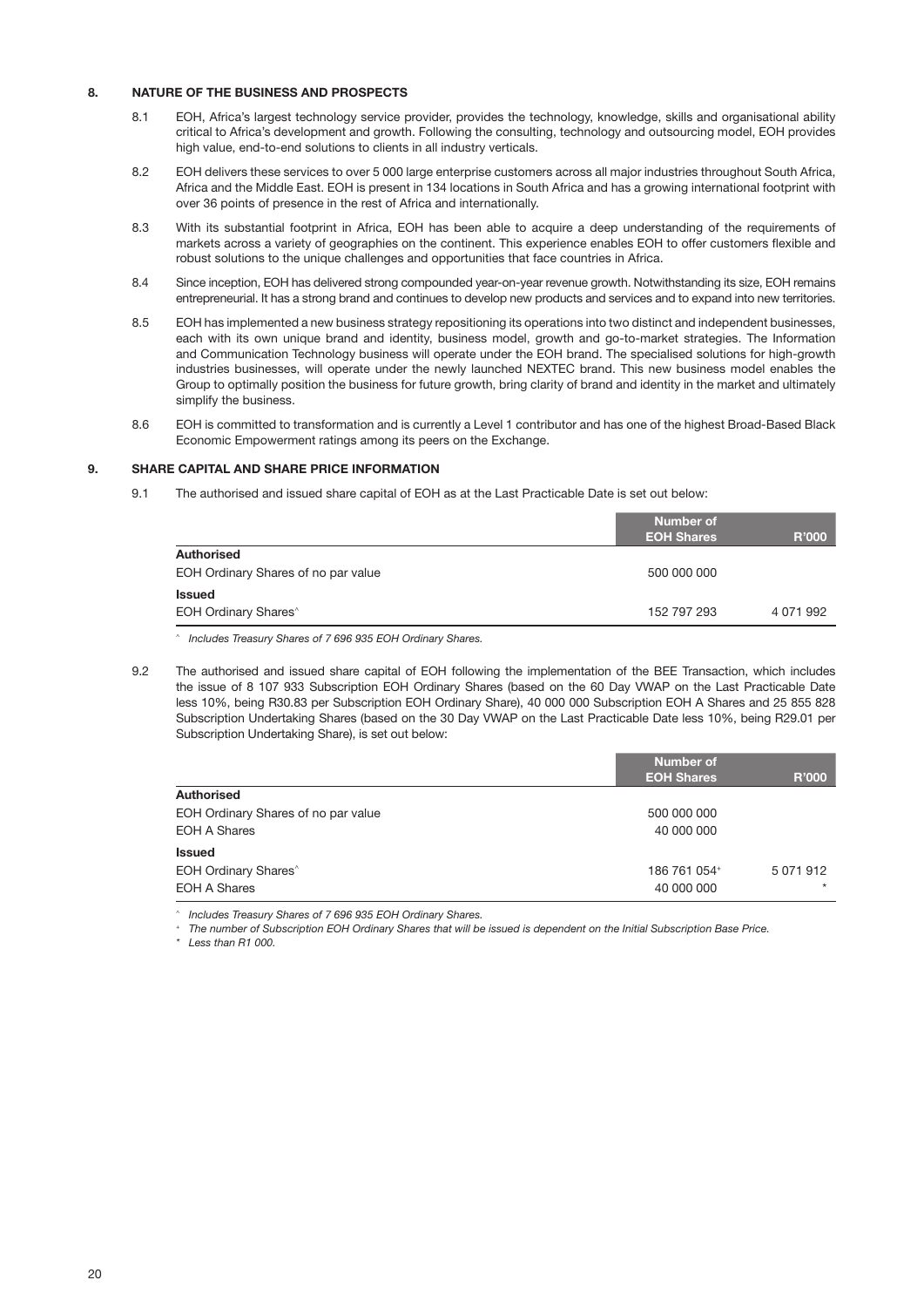9.3 The authorised and issued share capital of EOH following the implementation of the BEE Transaction and the Capitalisation Issue, which includes the issue of the Subscription EOH Ordinary Shares, Subscription EOH A Shares and the Subscription Undertaking Shares, as detailed in paragraph 9.2 of this Circular, and the issue of 10 000 000 Capitalisation Shares (based on the assumptions that Lebashe holds 40 000 000 EOH A Shares on the Maturity Date, no dividend is declared and paid by EOH in respect of an EOH Ordinary Share for the duration of the Transaction Term and a 30 Day VWAP of R120 per EOH Ordinary Share on the Maturity Date) and the redemption of 40 000 000 Subscription EOH A Shares is set out below:

|                                     | <b>Number of</b><br><b>EOH Shares</b> | <b>R'000</b>  |
|-------------------------------------|---------------------------------------|---------------|
| <b>Authorised</b>                   |                                       |               |
| EOH Ordinary Shares of no par value | 500 000 000                           |               |
| <b>EOH A Shares</b>                 | 40 000 000                            |               |
| <b>Issued</b>                       |                                       |               |
| EOH Ordinary Shares^                | 196 761 054+                          | 5 0 7 1 9 1 2 |
| <b>EOH A Shares</b>                 | -                                     |               |

*^ Includes Treasury Shares of 7 696 935 EOH Subscription Ordinary Shares.*

*+ The number of Subscription EOH Ordinary Shares and Subscription Undertaking Shares that will be issued is dependent on the Initial Subscription Base Price and the Subscription Undertaking Base Price, respectively.*

9.4 A table setting out the price and trading history of the EOH Ordinary Shares on the Exchange is included in annexure 6 to this Circular.

## 10. INFORMATION RELATING TO DIRECTORS

#### 10.1 Details of the directors of the EOH Group

10.1.1 The table below provides details of the directors of EOH and its major Subsidiary as at the Last Practicable Date.

| <b>Name</b>                                | <b>Function</b>                                                  | <b>Business Address</b>  |  |  |  |  |  |
|--------------------------------------------|------------------------------------------------------------------|--------------------------|--|--|--|--|--|
| <b>Executive Directors of EOH</b>          |                                                                  |                          |  |  |  |  |  |
| Zunaid Mayet*                              | Group Chief Executive Officer                                    | Registered office of EOH |  |  |  |  |  |
| John King*                                 | <b>Group Financial Director</b>                                  | Registered office of EOH |  |  |  |  |  |
| Tebogo Maenetja                            | Executive Director - Group Human Resources<br>and Transformation | Registered office of EOH |  |  |  |  |  |
| <b>Non-Executive Directors of EOH</b>      |                                                                  |                          |  |  |  |  |  |
| Asher Bohbot                               | Non-Executive Chairman                                           | Registered office of EOH |  |  |  |  |  |
| Robert Sporen^                             | Lead Independent Non-Executive Director                          | Registered office of EOH |  |  |  |  |  |
| Tshilidzi Marwala                          | Independent Non-Executive Director                               | Registered office of EOH |  |  |  |  |  |
| Pumeza Bam                                 | Non-Executive Director                                           | Registered office of EOH |  |  |  |  |  |
| Moretlo Molefi                             | Independent Non-Executive Director                               | Registered office of EOH |  |  |  |  |  |
| Jesmane Boggenpoel                         | Independent Non-Executive Director                               | Registered office of EOH |  |  |  |  |  |
| Ismail Mamoojee                            | Independent Non-Executive Director                               | Registered office of EOH |  |  |  |  |  |
| <b>Directors of EOH's Major Subsidiary</b> |                                                                  |                          |  |  |  |  |  |
| Dion Ramoo                                 | Director – EOH Mthombo Proprietary Limited                       | Registered office of EOH |  |  |  |  |  |
| <b>Robert Godlonton</b>                    | Director - EOH Mthombo Proprietary Limited                       | Registered office of EOH |  |  |  |  |  |
| Ebrahim Laher                              | Director - EOH Mthombo Proprietary Limited                       | Registered office of EOH |  |  |  |  |  |

*\* Also a director of EOH Mthombo Proprietary Limited, a major Subsidiary of EOH.*

*^ Dutch*

- 10.1.2 As published on SENS, the changes to the Board, between the financial year ended 31 July 2017 and the Last Practicable Date, were as follows:
	- 10.1.2.1 Mr Sandile DM Zungu resigned as Non-Executive Chairman of EOH on 12 March 2018.
	- 10.1.2.2 Mr Asher Bohbot, the founder and former Chief Executive Officer of EOH, was appointed as Non-Executive Chairman on 12 March 2018.
	- 10.1.2.3 Ms Grathel Motau resigned as a Non-Executive Director of EOH on 12 March 2018.
	- 10.1.2.4 Ms Tebogo Maenetja was appointed as an Executive Director of EOH, responsible for Group Human Resources and Transformation on 12 March 2018.
	- 10.1.2.5 Mr Robert Godlonton resigned as an Executive Director of EOH on 1 July 2018, but will continue in his executive role in the business (Information and Communication Technology Division).
	- 10.1.2.6 Ms Jesmane Boggenpoel was appointed as Independent Non-Executive Director of EOH on 1 July 2018.
	- 10.1.2.7 Mr Ismail Mamoojee was appointed as Independent Non-Executive Director of EOH on 1 July 2018.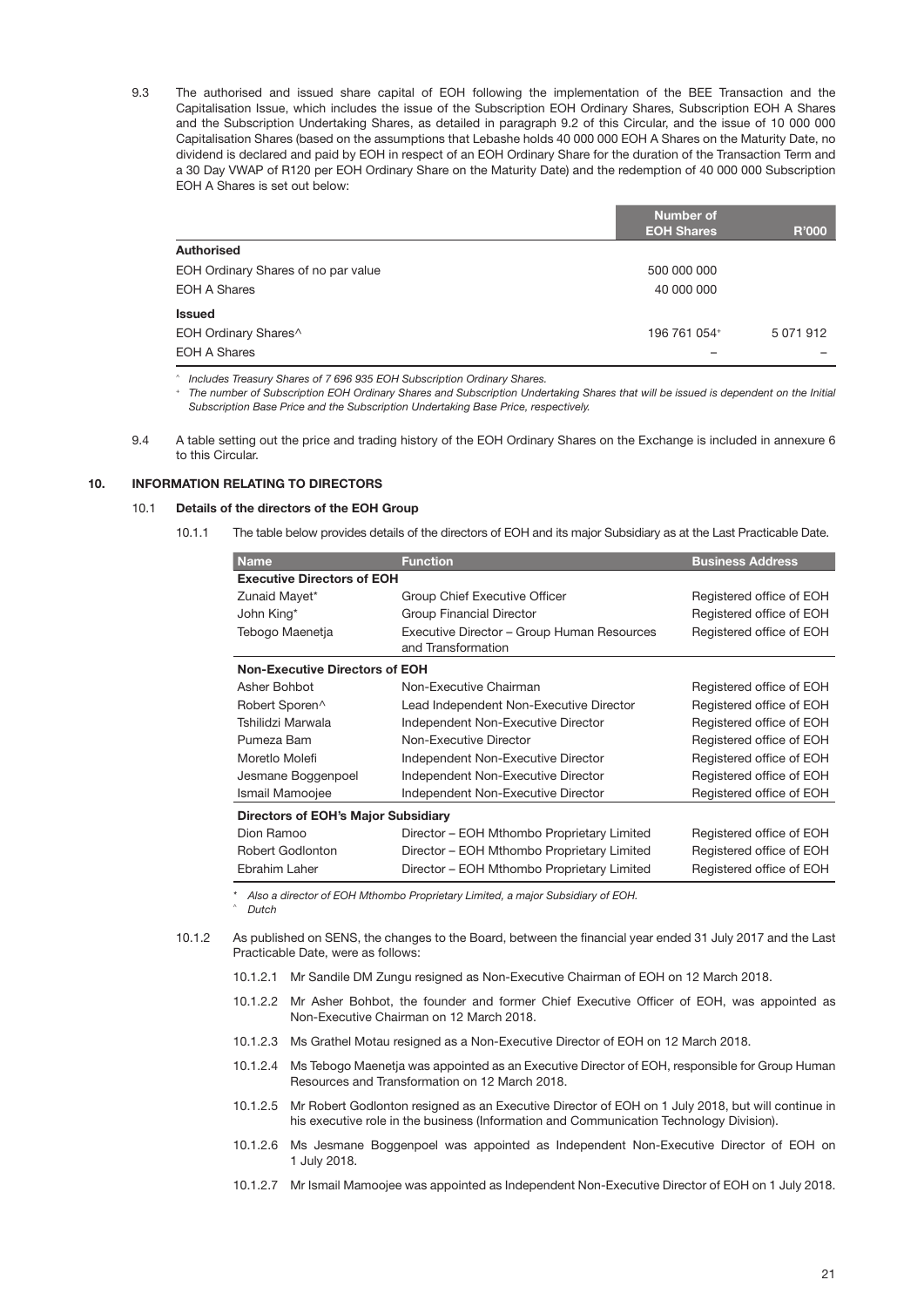- 10.1.2.8 Mr Lucky Khumalo resigned as a Non-Executive Director of EOH on 1 July 2018.
- 10.1.2.9 Mr Jehan Mackay resigned as an Executive Director of EOH on 1 July 2018, but will continue in his executive role in the business (Public Services Division).
- 10.1.2.10 Mr Brian Gubbins resigned as an Executive Director of EOH on 1 July 2018, but will continue in his executive role in the business (Group Business Development).
- 10.1.2.11 Mr Ebrahim Laher resigned as an Executive Director of EOH on 1 July 2018, but will continue in his executive role in the business (International Division).
- 10.1.2.12 Mr Johan van Jaarsveld resigned as an Executive Director of EOH on 1 July 2018.
- 10.1.3 The remuneration payable to the Directors (further details of which are included in EOH's [2017 Annual](http://www.eoh.co.za/wp-content/uploads/2018/01/EOH-Annual-Integrated-Report-31-July-2017.pdf)  [Integrated Report](http://www.eoh.co.za/wp-content/uploads/2018/01/EOH-Annual-Integrated-Report-31-July-2017.pdf)) will not be varied as a consequence of the BEE Transaction.
- 10.1.4 For further information regarding the Directors please refer to EOH's [2017 Annual Integrated Report](http://www.eoh.co.za/wp-content/uploads/2018/01/EOH-Annual-Integrated-Report-31-July-2017.pdf).

#### 10.2 Directors' interest

10.2.1 The beneficial interests of the Directors (including those who resigned during the 18 months prior to the Last Practicable Date) and their associates, directly or indirectly, in EOH Ordinary Shares, as at 31 July 2017 are as follows:

|                                  | <b>Direct Interest</b>     | <b>Indirect interest</b>   | <b>Total</b>               |
|----------------------------------|----------------------------|----------------------------|----------------------------|
|                                  | Number of                  | Number of                  | Number of                  |
|                                  | <b>EOH Ordinary Shares</b> | <b>EOH Ordinary Shares</b> | <b>EOH Ordinary Shares</b> |
| <b>Executive Directors</b>       |                            |                            |                            |
| Zunaid Mayet                     | 227 349                    | 105 000                    | 332 349                    |
| John King                        | 305 542                    | 272 765                    | 578 307                    |
| Robert Godlonton <sup>5</sup>    | 619 364                    | 4 500                      | 623 864                    |
| Johan van Jaarsveld <sup>4</sup> |                            | 206 200                    | 206 200                    |
| Ebrahim Laher <sup>5</sup>       | 652 259                    | 63 331                     | 715 590                    |
| Jehan Mackay <sup>5</sup>        | 29 692                     | 7 143 859                  | 7 173 551                  |
| Tebogo Maenetja                  |                            |                            |                            |
| Brain Gubbins <sup>5</sup>       |                            |                            |                            |
| <b>Non-Executive Directors</b>   |                            |                            |                            |
| Sandile Zungu <sup>1</sup>       | 1 200                      |                            | 1 200                      |
| Asher Bohbot <sup>2</sup>        |                            | 6 557 625                  | 6 557 625                  |
| Robert Sporen                    |                            | 85 000                     | 85 000                     |
| Tshilidzi Marwala                | 9 9 0 0                    |                            | 9 9 0 0                    |
| Pumeza Bam                       | 23 477                     |                            | 23 477                     |
| Lucky Khumalo <sup>4</sup>       | 10 000                     |                            | 10 000                     |
| Moretlo Molefi                   |                            |                            |                            |
| Grathel Motau <sup>1</sup>       |                            |                            |                            |
| Jesmane Boggenpoel <sup>3</sup>  |                            |                            |                            |
| Ismail Mamojee <sup>3</sup>      |                            |                            |                            |
|                                  | 1878783                    | 14 438 280                 | 16 317 063                 |

*Notes:*

*1. Resigned from the Board, effective 12 March 2018.*

*2. Appointed to the Board, effective 12 March 2018.*

*3. Appointed to the Board, effective 1 July 2018.*

*4. Resigned from the Board, effective 1 July 2018.*

*5. Resigned from the Board, effective 1 July 2018, but will continue in his executive role in the business.*

10.2.2 Between the end of EOH's financial year ended 31 July 2017 and the Last Practicable Date, the following changes in the beneficial interests of the Directors (including those who resigned during the 18 months prior to the Last Practicable Date) and their associates, directly or indirectly, in the issued EOH Ordinary Share capital, occurred:

10.2.2.1 Mr Jehan Mackay disposed of 4 004 225 EOH Ordinary Shares;

10.2.2.2 Mr Johan van Jaarsveld disposed of 8 547 EOH Ordinary Shares;

- 10.2.2.3 Mr John King disposed of 294 321 EOH Ordinary Shares;
- 10.2.2.4 Mr Jehan Mackay acquired 90 000 EOH Ordinary Shares;
- 10.2.2.5 Mr Lucky Khumalo acquired 5 000 EOH Ordinary Shares;
- 10.2.2.6 Mr Tshilidzi Marwala acquired 5 000 EOH Ordinary Shares;
- 10.2.2.7 Ms Grathel Motau acquired 5 000 EOH Ordinary Shares; and
- 10.2.2.8 Mr Robert Sporen acquired 5 000 EOH Ordinary Shares.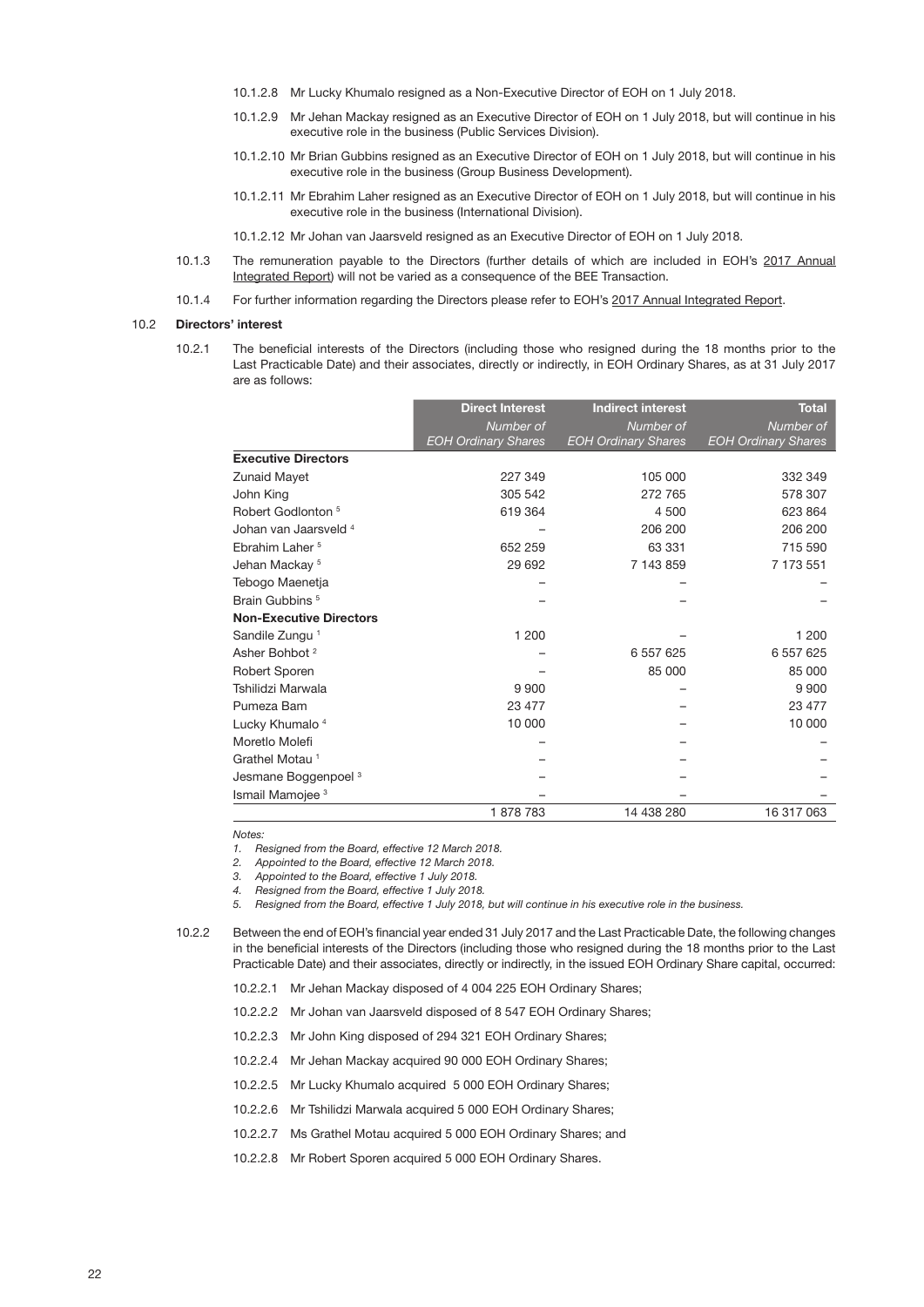10.2.3 The beneficial interests of the Directors (including those who resigned during the 18 months prior to the Last Practicable Date) and their associates, directly or indirectly, in EOH Ordinary Shares, as at the Last Practicable Date are as follows:

|                                  |                     |                         | Shareholding             |                    |
|----------------------------------|---------------------|-------------------------|--------------------------|--------------------|
|                                  | Number of           | % as at the             | % after the              | % after the        |
|                                  | <b>EOH Ordinary</b> | <b>Last Practicable</b> | <b>BEE</b>               | Capitalisation     |
|                                  | <b>Shares</b>       | Date $6$                | Transaction <sup>7</sup> | Issue <sup>8</sup> |
| <b>Executive Directors</b>       |                     |                         |                          |                    |
| <b>Zunaid Mayet</b>              | 332 349             | 0.22                    | 0.18                     | 0.17               |
| John King                        | 283 986             | 0.19                    | 0.15                     | 0.14               |
| Robert Godlonton <sup>5</sup>    | 623 864             | 0.41                    | 0.33                     | 0.32               |
| Johan van Jaarsveld <sup>4</sup> | 197 653             | 0.13                    | 0.11                     | 0.10               |
| Ebrahim Laher <sup>5</sup>       | 715 590             | 0.47                    | 0.38                     | 0.36               |
| Jehan Mackay <sup>5</sup>        | 3 259 326           | 2.13                    | 1.75                     | 1.66               |
| Tebogo Maenetja                  |                     |                         |                          |                    |
| Brain Gubbins <sup>5</sup>       |                     |                         |                          |                    |
| <b>Non-Executive Directors</b>   |                     |                         |                          |                    |
| Sandile Zungu <sup>1</sup>       | 1 200               | 0.00                    | 0.00                     | 0.00               |
| Asher Bohbot <sup>2</sup>        | 6 557 625           | 4.29                    | 3.51                     | 3.33               |
| Robert Sporen                    | 90 000              | 0.06                    | 0.05                     | 0.05               |
| Tshilidzi Marwala                | 14 900              | 0.01                    | 0.01                     | 0.01               |
| Pumeza Bam                       | 23 477              | 0.02                    | 0.01                     | 0.01               |
| Lucky Khumalo <sup>4</sup>       | 15 000              | 0.01                    | 0.01                     | 0.01               |
| Moretlo Molefi                   |                     |                         |                          |                    |
| Grathel Motau <sup>1</sup>       | 5 0 0 0             | 0.00                    | 0.00                     | 0.00               |
| Jesmane Boggenpoel <sup>3</sup>  |                     |                         |                          |                    |
| Ismail Mamojee <sup>3</sup>      |                     |                         |                          |                    |
|                                  | 12 119 970          | 7.93                    | 6.49                     | 6.16               |

*Notes:*

*1. Resigned from the Board, effective 12 March 2018.*

*2. Appointed to the Board, effective 12 March 2018.*

*3. Appointed to the Board, effective 1 July 2018.*

*4. Resigned from the Board, effective 1 July 2018.*

*5. Resigned from the Board, effective 1 July 2018, but will continue in his executive role in the business.*

*6. Based on total EOH Ordinary Shares in issue (including Treasury Shares), amounting to 152 797 293 EOH Ordinary Shares.*

- *7. Based on total EOH Ordinary Shares in issue (including Treasury Shares) following the issue of 8 107 933 Subscription EOH Ordinary Shares (based on the 60 Day VWAP on the Last Practicable Date less 10%, being R30.83 per Subscription EOH Ordinary Share) and 25 855 828 Subscription Undertaking Shares (based on the 30 Day VWAP on the Last Practicable Date less 10%, being R29.01 per Subscription Undertaking Share). The number of Subscription EOH Ordinary Shares and Subscription Undertaking Shares that will ultimately be issued is dependent on the Initial Subscription Base Price and the Subscription Undertaking Base Price, respectively.*
- *8. Based on total EOH Ordinary Shares in issue (including Treasury Shares) following the issue of the Subscription EOH Ordinary Shares and Subscription Undertaking Shares in note 7 above and the issue of 10 000 000 Capitalisation Shares (based on the assumptions that Lebashe holds 40 000 000 EOH A Shares on the Maturity Date, no dividend is declared and paid by EOH in respect of an EOH Ordinary Share for the duration of the Transaction Term and a 30 Day VWAP of R120 per EOH Ordinary Share on the Maturity Date).*
- 10.2.4 A summary of EOH's share incentive schemes and the Directors' interests therein is included in EOH's [2017 Annual Integrated Report](http://www.eoh.co.za/wp-content/uploads/2018/01/EOH-Annual-Integrated-Report-31-July-2017.pdf).
- 10.2.5 None of the Directors (including those who resigned during the 18 months prior to the Last Practicable Date) had any material beneficial interest, whether direct or indirect, in transactions that were effected by EOH during the current or immediately preceding financial year or during an earlier financial year which remain in any respect outstanding or unperformed.

## 11. LITIGATION

The Board is not aware of any legal or arbitration proceedings, including any such proceedings that are pending or threatened, that may have or have had in the recent past, being at least the previous 12 months prior to the Last Practicable Date, a material effect on the EOH Groups' financial position.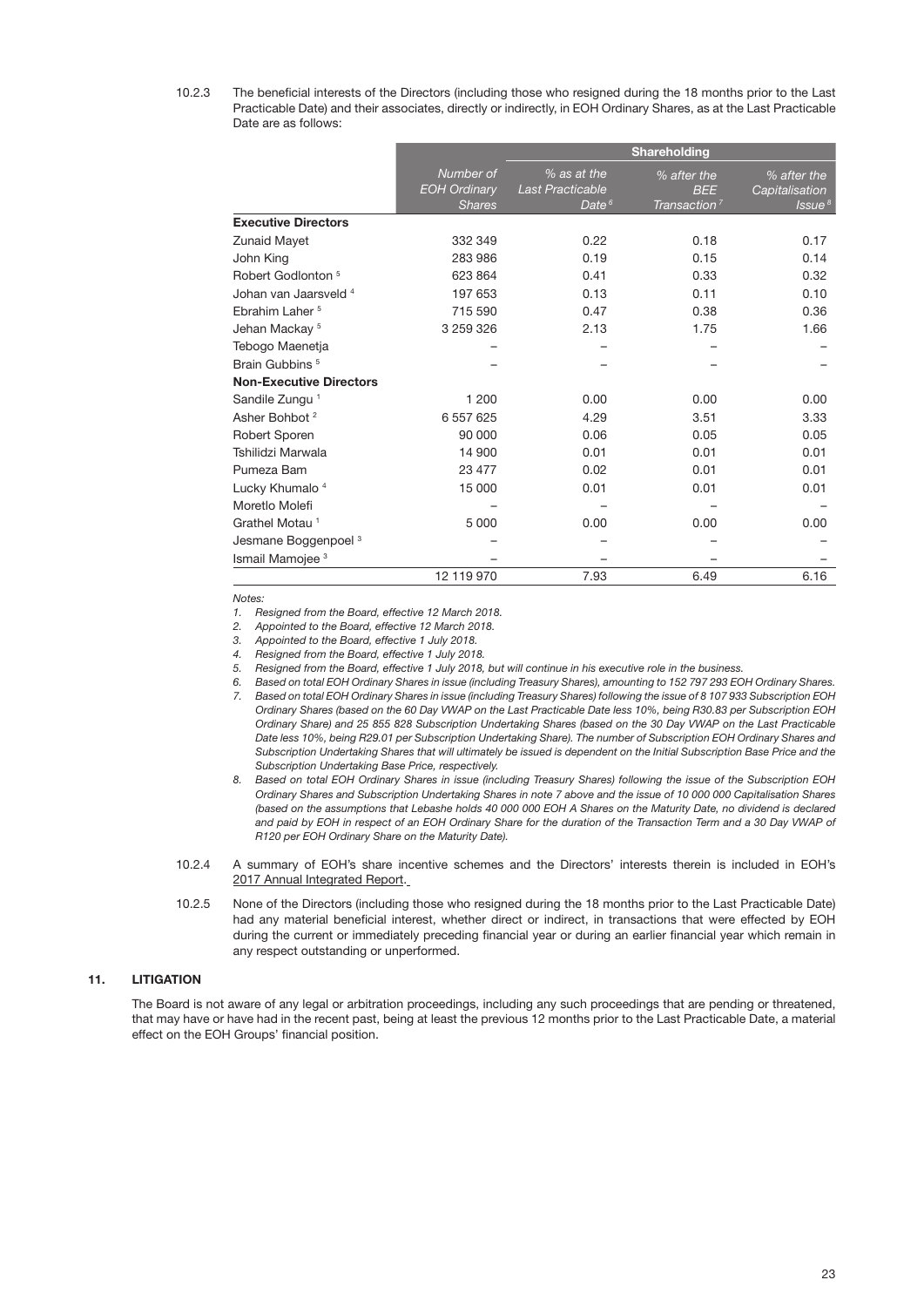## 12. CORPORATE GOVERNANCE

- 12.1 EOH adheres to the principles of King IV Report on Corporate Governance for South Africa, 2016 ("King IV").
- 12.2 The Board is committed to high levels of corporate governance and has implemented and continues to refine structures, policies and procedures aimed at strengthening governance throughout EOH. Corporate governance is integral to EOH's business philosophy of ethical leadership.
- 12.3 For further information regarding EOH's application of the principles of King IV, please refer to pages 34 to 59 of EOH's [2017 Annual Integrated Report.](http://www.eoh.co.za/wp-content/uploads/2018/01/EOH-Annual-Integrated-Report-31-July-2017.pdf)

## 13. EXPENSES

The expenses relating to the BEE Transaction, all of which are exclusive of VAT and disbursements, are estimated to be R55.35 million, comprised as follows:

|                                                                            | <b>R'000</b>    |
|----------------------------------------------------------------------------|-----------------|
|                                                                            | (excluding VAT) |
| Corporate Advisor – One Capital Advisory Proprietary Limited               | 48 450          |
| Transaction Sponsor – One Capital Sponsor Services Proprietary Limited     | 300             |
| Attorneys - Cliffe Dekker Hofmeyr Inc.                                     | 5 0 0 0         |
| Independent Auditors and Reporting Accountants - Mazars (Gauteng) Inc.     | 450             |
| Independent Expert - BDO Corporate Finance Proprietary Limited             | 250             |
| Transfer Secretaries - Computershare Investor Services Proprietary Limited | 30              |
| Documentation fee - JSE                                                    | 100             |
| Listing fee – JSE                                                          | 416             |
| Printing and publishing costs – Greymatter & Finch                         | 300             |
| Other                                                                      | 54              |
| Total                                                                      | 55 350          |

#### 14. GENERAL MEETING

- 14.1 The General Meeting of EOH Shareholders will be held at the registered office of the Company, at EOH Business Park, Ground Floor, Block D, 1 Osborne Lane, Gillooly's View, Bedfordview on Tuesday, 18 September 2018 at 14h00 to consider and, if deemed fit, pass the Resolutions set out in the Notice of General Meeting attached to this Circular, with or without modification.
- 14.2 The Notice of General Meeting and a Form of Proxy, for use by Certificated Shareholders and Dematerialised Shareholders with "*own name*" registration who are unable to attend the General Meeting in person, are attached to this Circular.
- 14.3 A duly completed Form of Proxy must be received by the Transfer Secretaries by not later than 48 hours prior to the General Meeting, being 14:00 on Friday, 14 September 2018 or handed to the chairman of the General Meeting before the appointed proxy exercises any of the relevant Shareholder's rights at the General Meeting (or any postponement or adjournment of the General Meeting).
- 14.4 Shareholders are referred to the Notice of General Meeting attached to this Circular for details on the Resolutions to be proposed at the General Meeting and to the "*Action required by Shareholders*" section on page 3 of this Circular for information on the procedure to be followed by Shareholders in order to exercise their votes at the General Meeting.

## 15. OPINION OF THE INDEPENDENT EXPERT

- 15.1 The JSE has granted a dispensation in respect of the application of paragraph 4.24 of the Listings Requirements in regard to the A Share Issue whereby EOH A Shares, which will be unlisted and which will carry full voting rights, will be issued to Lebashe. In granting the dispensation, the JSE requires a fairness opinion to be provided to Shareholders in this regard.
- 15.2 The Board appointed BDO Corporate Finance as the independent expert for purposes of providing Shareholders with independent external advice in regard to the fairness of the A Share Issue. The Independent Expert has considered the terms and conditions of the A Share Issue and has concluded that the A Share Issue is fair to Shareholders.
- 15.3 The Independent Expert Report is contained in annexure 1 to this Circular.

## 16. DIRECTORS' RESPONSIBILITY STATEMENT

The Directors, whose names appear on page 11 of this Circular, collectively and individually, accept full responsibility for the accuracy of the information given and certify that to the best of their knowledge and belief there are no facts that have been omitted that would make any statement in this Circular false or misleading, and that all reasonable enquiries to ascertain such facts have been made and that this Circular contains all information required by law and the Listings Requirements.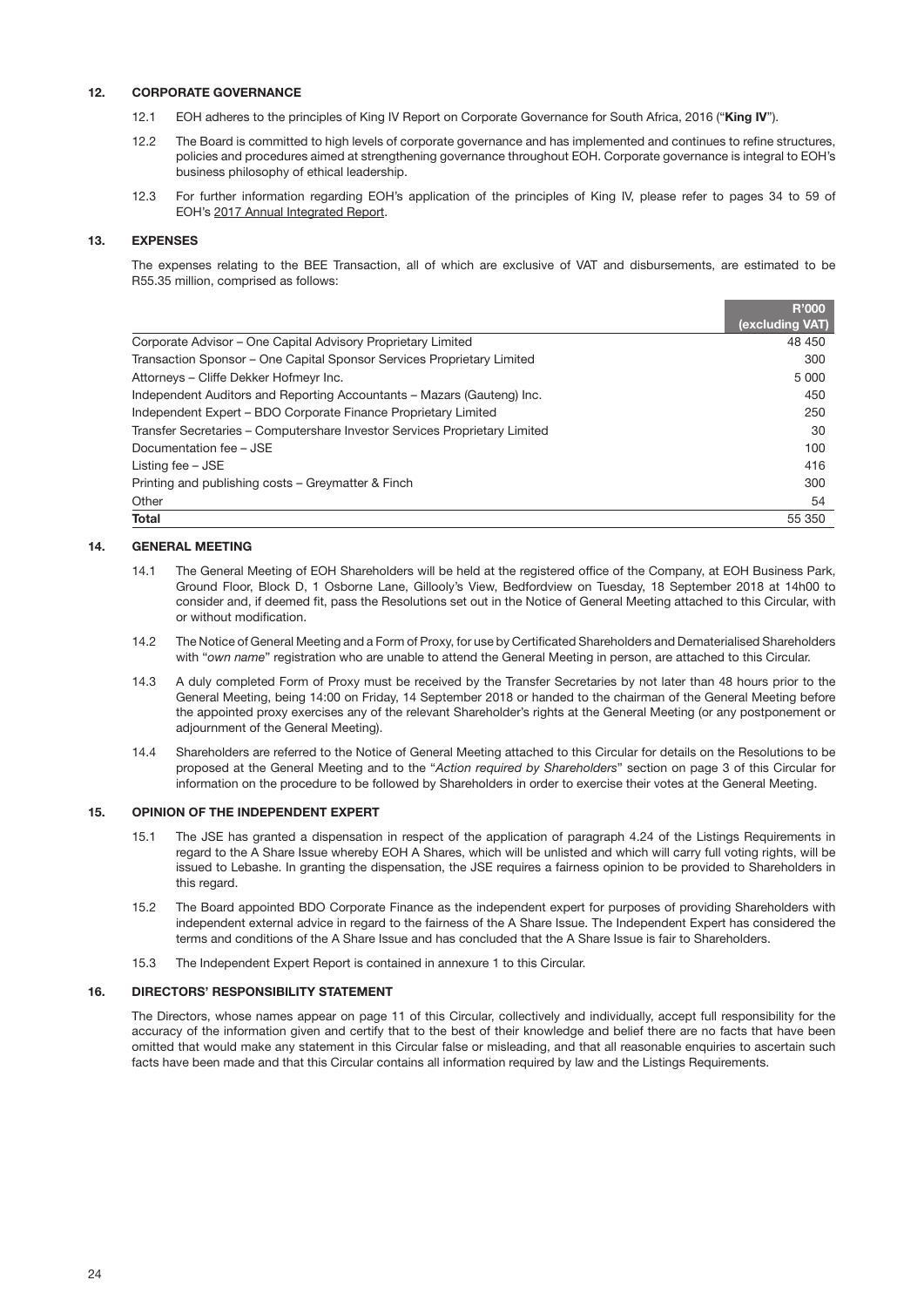## 17. CONSENTS

<span id="page-26-0"></span>Each of the corporate advisor, transaction sponsor, attorneys, independent auditors and reporting accountant, Independent Expert and the Transfer Secretaries have consented and have not, prior to the Last Practicable Date, withdrawn their written consent to the inclusion of their names and, where applicable, reports in the form and context in which they appear in this Circular.

#### 18. CONFLICT OF INTEREST

One Capital Sponsor Services Proprietary Limited ("OCSS") hereby discloses that, in relation to the BEE Transaction, One Capital Advisory Proprietary Limited ("OCA") fulfils the function of corporate advisor to EOH and OCSS fulfils the function of transaction sponsor to EOH. OCSS is a wholly owned subsidiary of OCA.

OCSS recognises its obligation to act with objectivity in relation to the performance of its function as transaction sponsor to EOH in relation to the BEE Transaction and has processes and procedures in place to manage any potential or perceived conflicts of interest arising from the above-mentioned.

### 19. DOCUMENTS AVAILABLE FOR INSPECTION

Copies of the following documents will be available for inspection during normal business hours at the registered office of EOH, from Monday, 20 August 2018 up to and including the date of the General Meeting:

- 19.1 the Transaction Agreements:
- 19.2 the Independent Expert Report in respect of the A Share Issue, the text of which has been extracted and is included as annexure 1 to this Circular;
- 19.3 the EOH MOI and proposed MOI Amendments, as contained in the New EOH MOI;
- 19.4 the independent auditors and reporting accountants limited assurance report on the *pro forma* financial information, the text of which is included as annexure 4 to this Circular;
- 19.5 the annual integrated reports of EOH for the three years ended 31 July 2015, 31 July 2016 and 31 July 2017 and the published, unaudited interim financial results of EOH for the six months ended 31 January 2018;
- 19.6 the service contracts of the Directors;
- 19.7 the written consent of each of the advisors referred to in paragraph [17](#page-26-0) of this Circular; and
- 19.8 this Circular.

#### Signed on behalf of the Board, who is duly authorised hereto in terms of a resolution passed by the Board

Zunaid Mayet Tuesday, 14 August 2018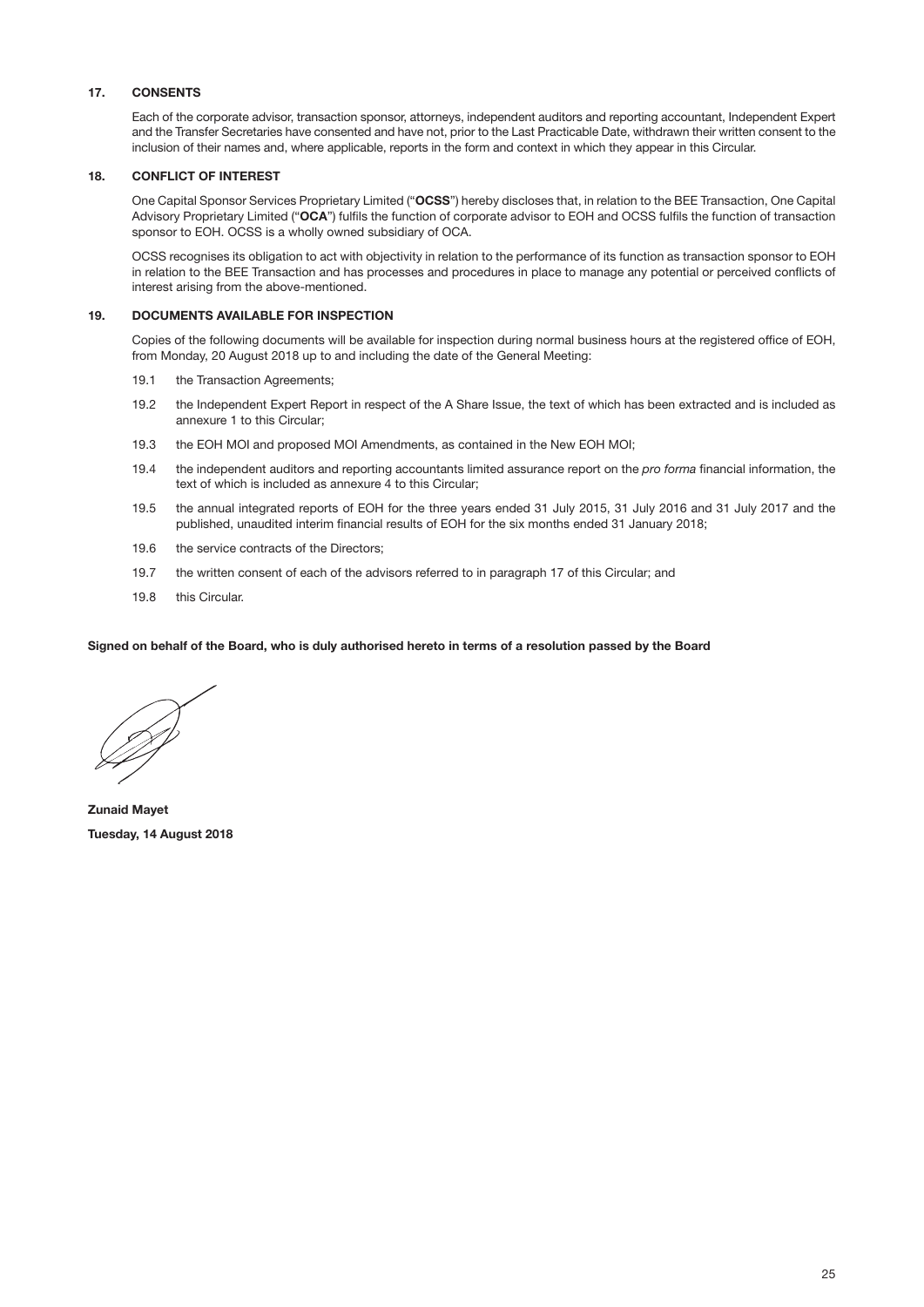## INDEPENDENT EXPERT REPORT

*The definitions and interpretations commencing on page 5 of the Circular to which this annexure is attached, do not apply to this annexure.*

"The Directors EOH Holdings Limited EOH Business Park Gillooly's View Osborne Lane **Bedfordview** 2007

14 August 2018

Dear Sirs

#### FAIRNESS OPINION TO EOH HOLDINGS LIMITED REGARDING A PROPOSED BLACK ECONOMIC EMPOWERMENT TRANSACTION

#### INTRODUCTION

In terms of announcements published by EOH Holdings Limited ("EOH" or "the Company") on the Stock Exchange News Service ("SENS") of the exchange operated by the JSE Limited ("JSE") on Monday, 12 March 2018 and Monday, 30 July 2018, holders of EOH ordinary shares of no par value ("EOH Ordinary Shares") ("EOH Shareholders") were advised that the Company had entered into various agreements with Lebashe Investment Group Proprietary Limited or one or more of its subsidiaries ("Lebashe") pursuant to which EOH and Lebashe agreed, subject to the fulfilment of certain conditions precedent, to conclude a Black Economic Empowerment ("BEE") transaction, whereby EOH would establish a strategic long-term partnership with Lebashe, thereby significantly enhancing EOH's BEE ownership credentials over a period of 10 years, at a minimum of 32.6% <sup>1</sup> for the first 5 years following the implementation of the BEE transaction.

The BEE Transaction (as defined below) comprises, *inter alia*, three sequential and inter-conditional transaction components:

- The subscription by Lebashe, for new EOH Ordinary Shares at a 10% discount to the EOH 60-day volume weighted average price ("VWAP"), on the date immediately preceding the date on which EOH Shareholders pass the necessary resolutions to approve the BEE Transaction (the "Implementation Date"), for a total cash subscription price of R250 million ("Subscription EOH Ordinary Shares") to be held by Lebashe for the duration of the period commencing on the Implementation Date and terminating on the fifth anniversary thereof (the "Transaction Term"), ("Initial Subscription");
- The subscription by Lebashe, on the Implementation Date, for a new class of unlisted redeemable A shares in EOH ("EOH A Shares") in the authorised share capital of EOH, being 40 000 000 EOH A Shares for a nominal aggregate subscription price of R1 ("Subscription EOH A Shares") to be held by Lebashe for the duration of the Transaction Term ("A Share Issue"); and
- The undertaking by Lebashe to subscribe for additional new EOH Ordinary Shares, at a 10% discount to the EOH 30-day VWAP, for a total cash subscription price of R750 million over a 12-month period ("Subscription Undertaking").

The Initial Subscription, A Share Issue and Subscription Undertaking are inter-conditional and are hereafter collectively referred to as the "BEE Transaction".

For purposes of securing the BEE ownership credentials which shall accrue to EOH pursuant to the Initial Subscription and A Share Issue, Lebashe has undertaken, for the duration of the Transaction Term, not to dispose of nor encumber the Subscription EOH Ordinary Shares and Subscription EOH A Shares, other than as contemplated in paragraph 5.8.1 of the circular to EOH Shareholders to be dated on or about Monday, 20 August 2018 (the "Circular").

The Subscription EOH Ordinary Shares will rank *pari passu* with all other EOH Ordinary Shares and the holder of the Subscription EOH Ordinary Shares ("BEE SPV 1") will be entitled to receive all distributions made by EOH in respect of the Subscription EOH Ordinary Shares.

Each EOH A Share will rank *pari passu* with an EOH Ordinary Share in respect of voting rights. Each EOH A Share will receive cash dividends in an amount equal to the value of 15% of cash dividends paid by EOH in respect of an EOH Ordinary Share.

For the duration of the Transaction Term ("Lock-in Period"), BEE SPV 1 and the holder of the Subscription EOH A Shares ("BEE SPV 2") have undertaken not to dispose of or encumber the Subscription EOH Ordinary Shares and Subscription EOH A Shares held by them, respectively, or vote in favour of a transaction which will have the effect of BEE SPV 1 and BEE SPV 2 disposing of or encumbering the Subscription EOH Ordinary Shares or Subscription EOH A Shares held by them, respectively. BEE SPV 1 and BEE SPV 2 will be subject to further restrictions, as more fully set out in the Circular.

Full details of the BEE Transaction are contained in the Circular which will include a copy of this letter.

#### FAIRNESS OPINION REQUIRED IN TERMS OF THE JSE LISTINGS REQUIREMENTS

As a result of the dispensation granted by the JSE in respect of the application of paragraph 4.24 of the JSE Listings Requirements with regards to the EOH A Shares, which will be unlisted shares whilst carrying voting rights, the board of directors of EOH ("Board" or "Directors") is required to obtain written confirmation from an independent expert confirming whether the terms and conditions of the A Share Issue are fair insofar as the EOH Shareholders are concerned ("the Fairness Opinion").

BDO Corporate Finance Proprietary Limited ("BDO Corporate Finance") has been appointed by the Board to provide the Fairness Opinion with regard to the A Share Issue.

Based on the assumption that the Subscription Undertaking is implemented in full on the Implementation Date and Lebashe holds such EOH Ordinary Shares issued pursuant to *the Subscription Undertaking for the duration of the Transaction Term.*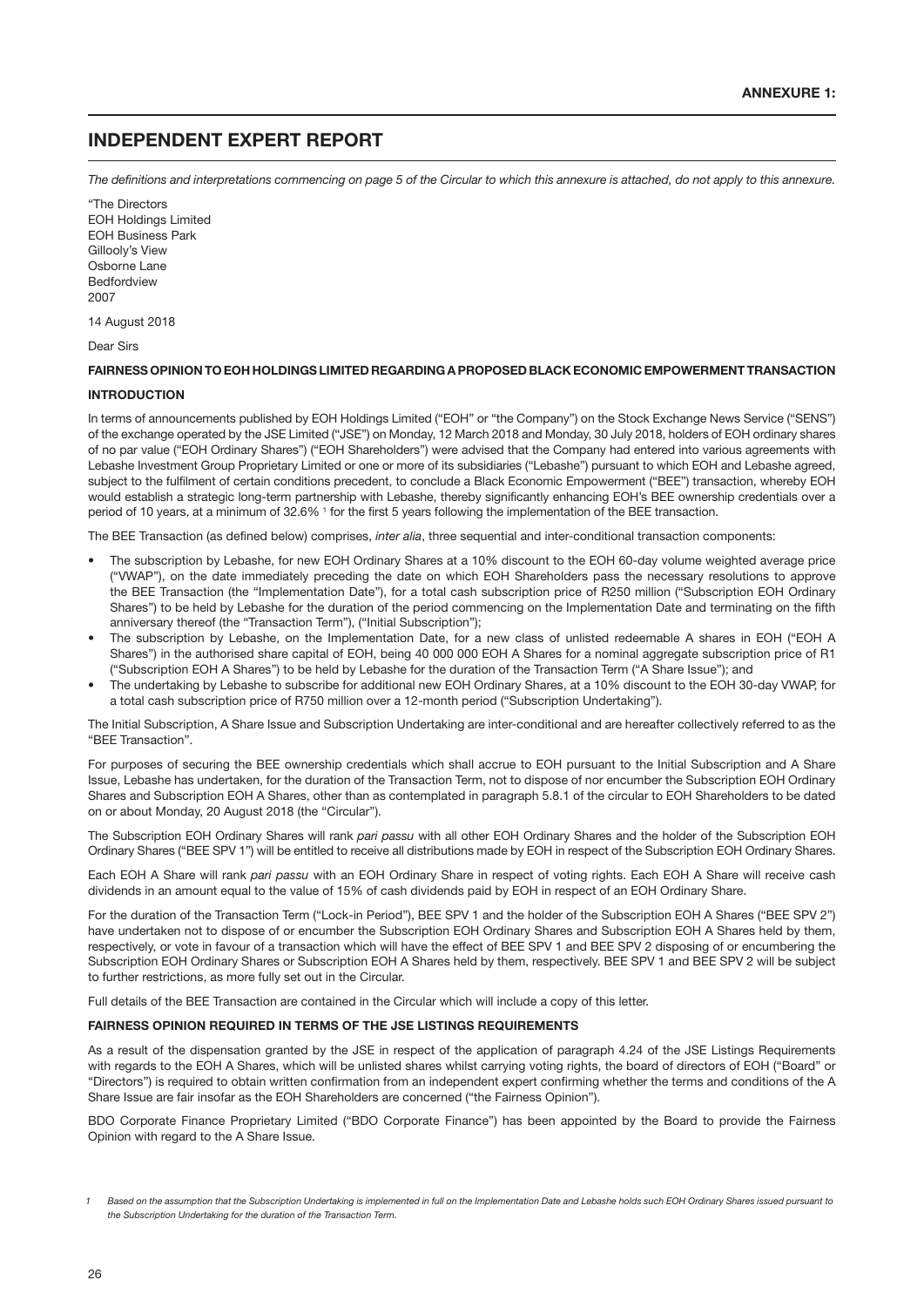## **RESPONSIBILITY**

Compliance with the JSE Listings Requirements is the responsibility of the Directors. Our responsibility is to report to the Directors and EOH Shareholders on the fairness of the terms of the A Share Issue.

## EXPLANATION AS TO HOW THE TERM "FAIR" APPLIES IN THE CONTEXT OF THE TRANSACTION

Schedule 5.7 of the JSE Listings Requirements states that the "fairness" of a transaction is based on quantitative issues. A transaction will generally be considered fair to a company's shareholders if the benefits received by shareholders, as a result of a corporate action, are equal to or greater than the value ceded by a company.

In determining the value received by EOH in terms of the A Share Issue we have considered the financial benefit expected to be derived from the A Share Issue, represented by the present value of the estimated impact on EOH's future cash flows if the A Share Issue is concluded (the "Financial Benefit"). Against this, we have considered the cost of the A Share Issue, represented by the costs of the imputed option and present value of future dividends inherent in the A Share Issue funding structure and other relevant transaction costs (the "Economic Cost").

In opining on whether or not the A Share Issue is fair to the EOH Shareholders, we have considered whether the Financial Benefit exceeds the Economic Cost of the A Share Issue. Since the A Share Issue is indivisible from the BEE Transaction, the A Share Issue cannot be opined upon without reference to the BEE Transaction.

#### DETAILS AND SOURCES OF INFORMATION

In arriving at our opinion we have relied upon the following principal sources of information:

- The terms and conditions of the BEE Transaction, as set out in the Circular;
- Transaction documents provided by EOH's transaction advisors setting out, *inter alia*, transaction steps and the rationale of the BEE Transaction;
- Annual Integrated Report of EOH for the year ended 31 July 2017;
- Unaudited condensed consolidated results of EOH for the six months ended 31 January 2018;
- EOH A Shares Black-Scholes option pricing model;
- Forecast financial information of EOH on a consolidated basis for the four-year period ending 31 July 2021 per consensus analysts' forecasts for EOH, as published on Thomson Reuters;
- Precedent transactions of a similar nature;
- Discussions with Directors and EOH management regarding the historical and forecast financial information of EOH;
- Discussions with Directors and EOH management regarding the rationale for the BEE Transaction;
- Discussions with Directors and EOH management on prevailing market, economic, legal and other conditions which may affect underlying value;
- Share price information of EOH over the last 12 months to assess the liquidity and volatility of EOH Ordinary Shares; and
- Publicly available information relating to EOH, comparable publicly traded companies and the markets in which EOH and its peers operate.

The information above was secured from:

- Directors and management of EOH and their advisors; and
- Third party sources, including information related to publicly available economic, market and other data which we considered applicable to, or potentially influencing EOH.

#### PROCEDURES AND CONSIDERATION

In arriving at our opinion we have undertaken the following procedures and taken into account the following factors in evaluating the fairness of the A Share Issue:

- Reviewed the terms and conditions of the BEE Transaction;
- Reviewed the audited and unaudited financial information related to EOH, as detailed above;
- Reviewed the forecast information of EOH for the financial years ending 31 July 2018 2021 as per consensus analysts' forecasts. Considered the forecast cash flows and the basis of the assumptions therein including the prospects of the business of EOH. This review included an assessment of the recent historical performance to date as well as the reasonableness of the outlook assumed based on discussions with management and assessed the achievability thereof by considering historical information as well as macro-economic and industry-specific data;
- Compiled consolidated forecast free cash flows for EOH pre-BEE Transaction by using the historical and forecast financial information as detailed above. Applied BDO Corporate Finance's assumptions of cost of capital to the consolidated forecast cash flows to produce a consolidated discounted cash flow ("DCF") valuation of EOH pre-BEE Transaction;
- Performed a sensitivity analysis on key assumptions included in the DCF valuation, specifically related to cost of capital and growth in the business of EOH;
- Prepared an estimate of the Financial Benefit to EOH of concluding the BEE Transaction. In determining this benefit, the following procedures were performed:
	- Through various discussions with management, assessed the risks to EOH of not concluding the BEE Transaction as well as the benefits of concluding the BEE Transaction;
	- Identified the mitigating factors that management could take to minimise the identified risks;
	- Based on the above, performed a quantification of the potential cash flow effects to EOH following conclusion of the BEE Transaction;
- Reviewed the estimate of the Economic Cost to EOH of concluding the BEE Transaction being the International Financial Reporting Standards 2 Share-based Payment ("IFRS 2") cost and other transaction costs as detailed in the Circular and to the extent possible compared to market norms;
- Compared the 12-month historical share price movement of EOH Ordinary Shares to shares of comparable companies in order to assess the relative trading activities, liquidity and volatility of EOH Ordinary Shares;
- Reviewed the Codes of Good Practice published by the Department of Trade and Industry in terms of section 9 of the Broad-Based Black Economic Empowerment Act, 53 of 2003, as amended and replaced from time to time ("B-BBEE Codes");
- Assessed the long-term potential of EOH;
- Evaluated the relative risks associated with EOH and the industry in which it operates;
- Reviewed certain publicly available information relating to EOH, comparable publicly traded companies and the industry in which the Company operates that we deemed to be relevant, including Company announcements and media articles, including available analyst coverage;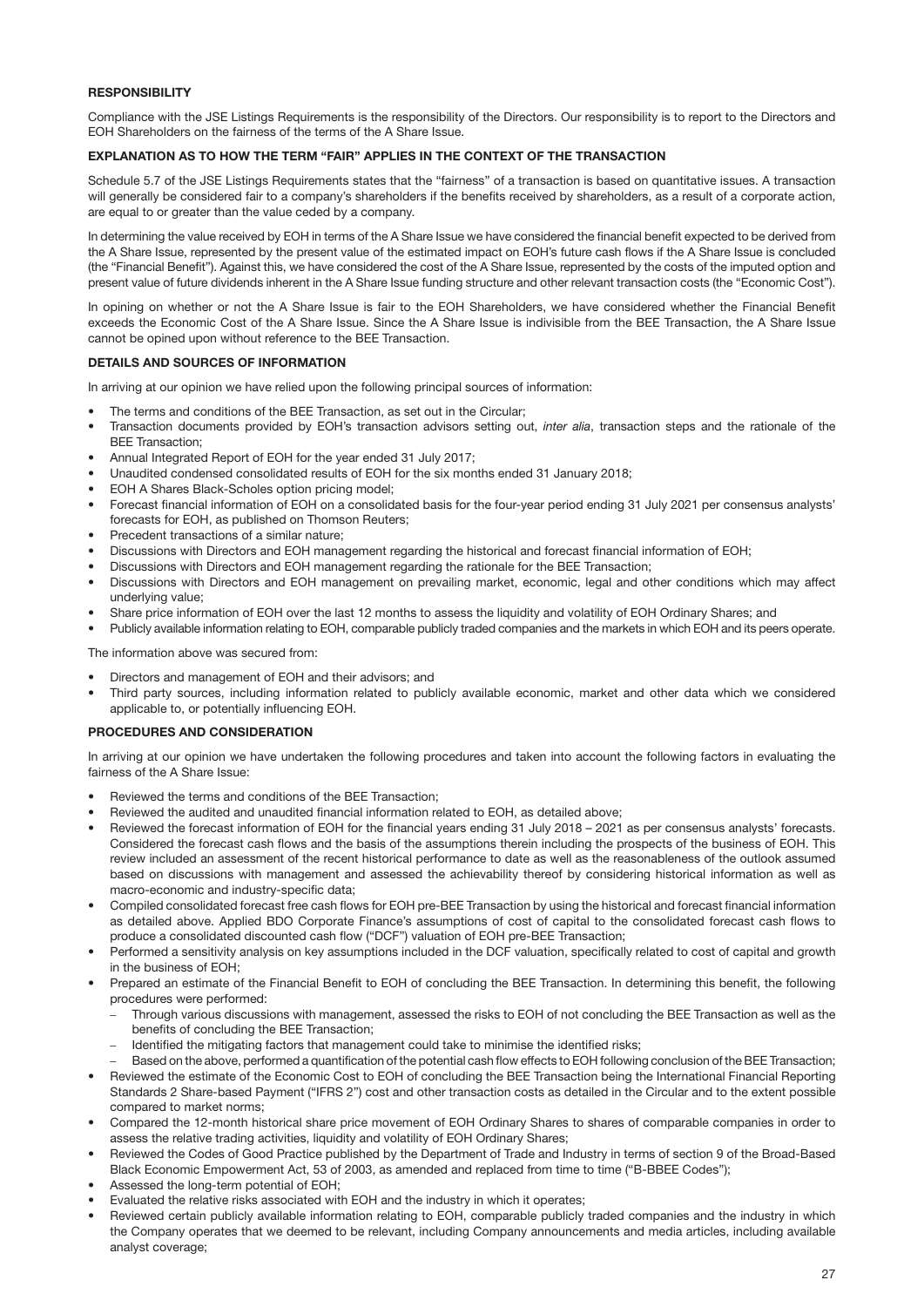- Where relevant, representations made by EOH management and/or Directors and/or their advisors were corroborated to source documents or independent analytical procedures were performed by us, to examine and understand the industry in which EOH operates, and to analyse external factors that could influence the business of EOH;
- Performed such other studies and analyses as we considered appropriate and have taken into account our assessment of general economic, market and financial conditions and our experience in other transactions, as well as our experience in securities valuation and knowledge of the technology service industry generally; and
- Held discussions with EOH management regarding the past and current business operations, regulatory requirements, financial condition and future prospects of the Company and such other matters as we have deemed relevant to our inquiry.

#### ASSUMPTIONS

We arrived at our opinion based on the following assumptions:

- That all agreements that are to be entered into in terms of the BEE Transaction will be legally enforceable as against the relevant parties thereto;
- That the BEE Transaction will have the legal, accounting and taxation consequences described in the Circular and discussions with, and materials furnished to us by representatives and advisors of EOH; and
- That reliance can be placed on the financial information of EOH.

#### APPROPRIATENESS AND REASONABLENESS OF UNDERLYING INFORMATION AND ASSUMPTIONS

We satisfied ourselves as to the appropriateness and reasonableness of the information and assumptions employed in arriving at our opinion by:

- Placing reliance on audit reports in the financial statements of EOH;
- Conducting analytical reviews on the historical financial results and forecast financial information, such as key ratio and trend analyses; and
- Determining the extent to which representations from management were confirmed by documentary and audited financial evidence as well as our understanding of EOH and the economic environment in which the Company operates.

#### LIMITING CONDITIONS

This opinion is provided in connection with and for the purposes of the A Share Issue. The opinion does not purport to cater for each individual shareholder's perspective, but rather that of the general body of EOH Shareholders. Should an EOH Shareholder be in doubt as to what action to take, he or she should consult an independent advisor.

Individual EOH Shareholders' decisions regarding the A Share Issue may be influenced by such EOH Shareholder's particular circumstances and accordingly individual shareholders should consult an independent advisor if in any doubt as to the merits or otherwise of the A Share Issue.

We have relied upon and assumed the accuracy of the information provided to us in deriving our opinion. Where practical, we have corroborated the reasonableness of the information provided to us for the purpose of our opinion, whether in writing or obtained in discussion with management, by reference to publicly available or independently obtained information. While our work has involved an analysis of, *inter alia*, the annual financial statements, and other information provided to us, our engagement does not constitute an audit conducted in accordance with generally accepted auditing standards.

Where relevant, forward-looking information of EOH relates to future events and is based on assumptions that may or may not remain valid for the whole of the forecast period. Consequently, such information cannot be relied upon to the same extent as that derived from audited financial statements for completed accounting periods. We express no opinion as to how closely the actual future results of EOH will correspond to those projected. We have however compared the forecast financial information to past trends as well as discussing the assumptions inherent therein with management.

We have also assumed that the A Share Issue will have the legal consequences described in discussions with, and materials furnished to us by representatives and advisors of EOH and we express no opinion on such consequences.

Our opinion is based on current economic, regulatory and market as well as other conditions. Subsequent developments may affect the opinion, and we are under no obligation to update, review or re-affirm our opinion based on such developments.

#### INDEPENDENCE, COMPETENCE AND FEES

We confirm that neither us nor any person related to us (as contemplated in the JSE Listings Requirements), have any relationship with EOH or with any party involved in the A Share Issue as contemplated in paragraph 5.12 of Schedule 5 to the JSE Listings Requirements and have not had such relationship within the immediately preceding two years.

Furthermore, we confirm that our professional fees are not contingent upon the success of the A Share Issue. Our fees are not payable in shares.

#### VALUATION APPROACH

BDO Corporate Finance performed a valuation of EOH Ordinary Shares pre-BEE Transaction and a valuation of EOH Ordinary Shares post-BEE Transaction to determine whether the A Share Issue is fair to the EOH Shareholders.

#### *Pre-BEE Transaction*

The valuation of EOH was performed by applying the DCF methodology. In addition, we considered the market approach (based on financial data for comparable publicly traded companies) as a secondary methodology to support the results of the DCF valuation. The valuation of EOH was performed on a consolidated basis, using consolidated cash flow forecasts, per consensus analysts' forecasts.

The valuation was performed taking cognisance of risk and other market and industry factors affecting EOH. External value drivers include key macro-economic parameters such as, GDP growth (forecast to improve to 1.7% growth by 2019 from 1.3% in 2018), interest rates (the prime lending rate at 10.0% for the forecast period), headline inflation rates (4.8% in 2018 to deteriorate to 5.3% in 2019), and prevailing market and industry conditions were considered in assessing the forecast cash flows and risk profile of EOH.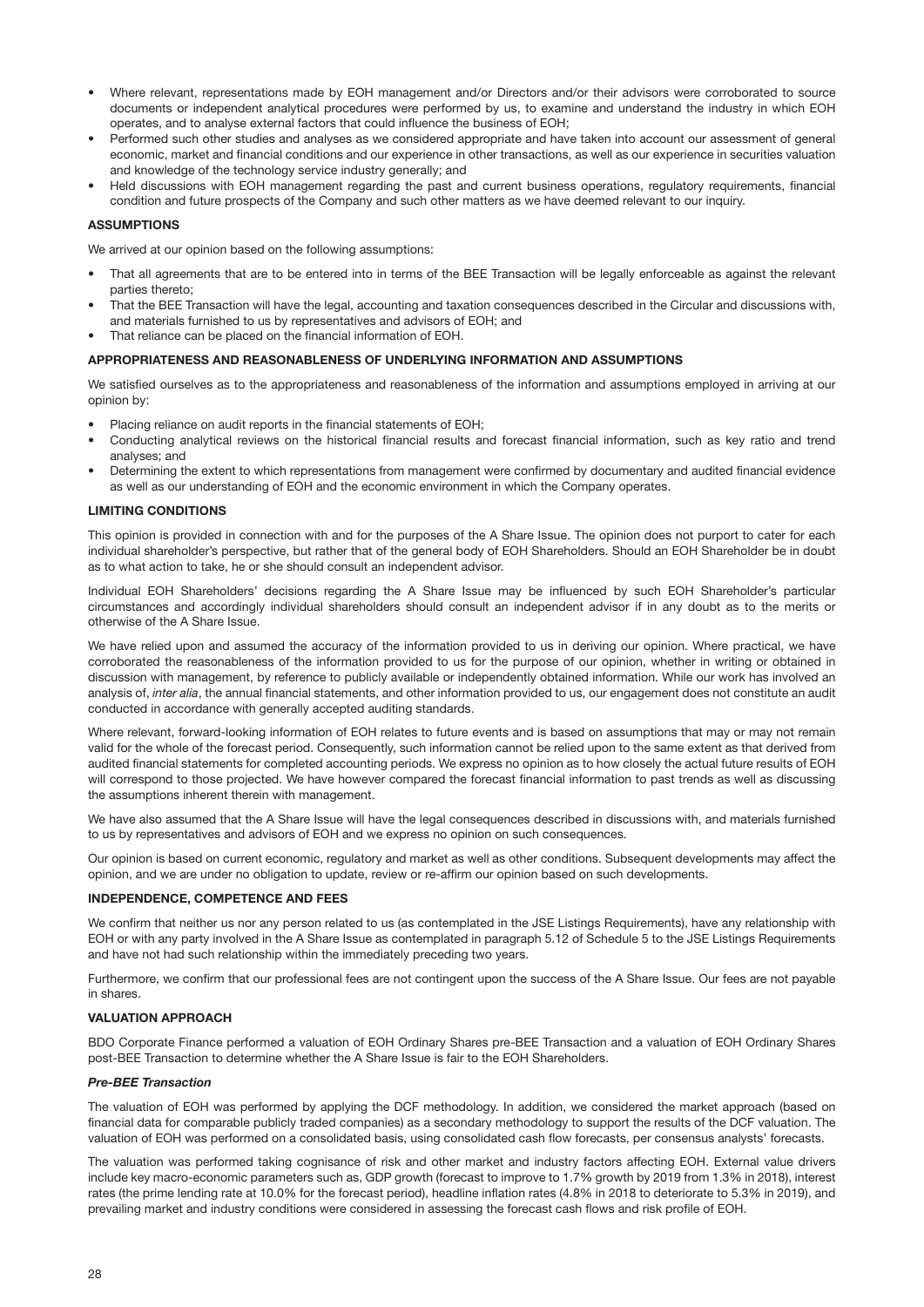Key internal value drivers comprise:

- Compound annual growth rate ("CAGR") in revenue for the forecast period of 14.1%;
- Sustainable earnings before interest and tax ("EBIT") margins of 10.5%; and
- A base case weighted average cost of capital ("WACC") of 16.0%.

In addition, we performed a sensitivity analysis on key assumptions included in the DCF valuations, specifically related to cost of capital, growth in revenue and EBIT margins. The sensitivity analysis was performed by:

- increasing and decreasing the base case discount rate by a maximum of 1.0%;
- increasing and decreasing the CAGR by a maximum of 1.0%; and
- increasing and decreasing the EBIT margins by a maximum of 0.5%.

These sensitivity analyses did not indicate a sufficient effect to alter our opinion in respect of the A Share Issue.

#### *Post-BEE Transaction*

We determined the value of the EOH Ordinary Shares post-BEE Transaction by adjusting the value of the pre-BEE Transaction EOH Ordinary Shares with the costs and quantifiable benefits of the BEE Transaction.

We reviewed the transaction agreements and held discussions with management and their advisors as part of the procedures to determine the costs of implementing the BEE Transaction being the IFRS 2 cost in the amount of R215.47 million and EOH transaction costs of R55.35 million as detailed in the Circular.

We employed a Black-Scholes option pricing model to determine the IFRS 2 cost of the BEE Transaction. The Black-Scholes model is used to value a European-type option, i.e. an option that can only be exercised at maturity, and incorporates the constant price variation of the underlying equity instrument, the time value of money, the option's strike price and the time to the option's expiry. This model is appropriate if we assume that the transaction will unwind (i.e. BEE SPV 2 will simply surrender all of the Subscription EOH A Shares) only at the expiry period. Based on our discussions with EOH management, as there is the Lock-in Period of five years, the option inherent in the Subscription EOH A Shares can be considered as a European option.

Value drivers of the Black-Scholes option pricing model valuation include:

- the 30-day VWAP of an EOH Ordinary Share of R32.23 on Friday, 20 July 2018;
- a strike price of R90.00;
- a risk free rate of 7.88% based on the R206 South African Government Bond (being a medium-long term government bond) approximating the term of the Lock-in Period;
- the expected volatility of an EOH Ordinary Share of 35.75%;
- a dividend yield of 1.4%; and
- the Lock-in Period.

The key internal value driver is the amount of forecast dividends on EOH Ordinary Shares over the Lock-in Period.

Key external value drivers are forecast interest rates and the expected volatility of EOH Ordinary Shares.

In assessing the quantifiable benefits, we held discussions with management to identify and understand the impact on EOH if the BEE Transaction was not concluded. We also considered the cash injection from the BEE Transaction and the dilutive impact of the BEE Transaction.

BDO Corporate Finance noted that once the BEE Transaction is concluded it will result in an improvement in the ownership element of EOH's BEE score. Accordingly, BDO Corporate Finance considered the positive financial impact that an increase in EOH's BEE ownership credentials could have on its ability to attract new business and retain its existing customers. This review included the consideration of, *inter alia*, the terms and conditions of EOH's existing contracts, requests for tender proposals and other related documents.

Since the A Share Issue is indivisible from the BEE Transaction, the A Share Issue cannot be opined upon without reference to the BEE Transaction.

Based on the procedures above, we assessed the fairness of the BEE Transaction and A Share Issue by comparing the pre-BEE Transaction value per EOH Ordinary Share to the post-BEE Transaction value per EOH Ordinary Share.

#### OPINION

Based upon and subject to the conditions set out herein, BDO Corporate Finance is of the opinion that the terms and conditions of the A Share Issue are fair to the EOH Shareholders.

Our opinion is necessarily based upon the information available to us up to 13 August 2018 including in respect of the financial, market and other conditions and circumstances existing and disclosed to us at the date thereof. We have furthermore assumed that all conditions precedent, including any material regulatory and other approvals and consents required in connection with the A Share Issue have been fulfilled or obtained.

Accordingly, it should be understood that subsequent developments may affect this opinion, which we are under no obligation to update, revise or re-affirm.

#### **CONSENT**

We hereby consent to the inclusion of this Fairness Opinion, in whole or in part, and references thereto in the Circular, in the form and context in which it appears.

N Lazanakis *Director*

BDO Corporate Finance Proprietary Limited 22 Wellington Road Parktown 2193"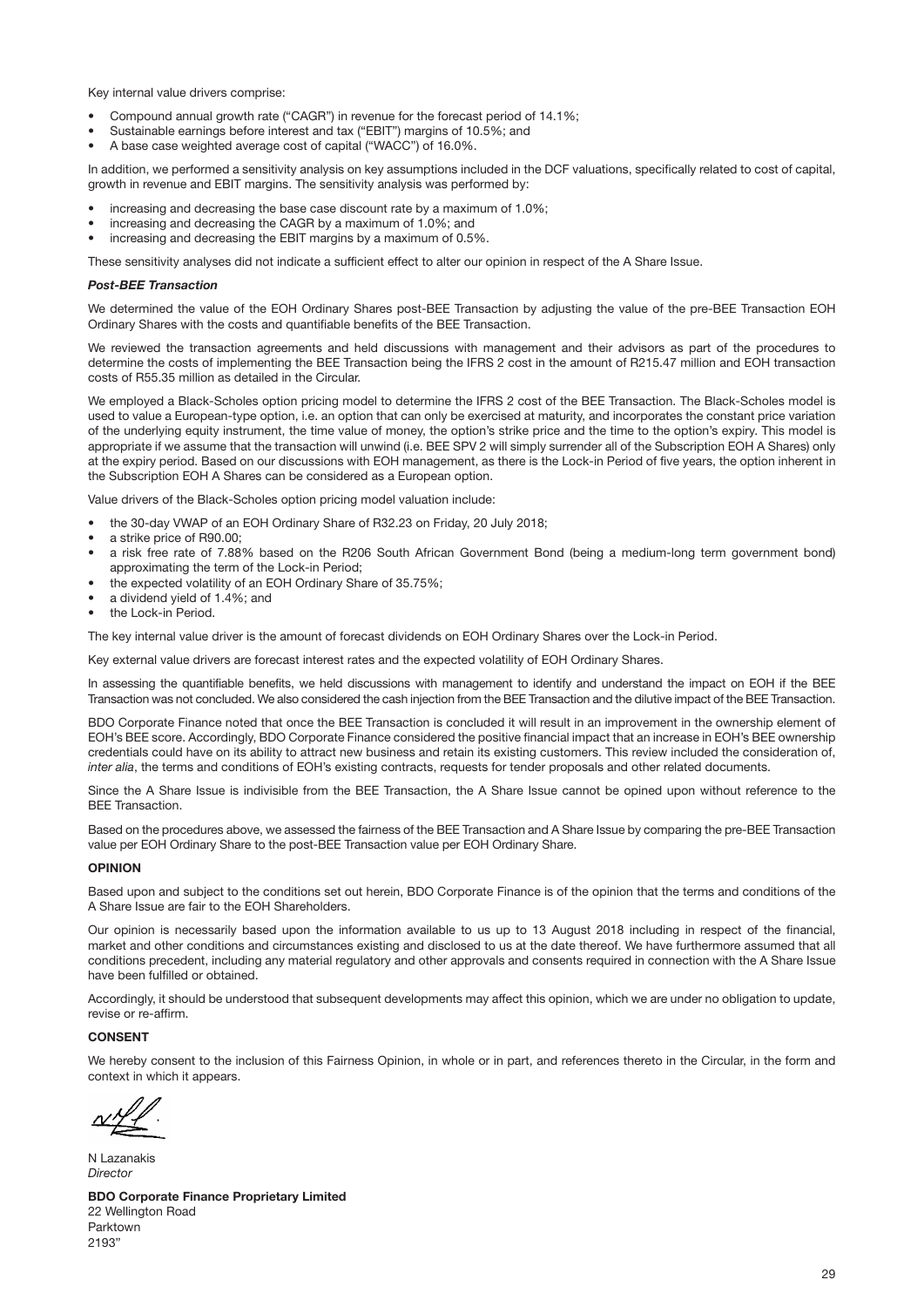# SALIENT TERMS OF THE EOH A SHARES

*The definitions and interpretations commencing on page 5 of the Circular to which this annexure is attached, apply to this annexure.*

| <b>Term</b>                 | <b>Description</b>                                                                                                                                                                                                                                                                                                                                |
|-----------------------------|---------------------------------------------------------------------------------------------------------------------------------------------------------------------------------------------------------------------------------------------------------------------------------------------------------------------------------------------------|
| <b>Dividend rights</b>      | During the Transaction Term, an amount equal to 15% of any dividend declared and paid by EOH in<br>respect of an EOH Ordinary Share.                                                                                                                                                                                                              |
| <b>Voting rights</b>        | During the Transaction Term, 1 vote per EOH A Share (i.e. voting rights equivalent to that of an EOH<br>Ordinary Share).                                                                                                                                                                                                                          |
| <b>Transaction Term</b>     | The period commencing on the Implementation Date and terminating on the 5th anniversary thereof.                                                                                                                                                                                                                                                  |
| <b>Redemption Date</b>      | In respect of each EOH A Share, the earlier of (i) the Maturity Date, but after the Capitalisation Issue<br>has been implemented and (ii) the Early Redemption Date.                                                                                                                                                                              |
| Aggregate redemption amount | R <sub>1.00</sub>                                                                                                                                                                                                                                                                                                                                 |
| <b>Capitalisation Issue</b> | On the Maturity Date (provided that EOH has not delivered an Early Redemption Notice in respect<br>of the relevant EOH A Shares), EOH will issue the Capitalisation Shares to BEE SPV 2 in respect<br>of the EOH A Shares held by BEE SPV 2, the number of which shall be calculated in accordance with<br>the A Share Formula, as set out below: |
|                             | $A = [B \times (C + D)] / E$                                                                                                                                                                                                                                                                                                                      |
|                             | where:                                                                                                                                                                                                                                                                                                                                            |
|                             | A = number of EOH Ordinary Shares to be issued in respect of all of the EOH A Shares;                                                                                                                                                                                                                                                             |
|                             | B = number of EOH A Shares held by BEE SPV 2 as at the Maturity Date;                                                                                                                                                                                                                                                                             |
|                             | $C = 30$ Day VWAP on the Maturity Date less R90.00, provided that if C is less than zero then C shall<br>be deemed to be equal to zero;                                                                                                                                                                                                           |
|                             | D = an amount equal to 85% of any dividend declared and paid by EOH in respect of an EOH<br>Ordinary Share throughout the Transaction Term; and                                                                                                                                                                                                   |
|                             | $E = 30$ Day VWAP on the Maturity Date.                                                                                                                                                                                                                                                                                                           |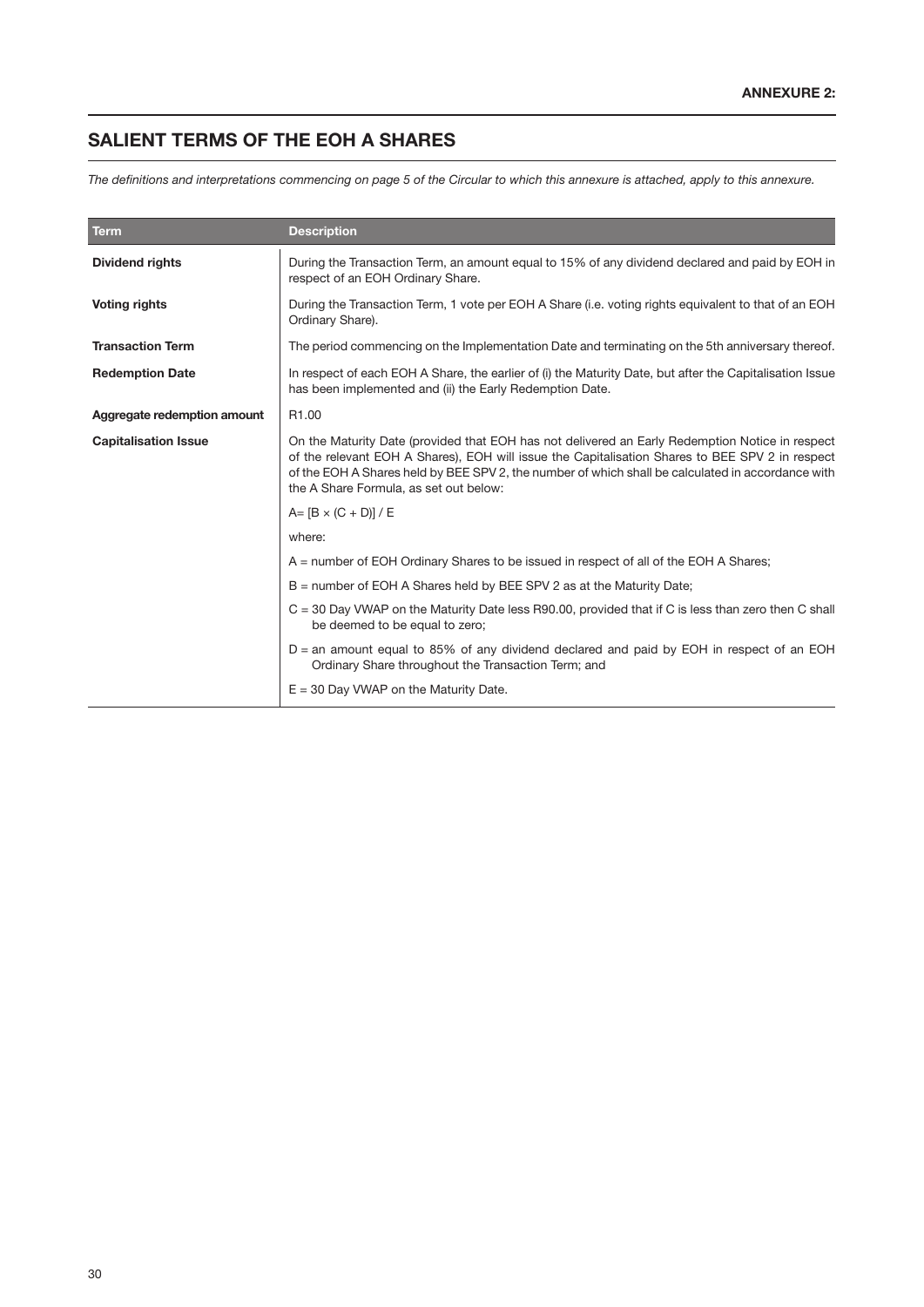## *PRO FORMA* FINANCIAL INFORMATION

*The definitions and interpretations commencing on page 5 of the Circular to which this annexure is attached, apply to this annexure, unless a word or a term is otherwise defined herein.*

The tables below set out the *pro forma* financial information of the BEE Transaction and the Capitalisation Issue (the "*Pro Forma* Financial Effects").

The *Pro Forma* Financial Effects have been prepared to illustrate the effect of the BEE Transaction and the Capitalisation Issue on the published, unaudited consolidated financial statements of EOH for the six month period ended 31 January 2018, had the BEE Transaction and Capitalisation Issue been implemented on 1 August 2017 for statement of profit and loss and other comprehensive income purposes and on 31 January 2018 for statement of financial position purposes.

The *Pro Forma* Financial Effects are provided for illustrative purposes only and because of their nature, may not fairly represent the financial performance and position of EOH after the implementation of the BEE Transaction and the Capitalisation Issue.

The *Pro Forma* Financial Effects have been compiled using the accounting policies that comply with International Financial Reporting Standards ("IFRS") and that are consistent with those applied in the published, audited consolidated annual financial statements of EOH for the year ended 31 July 2017.

The *Pro Forma* Financial Effects illustrate the assumption that the First Tranche, Second Tranche and Third Tranche of the Subscription Undertaking occur on the Implementation Date, however the actual transaction in relation to the Subscription Undertaking will be recorded in the period that the First Tranche, Second Tranche and Third Tranche is implemented, which may occur over several future financial reporting periods.

The *Pro Forma* Financial Effects are the responsibility of the Directors of EOH. The independent reporting accountants' reasonable assurance report thereon is set out in annexure 4 to the Circular.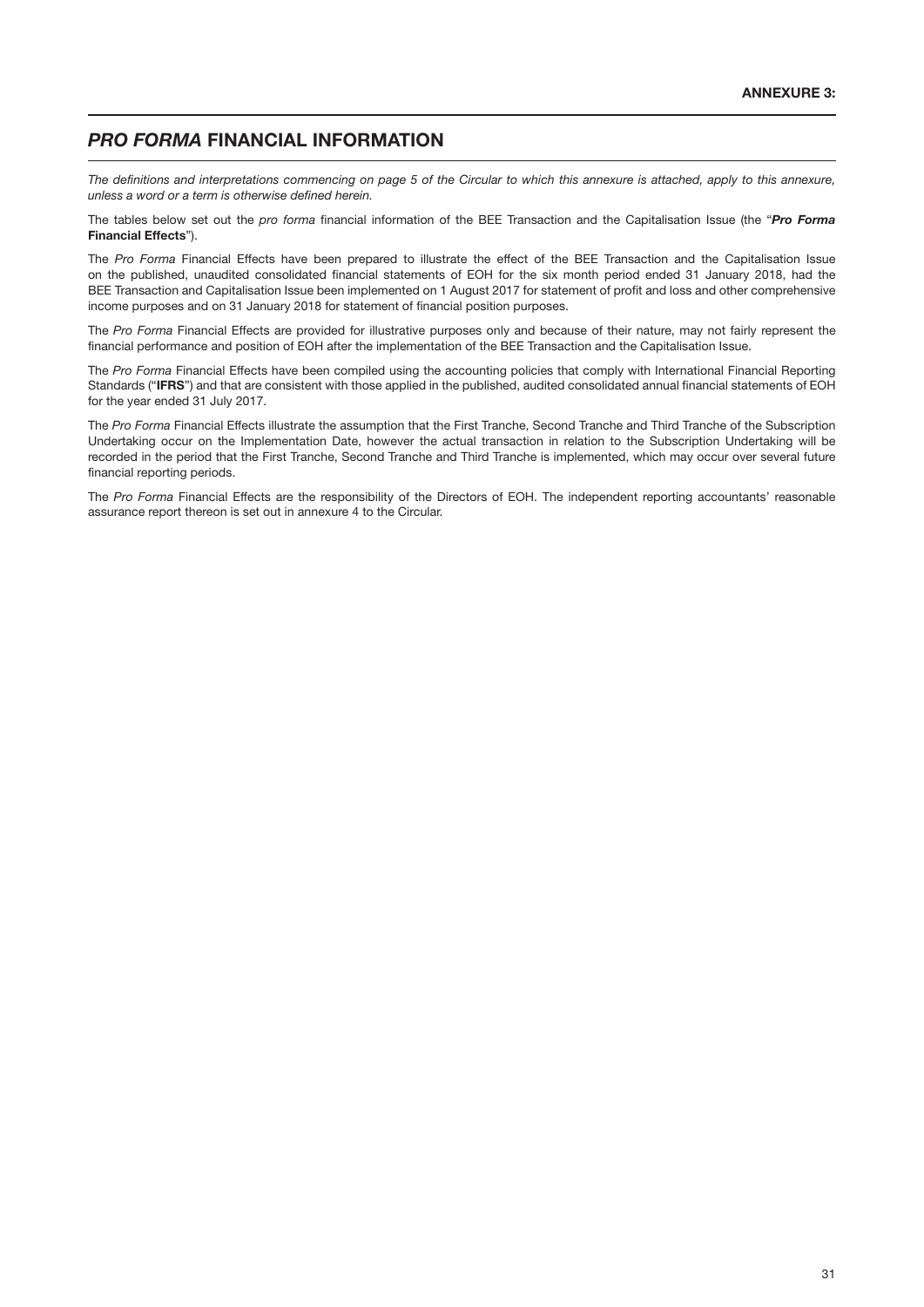|                                                                            |                              | Pro forma condensed consolidated statement of profit and loss and other comprehensive income |                                 |                                               |                    |                                                      |                           |
|----------------------------------------------------------------------------|------------------------------|----------------------------------------------------------------------------------------------|---------------------------------|-----------------------------------------------|--------------------|------------------------------------------------------|---------------------------|
|                                                                            |                              |                                                                                              |                                 |                                               |                    |                                                      |                           |
|                                                                            | Before-                      |                                                                                              |                                 |                                               |                    |                                                      | <b>After the BEE</b>      |
|                                                                            | for the<br>six month         | <b>A Shares</b>                                                                              | <b>After</b><br><b>A Shares</b> |                                               | <b>After</b>       | Capitalisation                                       | <b>Transaction</b><br>and |
|                                                                            | period ended                 | and Initial                                                                                  | and Initial                     | <b>Subscription</b>                           | the BEE            | <b>Issue</b>                                         | Capitalisation            |
|                                                                            | 31 January 2018 <sup>1</sup> | Subscription                                                                                 | <b>Subscription</b>             | <b>Undertaking</b>                            | <b>Transaction</b> | adjustment                                           | <b>Issue</b>              |
| <b>R'000</b>                                                               | Actual                       | Pro forma                                                                                    | Pro forma                       | Pro forma                                     | Pro forma          | Pro forma                                            | Pro forma                 |
| <b>Continuing operations</b>                                               |                              |                                                                                              |                                 |                                               |                    |                                                      |                           |
| Revenue                                                                    | 8 353 606                    |                                                                                              | 8 353 606                       |                                               | 8 353 606          |                                                      | 8 353 606                 |
| Cost of sales                                                              | (5671326)                    |                                                                                              | (5671326)                       |                                               | (5671326)          | $\overline{\phantom{0}}$                             | (5671326)                 |
| <b>Gross profit</b>                                                        | 2 682 280                    |                                                                                              | 2 682 280                       | $\overline{\phantom{0}}$                      | 2 682 280          | $\overline{\phantom{0}}$                             | 2 682 280                 |
| Operating expenses                                                         | (1898096)                    | $(55350)^6$                                                                                  | (1953446)                       | -                                             | (1953446)          | -                                                    | (1953446)                 |
| Operating profit before interest                                           |                              |                                                                                              |                                 |                                               |                    |                                                      |                           |
| and equity-accounted profits                                               | 784 184                      | (55350)                                                                                      | 728 834                         | $\overline{\phantom{0}}$                      | 728 834            |                                                      | 728 834                   |
| IFRS 2 charge                                                              |                              | $(215 472)^5$                                                                                | (215 472)                       | $\overline{\phantom{0}}$                      | (215 472)          | $\overline{\phantom{0}}$                             | (215 472)                 |
| Investment income                                                          | 35 729                       |                                                                                              | 35 729                          | $\overline{\phantom{0}}$                      | 35 729             | $\overline{\phantom{0}}$                             | 35 729                    |
| Share of equity-accounted profits                                          | 6 3 7 1                      | $\equiv$                                                                                     | 6 3 7 1                         |                                               | 6 3 7 1            | $\overline{\phantom{0}}$                             | 6 3 7 1                   |
| Finance costs                                                              | (176548)                     | $\overline{\phantom{0}}$                                                                     | (176548)                        | $\overline{a}$                                | (176548)           |                                                      | (176548)                  |
| <b>Profit before taxation</b>                                              | 649 736                      | (270822)                                                                                     | 378 914                         | $\overline{a}$                                | 378 914            | $\overline{\phantom{0}}$                             | 378 914                   |
| Taxation                                                                   | (186 344)                    | $-9$                                                                                         | (186 344)                       | - 9                                           | (186 344)          | - 9                                                  | (186 344)                 |
| Profit for the period from                                                 |                              |                                                                                              |                                 |                                               |                    |                                                      |                           |
| continuing operations                                                      | 463 392                      | (270822)                                                                                     | 192 570                         |                                               | 192 570            |                                                      | 192 570                   |
|                                                                            |                              |                                                                                              |                                 |                                               |                    |                                                      |                           |
| (Loss)/profit for the period                                               |                              |                                                                                              |                                 |                                               |                    |                                                      |                           |
| from discontinued operations                                               | (392 450)                    |                                                                                              | (392 450)                       |                                               | (392 450)          |                                                      | (392 450)                 |
| Profit for the period                                                      | 70 942                       | (270 822)                                                                                    | (199 880)                       | $\overline{\phantom{0}}$                      | (199 880)          | -                                                    | (199 880)                 |
| Profit attributable to:                                                    |                              |                                                                                              |                                 |                                               |                    | L,                                                   |                           |
|                                                                            |                              |                                                                                              |                                 |                                               |                    |                                                      |                           |
| Owners of EOH                                                              | 67 495                       | (270822)<br>L.                                                                               | (203 327)                       | $\qquad \qquad -$<br>$\overline{\phantom{0}}$ | (203 327)          | $\overline{\phantom{0}}$<br>$\overline{\phantom{0}}$ | (203 327)                 |
| Non-controlling interest                                                   | 3 4 4 7                      |                                                                                              | 3447                            |                                               | 3 4 4 7            |                                                      | 3 4 4 7                   |
| <b>Headline Earnings</b>                                                   | 458 434                      | (270822)                                                                                     | 187 612                         |                                               | 187 612            | -                                                    | 187 612                   |
| Profit for the period                                                      | 70 942                       | (270 822)                                                                                    | (199 880)                       |                                               | (199 880)          |                                                      | (199 880)                 |
| Other comprehensive income                                                 |                              |                                                                                              |                                 |                                               |                    |                                                      |                           |
| Exchange differences on translating                                        |                              |                                                                                              |                                 |                                               |                    |                                                      |                           |
| foreign operations                                                         | (152 600)                    |                                                                                              | (152 600)                       | -                                             | (152 600)          |                                                      | (152 600)                 |
| Total comprehensive income                                                 |                              |                                                                                              |                                 |                                               |                    |                                                      |                           |
| for the period                                                             | (81658)                      | (270 822)                                                                                    | (352 480)                       |                                               | (352 480)          |                                                      | (352 480)                 |
|                                                                            |                              |                                                                                              |                                 |                                               |                    |                                                      |                           |
| Total comprehensive income                                                 |                              |                                                                                              |                                 |                                               |                    |                                                      |                           |
| attributable to:                                                           |                              |                                                                                              |                                 |                                               |                    |                                                      |                           |
| Owners of EOH                                                              | (83 871)                     | (270822)                                                                                     | (354693)                        |                                               | (354693)           |                                                      | (354693)                  |
| Non-controlling interest                                                   | 2 2 1 3                      |                                                                                              | 2 2 1 3                         |                                               | 2 2 1 3            |                                                      | 2 2 1 3                   |
|                                                                            | (81658)                      | (270 822)                                                                                    | (352 480)                       |                                               | (352 480)          |                                                      | (352 480)                 |
| <b>Earnings per share</b>                                                  |                              |                                                                                              |                                 |                                               |                    |                                                      |                           |
| From continuing operations                                                 |                              |                                                                                              |                                 |                                               |                    |                                                      |                           |
| Basic EPS* (cents)                                                         | 320                          | (204)                                                                                        | 116                             | (17)                                          | 99                 | $\overline{c}$                                       | 101                       |
| Diluted EPS* (cents)                                                       | 310                          | (197)                                                                                        | 113                             | (16)                                          | 97                 | 1                                                    | 98                        |
| Headline EPS* (cents)                                                      | 314                          | (204)                                                                                        | 110                             | (16)                                          | 94                 | $\overline{c}$                                       | 96                        |
| Diluted headline EPS* (cents)                                              | 304                          | (197)                                                                                        | 107                             | (15)                                          | 92                 | $\mathbf{2}$                                         | 94                        |
|                                                                            |                              |                                                                                              |                                 |                                               |                    |                                                      |                           |
| From total operations (including                                           |                              |                                                                                              |                                 |                                               |                    |                                                      |                           |
| discontinued operations)                                                   |                              |                                                                                              |                                 |                                               |                    |                                                      |                           |
| Basic EPS* (cents)                                                         | 47                           | (189)                                                                                        | (142)                           | 20                                            | (122)              | 14                                                   | (108)                     |
| Diluted EPS* (cents)                                                       | 45                           | (183)                                                                                        | (138)                           | 19                                            | (119)              | 13                                                   | (106)                     |
| Headline EPS* (cents)                                                      | 319                          | (204)                                                                                        | 115                             | (17)                                          | 98                 | $\overline{c}$                                       | 100                       |
| Diluted headline EPS* (cents)                                              | 309                          | (197)                                                                                        | 112                             | (16)                                          | 96                 | $\sqrt{2}$                                           | 98                        |
|                                                                            |                              |                                                                                              |                                 |                                               |                    |                                                      |                           |
| Weighted average number of EOH<br>Ordinary Shares in issue (000's)         | 143 765                      | 8 108 2,3                                                                                    | 151 873                         | 25 856 4                                      | 177 729            | 10 000 7,8                                           |                           |
|                                                                            |                              |                                                                                              |                                 |                                               |                    |                                                      | 187 729                   |
| Diluted weighted average number of<br>EOH Ordinary Shares in issue (000's) | 148 349                      | 8 108 2,3                                                                                    | 156 457                         | 25 856 4                                      | 182 313            | 10 000 7,8                                           | 192 313                   |
|                                                                            |                              |                                                                                              |                                 |                                               |                    |                                                      |                           |

*\* Earnings per EOH Ordinary Share*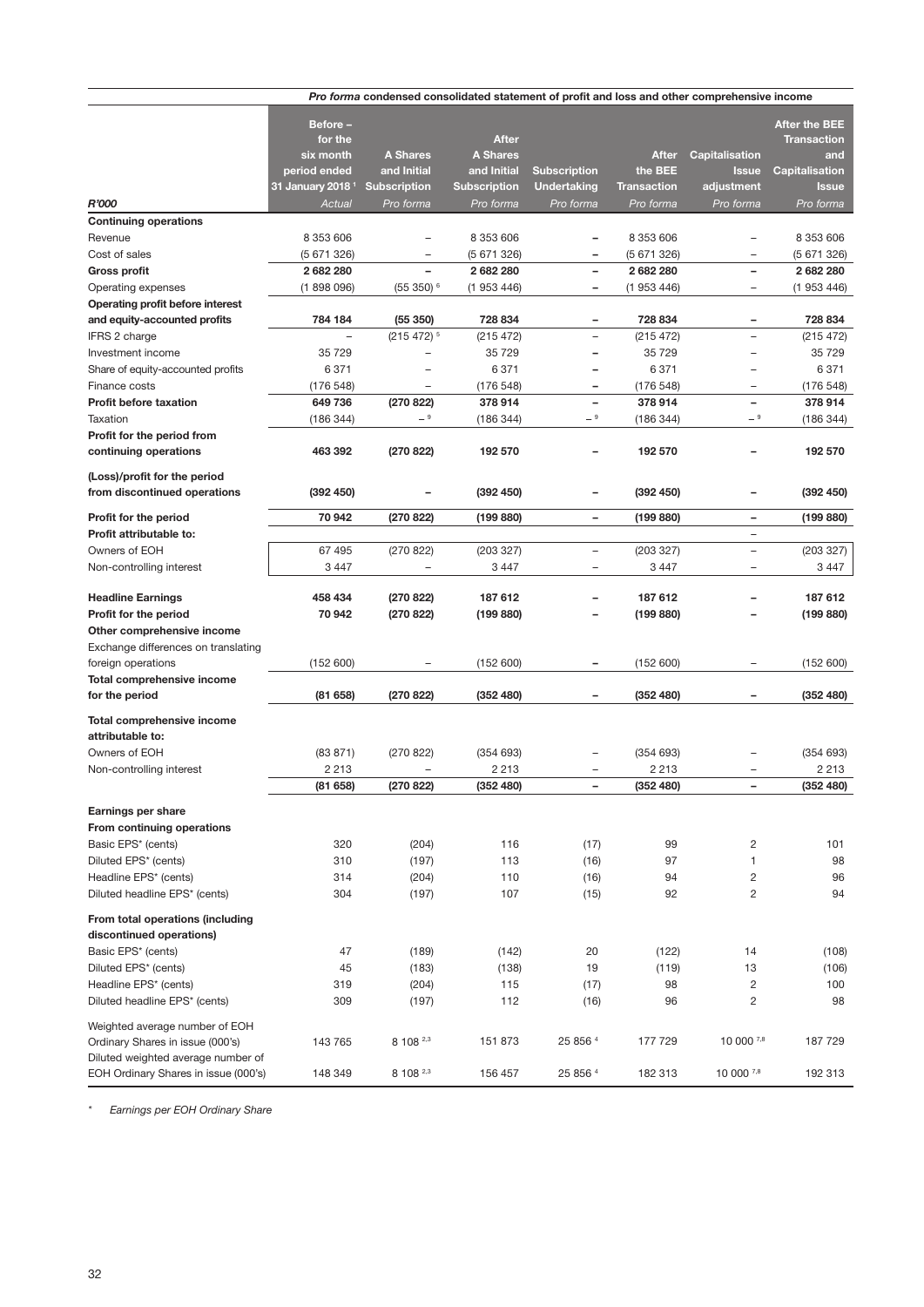#### Notes:

- 1. The "*Before*" financial information has been extracted without adjustment and / or derived from the published, unaudited consolidated financial statements of EOH for the six month period ended 31 January 2018.
- 2. The issue of 8.1 million Subscription EOH Ordinary Shares to Lebashe at a subscription price of R30.83 per EOH Ordinary Share, being the 60 Day VWAP on the Last Practicable Date less 10%, for an aggregate cash subscription price of R250 million, pursuant to the implementation of the Initial Subscription.
- 3. The issue of 40 million EOH A Shares for a nominal aggregate subscription price of R1.00, pursuant to the implementation of the A Share Issue, is antidilutive, for purposes of determining diluted earnings and diluted headline earnings per EOH Ordinary Share, based on the 30 Day VWAP of R65.76 of an EOH Ordinary Share on 31 January 2018 and a dividend of R2.15 per EOH Ordinary Share for the six month period ended 31 January 2018.
- 4. The issue of 25.9 million Subscription Undertaking Shares to Lebashe at a subscription price of R29.01 per EOH Ordinary Share, being the 30 Day VWAP on the Last Practicable Date less 10%, for an aggregate cash subscription price of R750 million pursuant, to the implementation of the Subscription Undertaking. In the event that EOH obtains the right to early redeem all or a portion of the EOH A Shares, this right provides EOH with an asset.
- 5. The recognition of a once-off BEE share-based payment charge of approximately R215 million in terms of IFRS 2: Share-Based Payments in relation to the EOH A Shares. The share-based payment charge on the A Shares is determined using an option pricing model based on a 30 Day VWAP of R32.23 per EOH Ordinary Share on the Last Practicable Date. In addition, the share-based payment charge includes the present value of anticipated future dividends of the EOH A Shares, utilising the assumptions in the option pricing model. The share-based payment charge is recognised as an equity settled share-based payment with no vesting period and the full expense of approximately R215 million is recognised upon implementation of the BEE Transaction.
- 6. The payment of costs amounting to approximately R55 million, relating to the implementation of the BEE Transaction and matters related thereto.
- 7. The issue of 10 million Capitalisation Shares, pursuant to the implementation of the Capitalisation Issue. The issue of 10 million Capitalisation Shares is based on the assumptions that Lebashe holds 40 million EOH A Shares on the Maturity Date, no dividend is declared and paid by EOH in respect of an EOH Ordinary Share for the duration of the Transaction Term and a 30 Day VWAP of R120 per EOH Ordinary Share on the Maturity Date.

Holding all assumptions the same, if the 30 Day VWAP of an EOH Ordinary Share on the Maturity Date is R90.00, there will be 0 Capitalisation Shares issued on the Maturity Date. The *pro forma* financial effects of 0 Capitalisation Shares issued on the basic earnings, headline earnings, diluted earnings, diluted headline earnings from continuing and including discontinued operations per EOH Ordinary Share are negligible.

Holding all assumptions the same, if the 30 Day VWAP of an EOH Ordinary Share on the Maturity Date is R150.00, there will be 16 million Capitalisation Shares issued on the Maturity Date. The *pro forma* financial effects of 16 million Capitalisation Shares issued on the basic earnings, headline earnings, diluted earnings, diluted headline earnings from continuing and including discontinued operations per EOH Ordinary Share will decrease the loss per EOH Ordinary Share.

- 8. The redemption of the 40 million EOH A Shares held by Lebashe for a nominal aggregate consideration of R1.00, assuming Lebashe holds 40 million EOH A Shares on the Maturity Date. As stated above, the issue of the 40 million EOH A Shares on implementation of the BEE Transaction is anti-dilutive and therefore the redemption of such EOH A Shares would therefore not require an adjustment to the weighted average or diluted weighted average number of EOH Shares in issue.
- 9. The recognition of taxation at a rate of 28%.
- 10. All of the adjustments, with the exception of the once-off BEE Transaction costs (including the BEE share-based payment charge) and the redemption of the EOH A Shares, are expected to have a continuing effect.

|                            | Reconciliation of pro forma headline (loss)/earnings |                     |                     |                     |              |                |                                            |
|----------------------------|------------------------------------------------------|---------------------|---------------------|---------------------|--------------|----------------|--------------------------------------------|
|                            | Before-<br>for the                                   |                     | <b>After</b>        |                     |              |                | <b>After the BEE</b><br><b>Transaction</b> |
|                            | six month                                            | A Shares            | <b>A Shares</b>     |                     | <b>After</b> | Capitalisation | and                                        |
|                            | period ended                                         | and Initial         | and Initial         | <b>Subscription</b> | the BEE      | <b>Issue</b>   | Capitalisation                             |
|                            | 31 January 2018                                      | <b>Subscription</b> | <b>Subscription</b> | <b>Undertaking</b>  | Transaction  | adjustment     | <b>Issue</b>                               |
| R'000                      | Actual                                               | Pro forma           | Pro forma           | Pro forma           | Pro forma    | Pro forma      | Pro forma                                  |
| For total operations       |                                                      |                     |                     |                     |              |                |                                            |
| Profit from the period     |                                                      |                     |                     |                     |              |                |                                            |
| attributable to owners     |                                                      |                     |                     |                     |              |                |                                            |
| of EOH                     | 67495                                                | (270822)            | (203 327)           | -                   | (203 327)    |                | (203 327)                                  |
| Adjusted for:              |                                                      |                     |                     |                     |              |                |                                            |
| Loss/(gain) on disposal of |                                                      |                     |                     |                     |              |                |                                            |
| subsidiaries and property, |                                                      |                     |                     |                     |              |                |                                            |
| plant and equipment and    |                                                      |                     |                     |                     |              |                |                                            |
| other financial assets     | 384 251                                              |                     | 384 251             |                     | 384 251      |                | 384 251                                    |
| Gain on bargain purchase   | (7988)                                               |                     | (7988)              | -                   | (7988)       |                | (7988)                                     |
| Total tax effects          |                                                      |                     |                     |                     |              |                |                                            |
| of adjustments             | 14 676                                               |                     | 14 676              | -                   | 14 676       | -              | 14 676                                     |
| <b>Headline Earnings</b>   | 458 434                                              | (270 822)           | 187 612             |                     | 187 612      |                | 187 612                                    |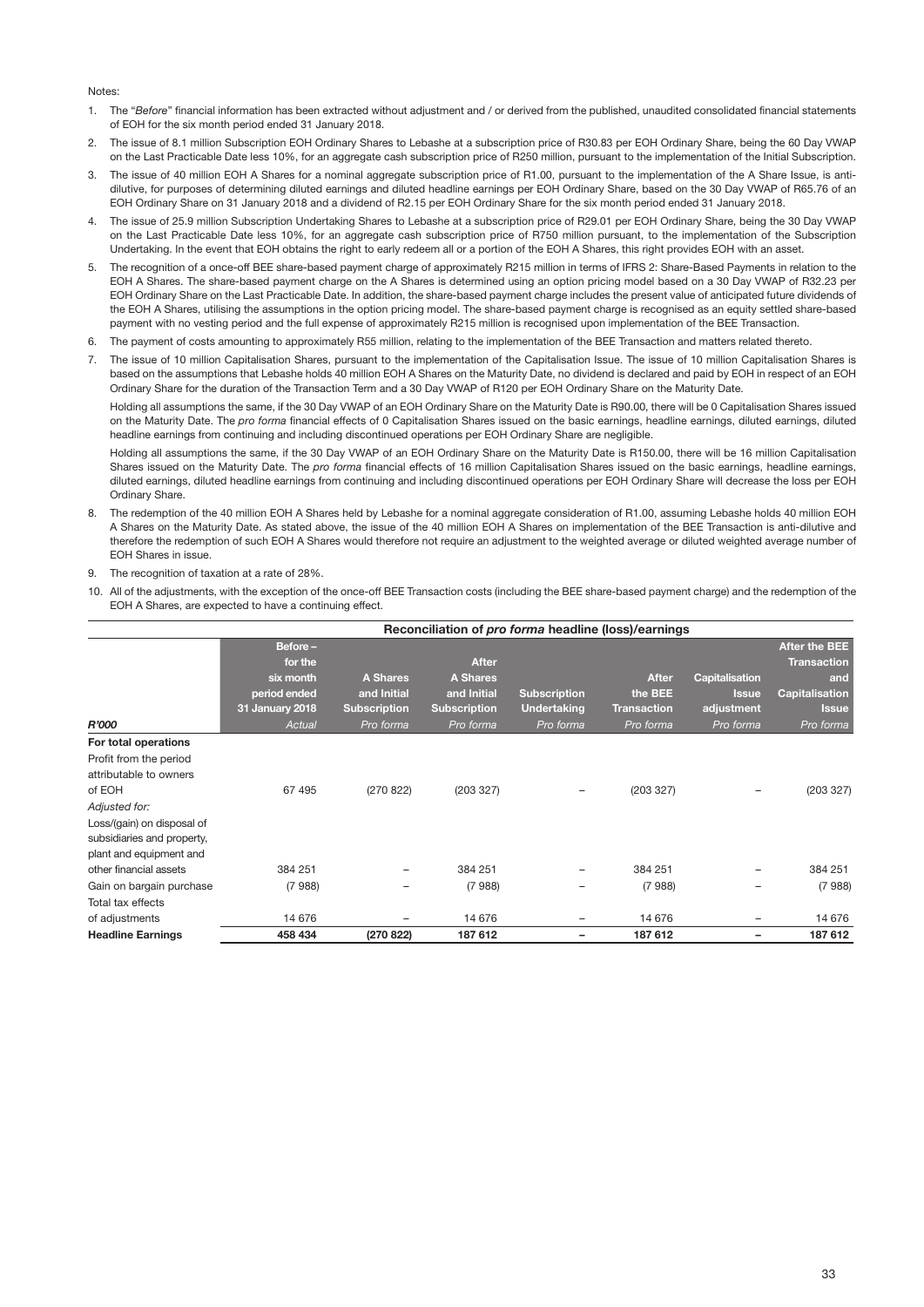|                                             |                              |                          |                     | <i>Pro forma condensed consolidated statement of financial position</i> |                    |                          |                                            |
|---------------------------------------------|------------------------------|--------------------------|---------------------|-------------------------------------------------------------------------|--------------------|--------------------------|--------------------------------------------|
|                                             |                              |                          |                     |                                                                         |                    |                          |                                            |
|                                             |                              |                          | <b>After</b>        |                                                                         |                    |                          | <b>After the BEE</b><br><b>Transaction</b> |
|                                             |                              | <b>A Shares</b>          | <b>A Shares</b>     |                                                                         | <b>After</b>       | Capitalisation           | and                                        |
|                                             | Before – as at               | and Initial              | and Initial         | <b>Subscription</b>                                                     | the BEE            | <b>Issue</b>             | Capitalisation                             |
|                                             | 31 January 2018 <sup>1</sup> | <b>Subscription</b>      | <b>Subscription</b> | <b>Undertaking</b>                                                      | <b>Transaction</b> | adjustment               | <b>Issue</b>                               |
| R'000                                       | Actual                       | Pro forma                | Pro forma           | Pro forma                                                               | Pro forma          | Pro forma                | Pro forma                                  |
| <b>Assets</b>                               |                              |                          |                     |                                                                         |                    |                          |                                            |
| <b>Non-current assets</b>                   |                              |                          |                     |                                                                         |                    |                          |                                            |
| Property, plant and                         |                              |                          |                     |                                                                         |                    |                          |                                            |
| equipment                                   | 683 249                      |                          | 683 249             |                                                                         | 683 249            |                          | 683 249                                    |
| Goodwill and intangible                     |                              |                          |                     |                                                                         |                    |                          |                                            |
| assets                                      | 5 529 360                    | L.                       | 5 529 360           |                                                                         | 5 529 360          | $\overline{\phantom{0}}$ | 5 529 360                                  |
| - Goodwill                                  | 4 335 125                    | $\overline{\phantom{0}}$ | 4 335 125           | $\overline{\phantom{m}}$                                                | 4 335 125          | $\overline{\phantom{0}}$ | 4 3 3 1 2 5                                |
| - Intangible assets                         | 1 194 235                    | -                        | 1 194 235           |                                                                         | 1 194 235          | $\overline{\phantom{0}}$ | 1 194 235                                  |
| Equity-accounted<br>investments             | 762 530                      | $\overline{\phantom{0}}$ | 762 530             |                                                                         | 762 530            |                          | 762 530                                    |
|                                             |                              |                          |                     |                                                                         |                    |                          |                                            |
| Other financial assets                      | 477 952                      |                          | 477 952             |                                                                         | 477952             |                          | 477 952                                    |
| Deferred taxation                           | 294 341                      | $\overline{\phantom{0}}$ | 294 341             |                                                                         | 294 341            |                          | 294 341                                    |
| Finance lease receivables                   | 154 724                      | $\equiv$                 | 154 724             | $\overline{\phantom{0}}$                                                | 154 724            | $\overline{\phantom{0}}$ | 154 724                                    |
|                                             | 7 902 156                    | $\qquad \qquad -$        | 7 902 156           | $\overline{\phantom{a}}$                                                | 7 902 156          | $\overline{\phantom{0}}$ | 7 902 156                                  |
| <b>Current assets</b>                       |                              |                          |                     |                                                                         |                    |                          |                                            |
| Inventory                                   | 468 392                      |                          | 468 392             |                                                                         | 468 392            |                          | 468 392                                    |
| Other financial assets                      | 406 118                      |                          | 406 118             |                                                                         | 406 118            |                          | 406 118                                    |
| Current taxation                            |                              |                          |                     |                                                                         |                    |                          |                                            |
| receivable                                  | 101 489                      |                          | 101 489             |                                                                         | 101 489            |                          | 101 489                                    |
| Finance lease receivables                   | 66978                        | $\overline{\phantom{0}}$ | 66978               |                                                                         | 66978              | L.                       | 66978                                      |
| Trade and other                             |                              |                          |                     |                                                                         |                    |                          |                                            |
| receivables                                 | 5 921 302                    | $\equiv$                 | 5 921 302           |                                                                         | 5 921 302          |                          | 5 921 302                                  |
| Cash and cash                               |                              |                          |                     |                                                                         |                    |                          |                                            |
| equivalents                                 | 1 301 951                    | 194 650 2,3              | 1 496 601           | 750 000 4                                                               | 2 246 601          | $\overline{\phantom{0}}$ | 2 246 601                                  |
|                                             | 8 266 230                    | 194 650                  | 8 460 880           | 750 000                                                                 | 9 210 880          |                          | 9 210 880                                  |
| <b>Total assets</b>                         | 16 168 386                   | 194 650                  | 16 363 036          | 750 000                                                                 | 17 113 036         | $\overline{\phantom{0}}$ | 17 113 036                                 |
|                                             |                              |                          |                     |                                                                         |                    |                          |                                            |
| <b>Equity and liabilities</b>               |                              |                          |                     |                                                                         |                    |                          |                                            |
| <b>Equity</b>                               |                              |                          |                     |                                                                         |                    |                          |                                            |
| Equity attributable to the<br>owners of EOH | 8 221 402                    | 194 650 2,3              | 8 416 052           | 750 000 4                                                               | 9 166 052          | -                        | 9 166 052                                  |
| Non-controlling interest                    | 30 448                       |                          | 30 448              |                                                                         | 30 448             |                          | 30 448                                     |
|                                             | 8 251 850                    | 194 650                  | 8 446 500           | 750 000                                                                 | 9 196 500          |                          | 9 196 500                                  |
|                                             |                              |                          |                     |                                                                         |                    |                          |                                            |
| Liabilities                                 |                              |                          |                     |                                                                         |                    |                          |                                            |
| <b>Non-current liabilities</b>              |                              |                          |                     |                                                                         |                    |                          |                                            |
| Other financial liabilities                 | 3 115 042                    |                          | 3 115 042           |                                                                         | 3 115 042          |                          | 3 115 042                                  |
| Finance lease payables                      | 65 550                       |                          | 65 550              |                                                                         | 65 550             |                          | 65 550                                     |
| Deferred taxation                           | 450 142                      |                          | 450 142             |                                                                         | 450 142            |                          | 450 142                                    |
|                                             | 3 630 734                    | -                        | 3 630 734           | $\overline{\phantom{a}}$                                                | 3 630 734          | $\qquad \qquad -$        | 3 630 734                                  |
|                                             |                              |                          |                     |                                                                         |                    |                          |                                            |
| <b>Current liabilities</b>                  |                              |                          |                     |                                                                         |                    |                          |                                            |
| Other financial liabilities                 | 1 317 710                    |                          | 1 317 710           |                                                                         | 1 317 710          |                          | 1 317 710                                  |
| Current taxation payable                    | 149 446                      |                          | 149 446             |                                                                         | 149 446            |                          | 149 446                                    |
| Finance lease payables                      | 38 815                       | $\overline{\phantom{0}}$ | 38 815              |                                                                         | 38 815             |                          | 38 815                                     |
| Trade and other payables                    | 2 324 260                    | -                        | 2 324 260           |                                                                         | 2 324 260          |                          | 2 324 260                                  |
| Deferred income                             | 455 571                      | $\overline{\phantom{0}}$ | 455 571             |                                                                         | 455 571            |                          | 455 571                                    |
|                                             | 4 285 802                    |                          | 4 285 802           |                                                                         | 4 285 802          |                          | 4 285 802                                  |
| <b>Total liabilities</b>                    | 7916536                      | $\overline{\phantom{0}}$ | 7916536             | $\overline{\phantom{a}}$                                                | 7916536            | -                        | 7916536                                    |
| Total equity and                            |                              |                          |                     |                                                                         |                    |                          |                                            |
| liabilities                                 | 16 168 386                   | 194 650                  | 16 363 036          | 750 000                                                                 | 17 113 036         |                          | 17 113 036                                 |
| NAV ^ (cents)                               | 5 7 0 8                      | (176)                    | 5 5 3 2             | (382)                                                                   | 5 1 5 0            | (274)                    | 4876                                       |
| TNAV <sup>#</sup> (cents)                   | 1869                         | 29                       | 1898                | 145                                                                     | 2 0 4 3            | (108)                    | 1935                                       |
| Total number of EOH                         |                              |                          |                     |                                                                         |                    |                          |                                            |
| Ordinary Shares in issue                    |                              |                          |                     |                                                                         |                    |                          |                                            |
| (000's)                                     | 144 023                      | 8 1 0 8 2                | 152 131             | 25 856 4                                                                | 177987             | 10 000 5,6               | 187 987                                    |

*^ Net asset value per EOH Ordinary Share*

*# Tangible net asset value per EOH Ordinary Share*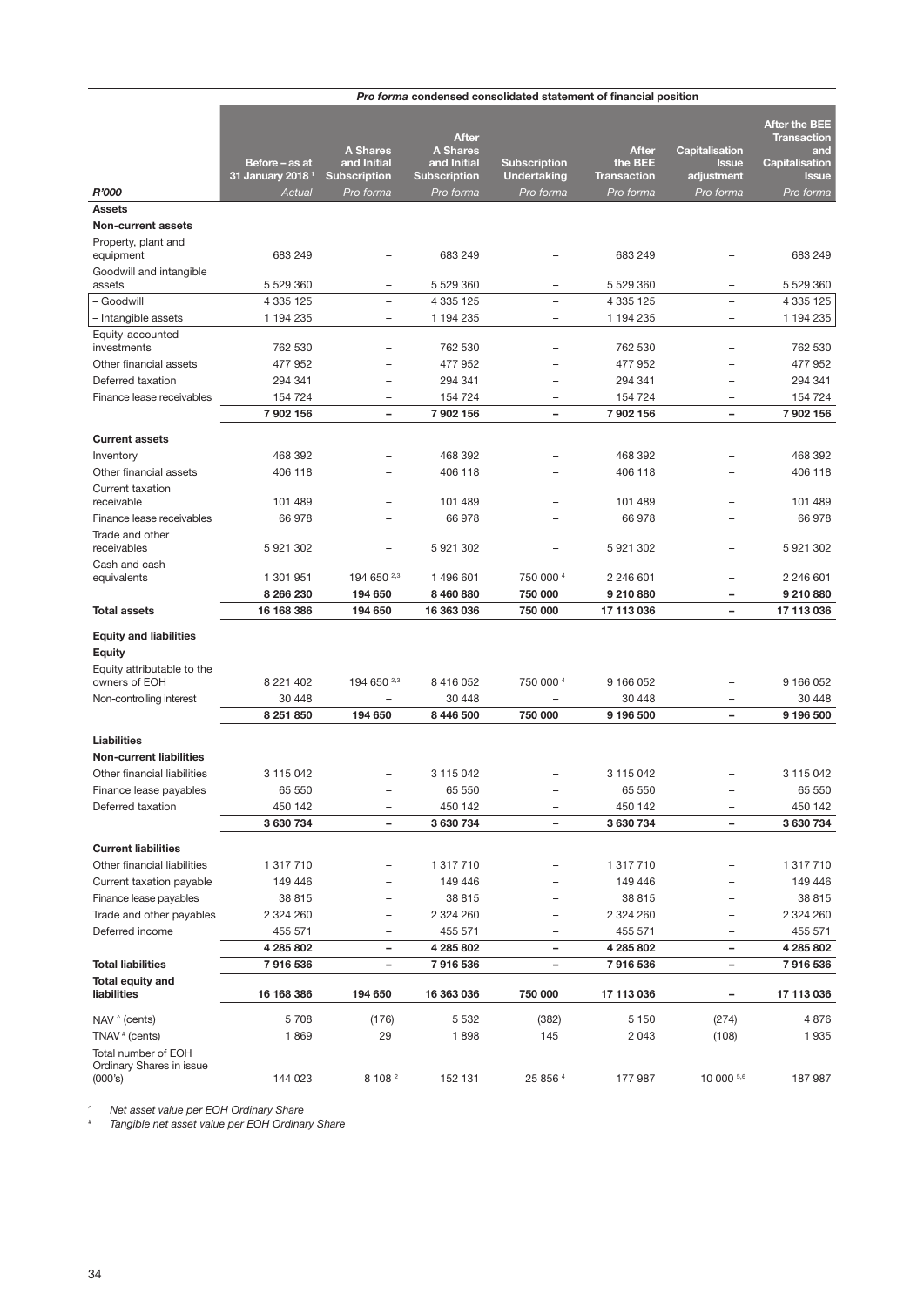#### Notes:

- 1. The "*Before*" financial information has been extracted without adjustment and / or derived from the published, unaudited consolidated financial statements of EOH for the six month period ended 31 January 2018.
- 2. The issue of 8.1 million Subscription EOH Ordinary Shares to Lebashe at a subscription price of R30.83 per EOH Ordinary Share, being the 60 Day VWAP on the Last Practicable Date less 10%, for an aggregate cash subscription price of R250 million, pursuant to the implementation of the Initial Subscription.
- 3. The payment of costs amounting to approximately R55 million, relating to the implementation of the BEE Transaction and matters related thereto. The aggregate cash inflow is the aggregate cash subscription price of R250 million less the payment of costs of approximately R55 million.
- 4. The issue of 25.9 million Subscription Undertaking Shares to Lebashe at a subscription price of R29.01 per EOH Ordinary Share, being the 30 Day VWAP on the Last Practicable Date less 10%, for an aggregate cash subscription price of R750 million, pursuant to the implementation of the Subscription Undertaking. In the event that EOH obtains the right to early redeem all or a portion of the EOH A Shares, this right provides EOH with an asset.
- 5. The issue of 10 million Capitalisation Shares, pursuant to the implementation of the Capitalisation Issue. The issue of 10 million Capitalisation Shares is based on the assumptions that Lebashe holds 40 million EOH A Shares on the Maturity Date, no dividend is declared and paid by EOH in respect of an EOH Ordinary Share for the duration of the Transaction Term and a 30 Day VWAP of R120 per EOH Ordinary Share on the Maturity Date.

Holding all assumptions the same, if the 30 Day VWAP of an EOH Ordinary Share on the Maturity Date is R90.00, there will be 0 Capitalisation Shares issued on the Maturity Date. The *pro forma* financial effects of 0 Capitalisation Shares issued on NAV and TNAV per EOH Ordinary Share are negligible. Holding all assumptions the same, if the 30 Day VWAP of an EOH Ordinary Share on the Maturity Date is R150.00, there will be 16 million Capitalisation Shares issued on the Maturity Date. The *pro forma* financial effects of 16 million Capitalisation Shares issued will decrease the NAV and TNAV per EOH Ordinary Share.

6. The redemption of the 40 million EOH A Shares held by Lebashe for a nominal aggregate consideration of R1.00, assuming Lebashe holds 40 million EOH A Shares on the Maturity Date.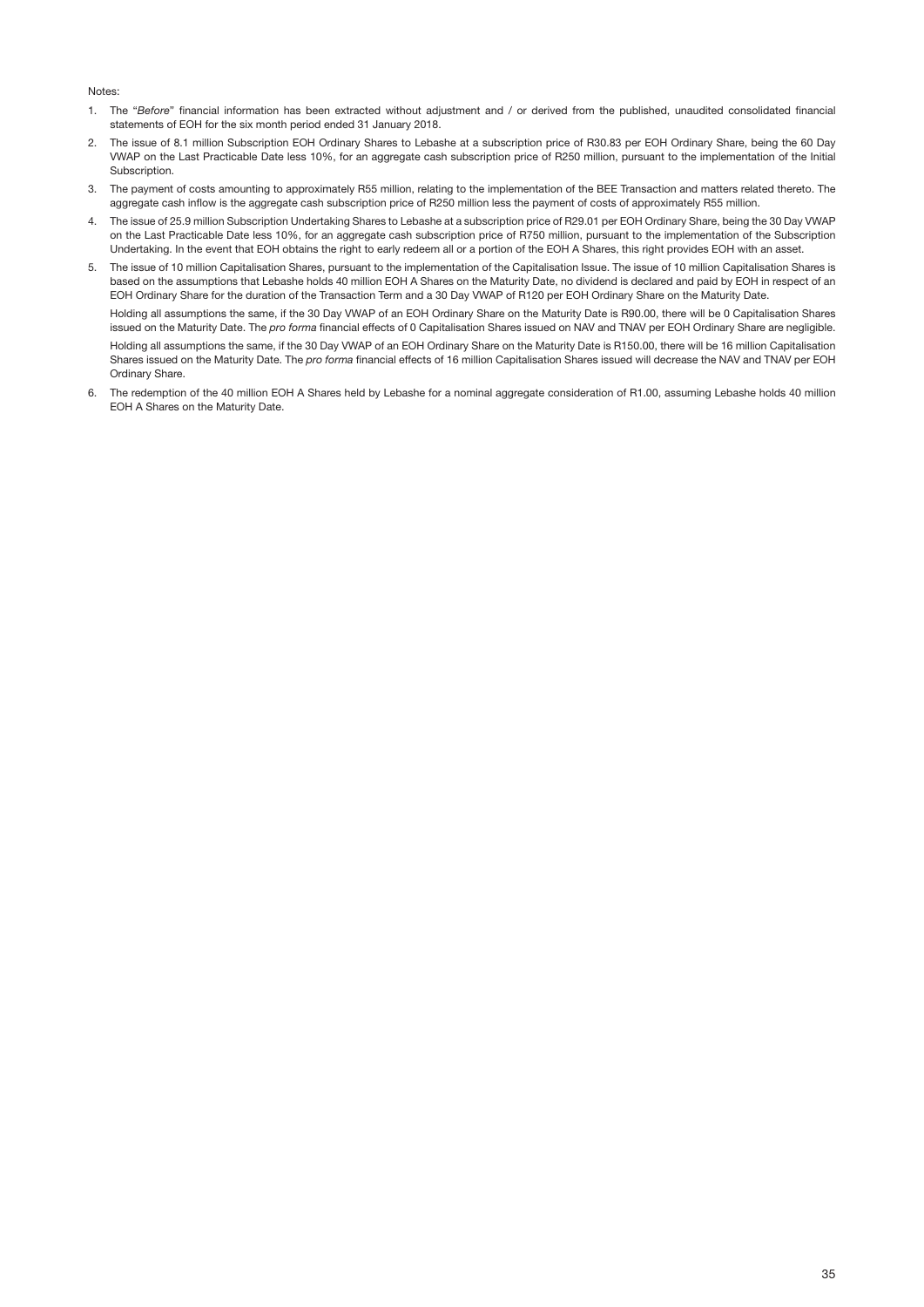The tables below set out the summary *pro forma* financial effects on the basic earnings, headline earnings, diluted earnings, diluted headline earnings from continuing and including discontinued operations per EOH Ordinary Share. The summary *pro forma* financial effects also include net asset value and net tangible asset value per EOH Ordinary Share.

As the BEE Transaction is still subject to Shareholder approval and as a result of possible movements in the share price of an EOH Ordinary share before the General Meeting, two additional scenarios have been provided below. The summary *pro forma* scenarios are as follows:

- Scenario 1: The 30 Day VWAP of the Subscription Undertaking, the 60 Day VWAP of Initial Subscription and the 30 Day VWAP utilised in the IFRS 2: Share-Based Payment calculation are calculated as 20% higher than the price on the Last Practicable Date.
- Scenario 2: The 30 Day VWAP of the Subscription Undertaking, the 60 Day VWAP of Initial Subscription and the 30 Day VWAP utilised in the IFRS 2: Share-Based Payment calculation are calculated as 20% lower than the price on the Last Practicable Date.

| Scenario 1                                                           | Before - for the<br>six month period<br>ended/as at<br>31January 2018 | <b>A Shares</b><br>and Initial<br><b>Subscription</b> | <b>After</b><br><b>A Shares</b><br>and Initial<br><b>Subscription</b> | <b>Subscription</b><br><b>Undertaking</b> | <b>After the</b><br><b>BEE</b><br>Transaction | <b>Capitalisation</b><br><b>Issue</b><br>adjustment | <b>After the BEE</b><br><b>Transaction</b><br>and<br><b>Capitalisation</b><br><b>Issue</b> |
|----------------------------------------------------------------------|-----------------------------------------------------------------------|-------------------------------------------------------|-----------------------------------------------------------------------|-------------------------------------------|-----------------------------------------------|-----------------------------------------------------|--------------------------------------------------------------------------------------------|
| R'000                                                                | Actual                                                                | Pro forma                                             | Pro forma                                                             | Pro forma                                 | Pro forma                                     | Pro forma                                           | Pro forma                                                                                  |
| Earnings per share                                                   |                                                                       |                                                       |                                                                       |                                           |                                               |                                                     |                                                                                            |
| From continuing operations                                           |                                                                       |                                                       |                                                                       |                                           |                                               |                                                     |                                                                                            |
| Basic EPS* (cents)                                                   | 320                                                                   | (271)                                                 | 49                                                                    | (6)                                       | 43                                            | 5                                                   | 48                                                                                         |
| Diluted EPS* (cents)                                                 | 310                                                                   | (262)                                                 | 48                                                                    | (6)                                       | 42                                            | 5                                                   | 47                                                                                         |
| Headline EPS* (cents)                                                | 314                                                                   | (271)                                                 | 43                                                                    | (5)                                       | 38                                            | 5                                                   | 43                                                                                         |
| Diluted headline EPS* (cents)                                        | 304                                                                   | (262)                                                 | 42                                                                    | (5)                                       | 37                                            | 5                                                   | 42                                                                                         |
| Including discontinued<br>operations                                 |                                                                       |                                                       |                                                                       |                                           |                                               |                                                     |                                                                                            |
| Basic EPS* (cents)                                                   | 47                                                                    | (259)                                                 | (212)                                                                 | 27                                        | (185)                                         | 17                                                  | (168)                                                                                      |
| Diluted EPS* (cents)                                                 | 45                                                                    | (250)                                                 | (205)                                                                 | 25                                        | (180)                                         | 16                                                  | (164)                                                                                      |
| Headline EPS* (cents)                                                | 319                                                                   | (271)                                                 | 48                                                                    | (6)                                       | 42                                            | 5                                                   | 47                                                                                         |
| Diluted headline EPS* (cents)                                        | 309                                                                   | (262)                                                 | 47                                                                    | (6)                                       | 41                                            | 5                                                   | 46                                                                                         |
| NAV <sup>^</sup> (cents)                                             | 5708                                                                  | (126)                                                 | 5 5 8 2                                                               | (263)                                     | 5319                                          | (292)                                               | 5027                                                                                       |
| TNAV <sup>#</sup> (cents)                                            | 1869                                                                  | 46                                                    | 1915                                                                  | 195                                       | 2 1 1 0                                       | (115)                                               | 1995                                                                                       |
| Weighted average number<br>of EOH Shares in issue (000's)            | 143 765                                                               | 6757                                                  | 150 522                                                               | 21 546                                    | 172 068                                       | 10 000                                              | 182 068                                                                                    |
| Diluted weighted average<br>number of EOH Shares in<br>issue (000's) | 148 349                                                               | 6757                                                  | 155 106                                                               | 21 546                                    | 176 652                                       | 10 000                                              | 186 652                                                                                    |
| Total number of EOH Shares<br>in issue (000's)                       | 144 023                                                               | 6757                                                  | 150 780                                                               | 21 546                                    | 172 326                                       | 10 000                                              | 182 326                                                                                    |

|                                                           | Before - for the       |                     |                                |                     |                    |                          | <b>After the BEE</b>      |
|-----------------------------------------------------------|------------------------|---------------------|--------------------------------|---------------------|--------------------|--------------------------|---------------------------|
| Scenario 2                                                | six month period       | <b>A Shares</b>     | <b>After</b><br><b>A Share</b> |                     | <b>After the</b>   | <b>Capitalisation</b>    | <b>Transaction</b><br>and |
|                                                           | ended/as at            | and Initial         | and Initial                    | <b>Subscription</b> | <b>BEE</b>         | <b>Issue</b>             | Capitalisation            |
|                                                           | <b>31 January 2018</b> | <b>Subscription</b> | <b>Subscription</b>            | <b>Undertaking</b>  | <b>Transaction</b> | adjustment               | <b>Issue</b>              |
| R'000                                                     | Actual                 | Pro forma           | Pro forma                      | Pro forma           | Pro forma          | Pro forma                | Pro forma                 |
| Earnings per share                                        |                        |                     |                                |                     |                    |                          |                           |
| From continuing operations                                |                        |                     |                                |                     |                    |                          |                           |
| Basic EPS* (cents)                                        | 320                    | (153)               | 167                            | (29)                | 138                | $\qquad \qquad -$        | 138                       |
| Diluted EPS* (cents)                                      | 310                    | (148)               | 162                            | (27)                | 135                | (1)                      | 134                       |
| Headline EPS* (cents)                                     | 314                    | (153)               | 161                            | (28)                | 133                | $\overline{\phantom{0}}$ | 133                       |
| Diluted headline EPS* (cents)                             | 304                    | (147)               | 157                            | (27)                | 130                |                          | 130                       |
| Including discontinued<br>operations                      |                        |                     |                                |                     |                    |                          |                           |
| Basic EPS* (cents)                                        | 47                     | (135)               | (88)                           | 15                  | (73)               | 11                       | (62)                      |
| Diluted EPS* (cents)                                      | 45                     | (130)               | (85)                           | 14                  | (71)               | 10                       | (61)                      |
| Headline EPS* (cents)                                     | 319                    | (153)               | 166                            | (29)                | 137                | $\overline{\phantom{0}}$ | 137                       |
| Diluted headline EPS* (cents)                             | 309                    | (148)               | 161                            | (27)                | 134                | $\overline{\phantom{0}}$ | 134                       |
| $NAV^{\wedge}$ (cents)                                    | 5708                   | (249)               | 5 4 5 9                        | (544)               | 4915               | (250)                    | 4 6 6 5                   |
| TNAV <sup>#</sup> (cents)                                 | 1869                   | $\overline{4}$      | 1873                           | 77                  | 1950               | (99)                     | 1851                      |
| Weighted average number<br>of EOH Shares in issue (000's) | 143 765                | 10 135              | 153 900                        | 32 320              | 186 220            | 10 000                   | 196 220                   |
| Diluted weighted average<br>number of EOH Shares in       |                        |                     |                                |                     |                    |                          |                           |
| issue (000's)                                             | 148 349                | 10 135              | 158 484                        | 32 3 20             | 190 804            | 10 000                   | 200 804                   |
| Total number of EOH Shares<br>in issue (000's)            | 144 023                | 10 135              | 154 158                        | 32 320              | 186 478            | 10 000                   | 196 478                   |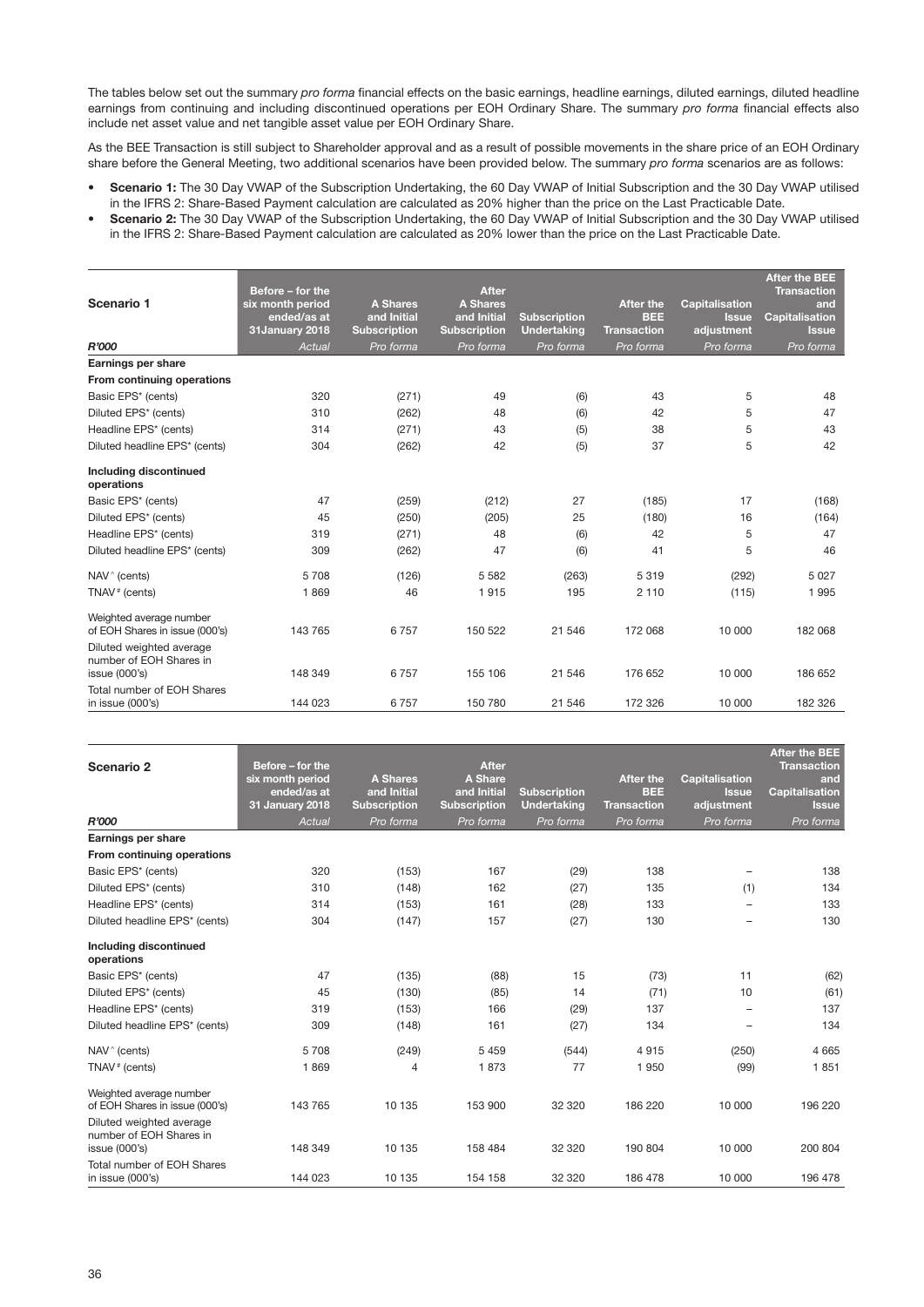## INDEPENDENT REPORTING ACCOUNTANTS' LIMITED ASSURANCE REPORT ON THE *PRO FORMA* FINANCIAL INFORMATION

*The definitions and interpretations commencing on page 5 of the Circular to which this annexure is attached, do not apply to this annexure.* "INDEPENDENT REPORTING ACCOUNTANT'S ASSURANCE REPORT ON THE COMPILATION OF PRO FORMA FINANCIAL INFORMATION OF EOH HOLDINGS LIMITED

14 August 2018 The Directors EOH Holdings Limited EOH Business Park 1 Osborne Lane **Bedfordview** 2007

#### Independent reporting accountant's assurance report on the compilation of pro forma financial information of EOH Holdings Limited ("EOH")

We have completed our assurance engagement to report on the compilation of pro forma financial information of EOH Holdings Limited by the directors. The pro forma financial information as set out in Annexure 3 of the circular ("the Circular"), to be dated on or about Monday, 20 August 2018, consists of a statement of comprehensive income and a statement of financial position and related notes ("Pro forma Financial Information"). The Pro forma Financial Information has been compiled on the basis of the applicable criteria specified in the JSE Limited ("JSE") Listings Requirements.

The Pro forma Financial Information has been compiled by the directors to illustrate the impact of the proposed transaction on the company's reported financial position as at 31 January 2018, as if the proposed transaction had taken place at 31 January 2018, and the company's financial performance for the six month period then ended, as if the proposed transaction had taken place at 1 August 2017. As part of this process, information about EOH's financial position and financial performance has been extracted by the directors from the consolidated financial statements of EOH for the six month period ended 31 January 2018.

#### *Directors' responsibility*

The directors of EOH are responsible for the compilation, contents and presentation of the Pro forma Financial Information on the basis of the applicable criteria specified in the JSE Listings Requirements and described in Annexure 3 of the Circular. The Directors of EOH are also responsible for the financial information from which it has been prepared.

#### *Our Independence and Quality Control*

We have complied with the independence and other ethical requirements of the Code of Professional Conduct for Registered Auditors issued by the Independent Regulatory Board for Auditors (IRBA Code), which is founded on fundamental principles of integrity, objectivity, professional competence and due care, confidentiality and professional behaviour. The IRBA Code is consistent with the International Ethics Standards Board for Accountants *Code of Ethics for Professional Accountants* (parts A and B).

The firm applies the International Standard on Quality Control 1, Quality Control for Firms that Perform Audits and Reviews of Financial Statements, and Other Assurance and Related Services Engagements and accordingly maintains a comprehensive system of quality control including documented policies and procedures regarding compliance with ethical requirements, professional standards and applicable legal and regulatory requirements.

## *Reporting accountant's responsibility*

Our responsibility is to express an opinion about whether the Pro forma Financial Information has been compiled, in all material respects, by the directors of EOH on the basis specified in the JSE Listings Requirements based on our procedures performed.

We conducted our engagement in accordance with the International Standard on Assurance Engagements (ISAE) 3420, Assurance Engagements to Report on the Compilation of Pro forma Financial Information Included in a Prospectus issued by the International Auditing and Assurance Standards Board.

This standard requires that we plan and perform our procedures to obtain reasonable assurance about whether the Pro forma Financial Information has been compiled, in all material respects, on the basis specified in the JSE Listings Requirements.

For purposes of this engagement, we are not responsible for updating or reissuing any reports or opinions on any historical financial information used in compiling the Pro forma Financial Information, nor have we, in the course of this engagement, performed an audit or review of the financial information used in compiling the Pro forma Financial Information.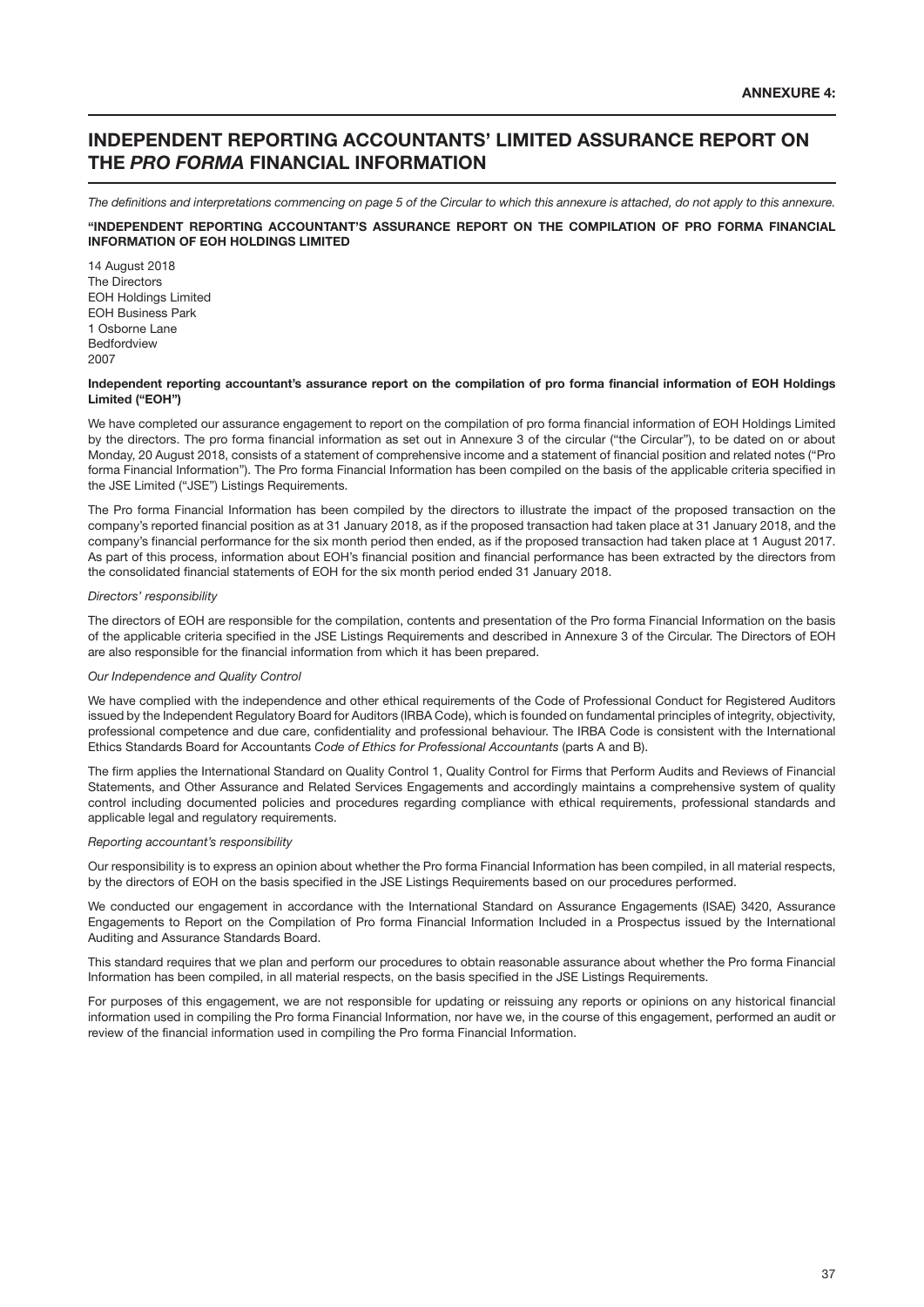As the purpose of Pro forma Financial Information included in a Circular is solely to illustrate the impact of a significant corporate action or event on unadjusted financial information of the entity as if the corporate action or event had occurred or had been undertaken at an earlier date selected for purposes of the illustration, we do not provide any assurance that the actual outcome of the event or transaction would have been as presented.

A reasonable assurance engagement to report on whether the Pro forma Financial Information has been compiled, in all material respects, on the basis of the applicable criteria involves performing procedures to assess whether the applicable criteria used in the compilation of the Pro forma Financial Information provides a reasonable basis for presenting the significant effects directly attributable to the corporate action or event, and to obtain sufficient appropriate evidence about whether:

- The related pro forma adjustments give appropriate effect to those criteria; and
- The Pro forma Financial Information reflects the proper application of those adjustments to the unadjusted financial information.

Our procedures selected depend on our judgment, having regard to our understanding of the nature of the company, the corporate action or event in respect of which the Pro forma Financial Information has been compiled, and other relevant engagement circumstances.

Our engagement also involves evaluating the overall presentation of the Pro forma Financial Information.

We believe that the evidence we have obtained is sufficient and appropriate to provide a basis for our opinion.

*Opinion*

In our opinion, the Pro forma Financial Information has been compiled, in all material respects, on the basis of the applicable criteria specified by the JSE Listings Requirements and described in Annexure 3 of the Circular.

Marins (Gutang) Inc

**MAZARS** Registered Auditors Per: Sanjay Ranchhoojee

Partner Registered Auditor 14 August 2018 Melrose Estate, Johannesburg"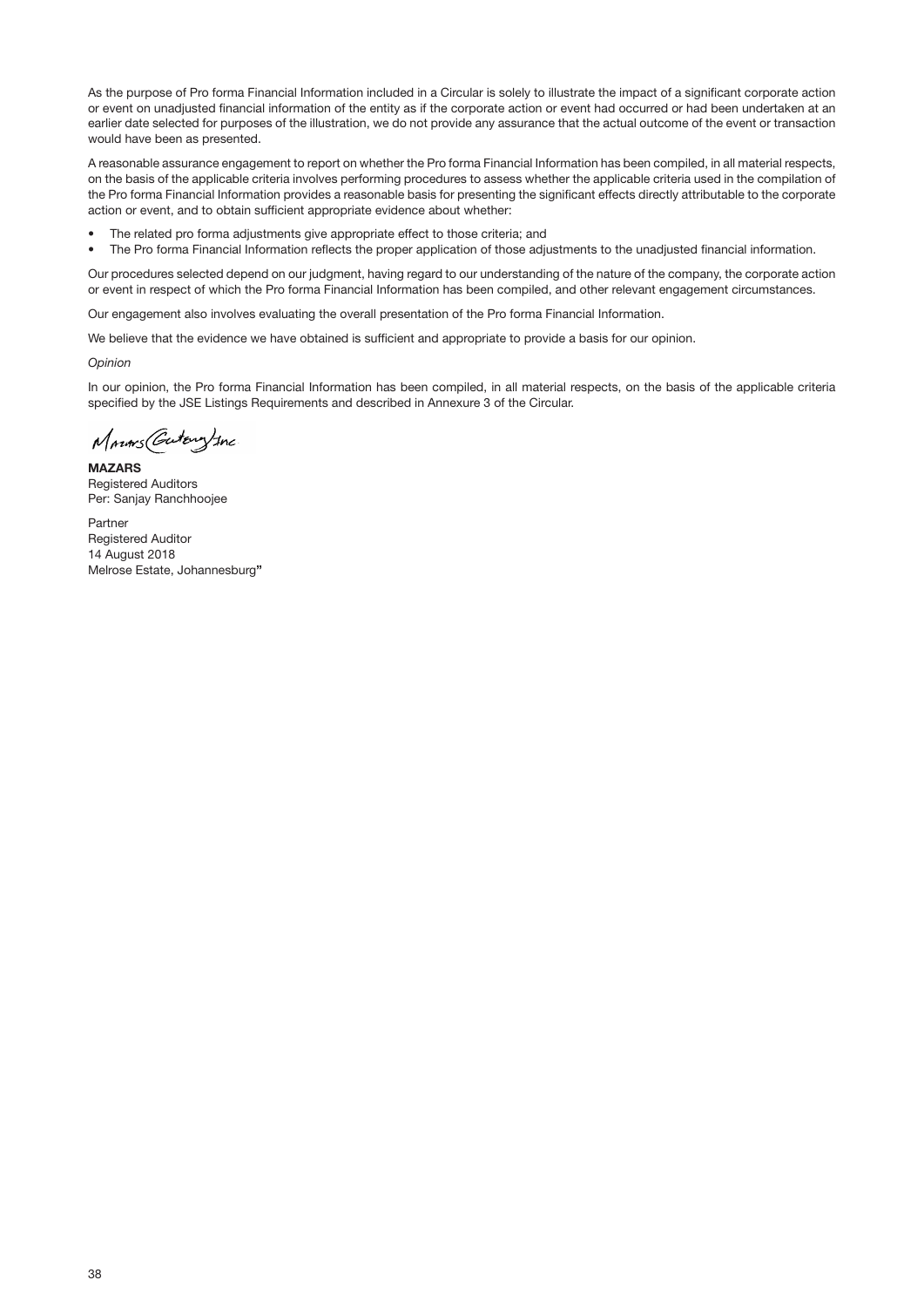## MOI AMENDMENTS

*The definitions and interpretations commencing on page 5 of the Circular to which this annexure is attached, apply to the first paragraph of this annexure only and do not apply to the remaining sections of this annexure.*

The information provided below has been extracted from the New EOH MOI, as it pertains to the MOI Amendments, and only in respect of those MOI Amendments which are deemed to be material and/or are required in terms of legislation and the Listings Requirements. Items which are marked in bold and underlined are proposed new insertions*.*

#### 1. INTERPRETATION

#### 1.1 "A Shares" means redeemable A shares in the Company having the rights and privileges set out in clause 39;

## 6. ISSUE OF SHARES AND VARIATION OF RIGHTS

- 6.1 The Company is authorised to issue
	- 6.1.1 500 000 000 (five hundred million) ordinary Shares, of the same class, each of which ranks *pari passu* in respect of all rights and entitles the holder to –
		- 6.1.1.1 vote, whether in person or by proxy, on any matter to be decided by Shareholders of the Company;
		- 6.1.1.2 participate proportionally in any distribution made by the Company; and
		- 6.1.1.3 receive proportionally the net assets of the Company upon its liquidation;
	- 6.1.2 40 000 000 (forty million) A Shares, each of which entitles the holder to rights and privileges as set out in clause 39; and
	- 6.1.3 such number of each of such further classes of Shares, if any, as are set out in Schedule 1 hereto subject to the preferences, rights, limitations and other terms associated with each such class set out therein.
- 6.2 The Board shall not have the power to
	- 6.2.1 increase or decrease the number of authorised Shares of any class of the Company's Shares; or
	- 6.2.2 consolidate and reduce the number of the Company's issued and authorised Shares of any class; or
	- 6.2.3 subdivide its Shares of any class by increasing the number of its issued and authorised Shares of that class without an increase of its capital; or
	- 6.2.4 reclassify any classified Shares that have been authorised but not issued; or
	- 6.2.5 convert one class of shares into one or more other classes of shares; or
	- 6.2.6 determine or vary the preferences, rights, limitations or other terms of any class of shares; or
	- 6.2.7 create any class of shares, or
	- 6.2.8 Issue Shares or Securities convertible into Shares, or grant options as set out in section 41(1) subject to section 41(2) of the Act,

and such powers shall only be capable of being exercised by the Shareholders by way of a special resolution of the Shareholders.

- 6.3 Each Share issued by the Company has associated with it an irrevocable right of the Shareholder to vote on any proposal to amend the preferences, rights, limitations and other terms associated with that Share as contemplated in clause 20.2.
- 6.4 The authorisation and classification of Shares, the numbers of authorised Shares of each class, and the preferences, rights, limitations and other terms associated with each class of Shares as set out in this Memorandum of Incorporation may be changed only by an amendment of this Memorandum of Incorporation by special resolution of the Shareholders and in accordance with the JSE Listings Requirements, and such amendments shall not be implemented without a special resolution adopted by the holders of Shares of that class at a separate meeting.
- 6.5 No Shares may be authorised in respect of which the preferences, rights, limitations or any other terms of any class of Shares may be varied and no resolution may be proposed to Shareholders for rights to include such variation in response to any objectively ascertainable external fact or facts as provided for in sections 37(6) and 37(7) of the Act.
- 6.6 No further Securities ranking in priority to, or *pari passu* with, existing class of Shares, shall be created without a special resolution being passed at a separate general meeting of such preference Shareholders.
- 6.7 Notwithstanding the provisions of section 40(5) of the Act, the Company may only issue Shares which are fully paid up and freely transferable and only within the classes and to the extent that those Shares have been authorised by or in terms of this Memorandum of Incorporation.
- 6.8 All issues of Shares for cash, as defined in the JSE Listings Requirements, and including the grant of options and/or issue of convertible Securities, must, to the extent applicable, be effected in compliance with the JSE Listings Requirements.
- 6.9 All Securities of the Company for which a listing is sought on the JSE and all Securities of the same class as Securities of the Company which are listed on the JSE must be freely transferable and must, notwithstanding the provisions of section 40(5) of the Act, unless otherwise required by the Act, only be issued after the Company has received the consideration approved by the Board for the issuance of such Securities.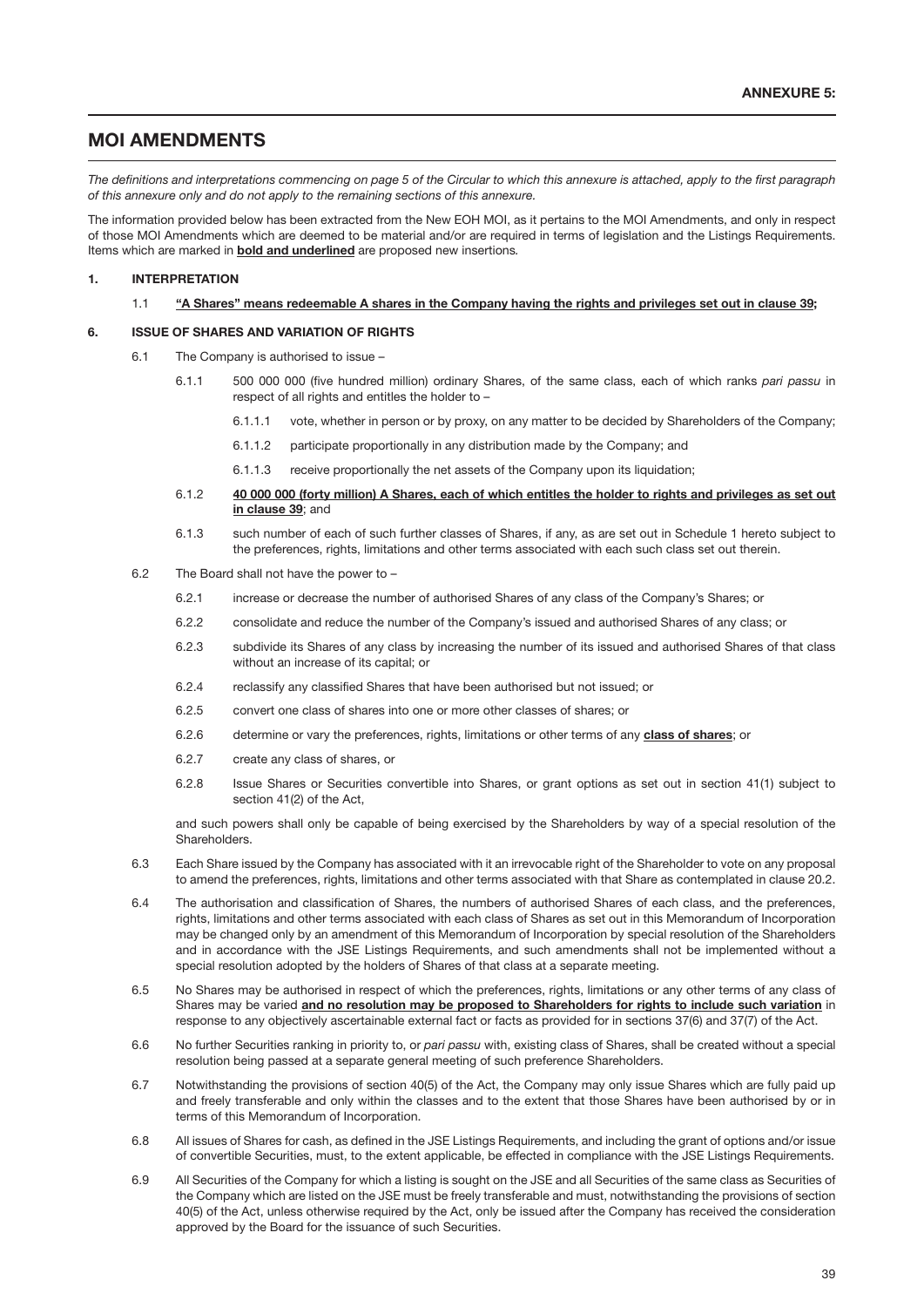- 6.10 Unissued authorised Securities of any class are always under the power of the Directors and may be issued by the Directors at their discretion at any time subject to any necessary compliance requirements required by such security class terms and rights and compliance with the Act, the JSE Listings Requirements and/or this Memorandum of Incorporation, and the Directors may only issue unissued authorised Securities if such Securities have first been offered to existing ordinary Shareholders in proportion to their shareholding, unless such Securities are issued for the acquisition of assets by the Company.
- 6.11 Notwithstanding the provisions of clauses 6.2 and 6.10 above, any issue of Shares, Securities convertible into Shares, or rights exercisable for Shares in a transaction, or a series of integrated transactions shall, in accordance with the provisions of section 41(3) of the Act, require the approval of the Shareholders by special resolution if the voting power of the class of Shares that are issued or are issuable as a result of the transaction or series of integrated transactions will be equal to or exceed 30% (thirty percent) of the voting power of all the Shares of that class held by Shareholders immediately before that transaction or series of integrated transactions.

#### 20. VOTES OF SHAREHOLDERS

- 20.1 Subject to any special rights or restrictions as to voting attached to any Shares by or in accordance with this Memorandum of Incorporation, at a meeting of the Company –
	- 20.1.1 every person present or represented by proxy and entitled to exercise voting rights shall be entitled to 1 (one) vote on a show of hands, irrespective of the number of voting rights that person would otherwise be entitled to exercise;
	- 20.1.2 on a poll any person who is present at the meeting, whether as a Shareholder or as proxy for a Shareholder, has 1 (one) vote for each Share held by that Shareholder; and
	- 20.1.3 the holders of Securities other than ordinary Shares and any special shares created for the purposes of black economic empowerment in terms of the BEE Act and BEE Codes, as envisaged in the JSE Listings Requirements, shall not be entitled to vote on any resolution at a meeting of Shareholders, except as provided in clause 20.2.
- 20.2 If any resolution is proposed as contemplated in clause 6.3 above, the holders of such Shares ("Affected Shareholders") shall be entitled to vote at the meeting of ordinary Shareholders as contemplated in clause 20.1 above, provided that –
	- 20.2.1 the votes of the Shares of that class held by the Affected Shareholders ("Affected Shares") shall not carry any special rights or privileges and the Affected Shareholder shall be entitled to 1 (one) vote for every Affected Share held; and
	- 20.2.2 the total voting rights of the Affected Shareholders in respect of the Affected Shares shall not be more than 24.99% (twenty four point nine nine percent) of the total votes (including the votes of the ordinary Shareholders) exercisable at that meeting (with any cumulative fraction of a vote in respect of any Affected Shares held by an Affected Shareholder rounded down to the nearest whole number).
- 20.3 Voting shall be conducted by means of a polled vote in respect of any matter to be voted on at a meeting of Shareholders if a demand is made for such a vote by –
	- 20.3.1 at least 5 (five) persons having the right to vote on that matter, either as Shareholders or as proxies representing Shareholders; or
	- 20.3.2 a Shareholder who is, or Shareholders who together are, entitled, as Shareholders or proxies representing Shareholders, to exercise at least 10% (ten percent) of the voting rights entitled to be voted on that matter; or
	- 20.3.3 the chairperson of the meeting.
- 20.4 At any meeting of the Company a resolution put to the vote of the meeting shall be decided on a show of hands, unless a poll is (before or on the declaration of the result of the show of hands) demanded in accordance with the provisions of clause 20.3 above, and unless a poll is so demanded, a declaration by the chairperson that a resolution has, on a show of hands, been carried or carried unanimously or by a particular majority or defeated, and an entry to that effect in the book containing the minutes of the proceedings of the Company, shall be conclusive evidence of the fact, without proof of the number or proportion of the votes recorded in favour of or against such resolution. The demand for a poll may be withdrawn.
- 20.5 If a poll is duly demanded, it shall be taken in such manner as the chairperson directs, and the result of the poll shall be deemed to be the resolution of the meeting at which the poll was demanded. In computing the majority on the poll, regard shall be had to the number of votes to which each Shareholder is entitled.
- 20.6 In the case of an equality of votes, whether on a show of hands or on a poll, the chairperson of the meeting at which the show of hands takes place, or at which the poll is demanded, shall not be entitled to a second or casting vote.
- 20.7 A poll demanded on the election of a chairperson (as contemplated in clause 18.19) or on a question of adjournment shall be taken forthwith. A poll demanded on any other question shall be taken at such time as the chairperson of the meeting directs. The demand for a poll shall not prevent the continuation of a meeting for the transaction of any business other than the question upon which the poll has been demanded.
- 20.8 Where there are joint registered holders of any Share, any 1 (one) of such persons may exercise all of the voting rights attached to that Share at any meeting, either personally or by proxy, as if he or she were solely entitled thereto. If more than 1 (one) of such joint holders is present at any meeting, personally or by proxy, the person so present whose name stands first in the Securities Register in respect of such Share shall alone be entitled to vote in respect thereof.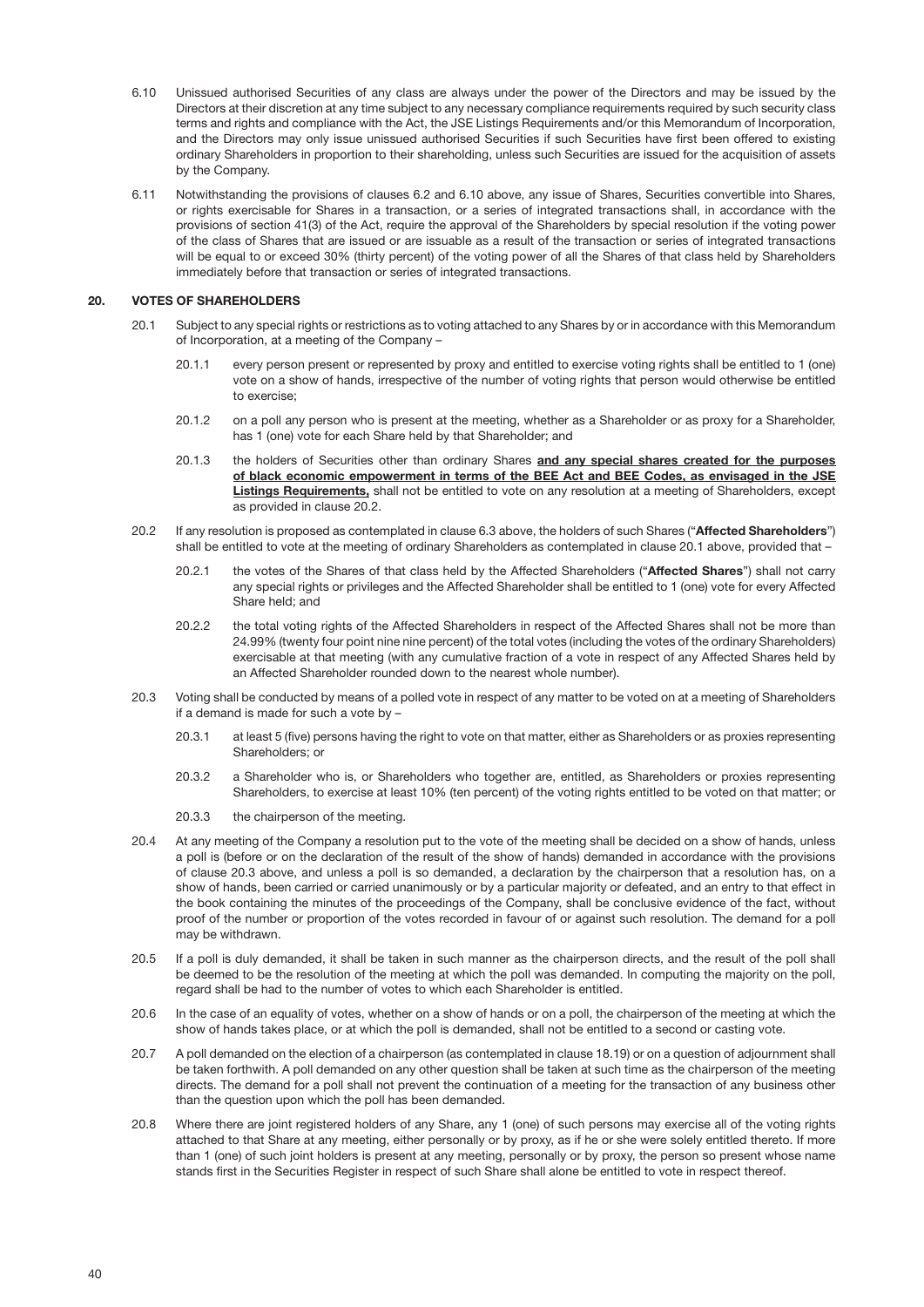## 39. TERMS OF A SHARES

- 39.1 In this clause 39, unless otherwise stated or unless the context indicates otherwise, the following words and expressions will bear the meanings assigned to them –
	- 39.1.1 "30 Day VWAP" means, as at any day, the volume weighted average traded price at which the Ordinary Shares traded on the relevant securities exchange for the 30 (thirty) trading days immediately prior to that day, as published by IRESS or, if IRESS should cease to publish such information, then such information published by any equivalent reputable agency nominated by the Company;
	- 39.1.2 "Approximate Price" means an amount calculated in accordance with clause 39.9.3 or clause 39.9.4, as the case may be;
	- 39.1.3 "BEE SPV 2" means Business Venture Investments No 2055 Proprietary Limited, registration number 2017/541001/07, a limited liability private company incorporated in accordance with the laws of South Africa, to be renamed "*Lebashe E A Shares (RF) Proprietary Limited*";
	- 39.1.4 "Capitalisation Share Issue" means the capitalisation share issue envisaged in clause 39.5;
	- 39.1.5 "Early Redemption Date" means, in respect of an A Share, the date on which the Company delivers an Early Redemption Notice to Lebashe HoldCo in respect of such A Share;
	- 39.1.6 "Early Redemption Notice" means a written notice by the Company from time to time, as envisaged in clause 39.5 or clause 39.6;
	- 39.1.7 "First Tranche" shall bear the meaning ascribed thereto in the Subscription Undertaking Agreement;
	- 39.1.8 "Issue Date" means, in respect of an A Share, the date on which that A Share is issued by the Company;
	- 39.1.9 "Lebashe Holdco" means Lebashe Investment Group Proprietary Limited, registration number 2015/032440/07, a limited liability private company incorporated in accordance with the laws of South Africa;
	- 39.1.10 "Maturity Date" means, in respect of an A Share, the business day immediately succeeding the 5th (fifth) anniversary of its Issue Date;
	- 39.1.11 "Ordinary Shares" means ordinary Shares in the Company, as envisaged in clause 6.1.1;
	- 39.1.12 "Redemption Date" means, in respect of an A Share, the earlier of (i) the Maturity Date, after the Capitalisation Share Issue has been implemented and (ii) the Early Redemption Date;
	- 39.1.13 "Relationship Agreement" means the written agreement headed "*Relationship Agreement*" entered into between, *inter alios*, the Company, Lebashe HoldCo and BEE SPV 2;
	- 39.1.14 "Redeemable A Shares" means those A Shares in issue that are redeemable on the Redemption Date;
	- 39.1.15 "Second Tranche" shall bear the meaning ascribed thereto in the Subscription Undertaking Agreement;
	- 39.1.16 "Second Tranche Partial Subscription Price Aggregate" shall bear the meaning ascribed thereto in the **Subscription Undertaking Agreement;**
	- 39.1.17 "Subscription Undertaking Agreement" shall bear the meaning ascribed thereto in the Relationship Agreement;
	- 39.1.18 "Subscription Undertaking Breach" shall bear the meaning ascribed thereto in the Relationship Agreement;
	- 39.1.19 "Third Tranche" shall bear the meaning ascribed thereto in the Subscription Undertaking Agreement;
	- 39.1.20 "Third Tranche Partial Subscription Price Aggregate" shall bear the meaning ascribed thereto in the Subscription Undertaking Agreement; and
	- 39.1.21 "Trigger Event" shall bear the meaning ascribed thereto in the Relationship Agreement.
- 39.2 Save for the terms and conditions set out in this clause 39, each and every A Share shall rank *pari passu*, in every respect with an Ordinary Share.
- 39.3 Dividends

Each A Share confers on BEE SPV 2 the right to receive a dividend in an amount equal to 15% (fifteen percent) of the amount of any dividend declared and paid by the Company in respect of an Ordinary Share, simultaneously with the payment of such dividend on an Ordinary Share.

39.4 Voting rights

Each A Share shall confer on BEE SPV 2 the same voting rights as an Ordinary Share confers on its registered holder.

39.5 Trigger Event

Upon the occurrence of a Trigger Event, the Company will be entitled to, at its election and from time to time, redeem all or some of the A Shares held by BEE SPV 2 in accordance with clause 39.8, upon delivery of a written notice to Lebashe HoldCo to such effect from time to time, at any time after the occurrence of a Trigger Event (regardless of whether the Trigger Event is continuing or has been remedied) until the day immediately preceding the Maturity Date.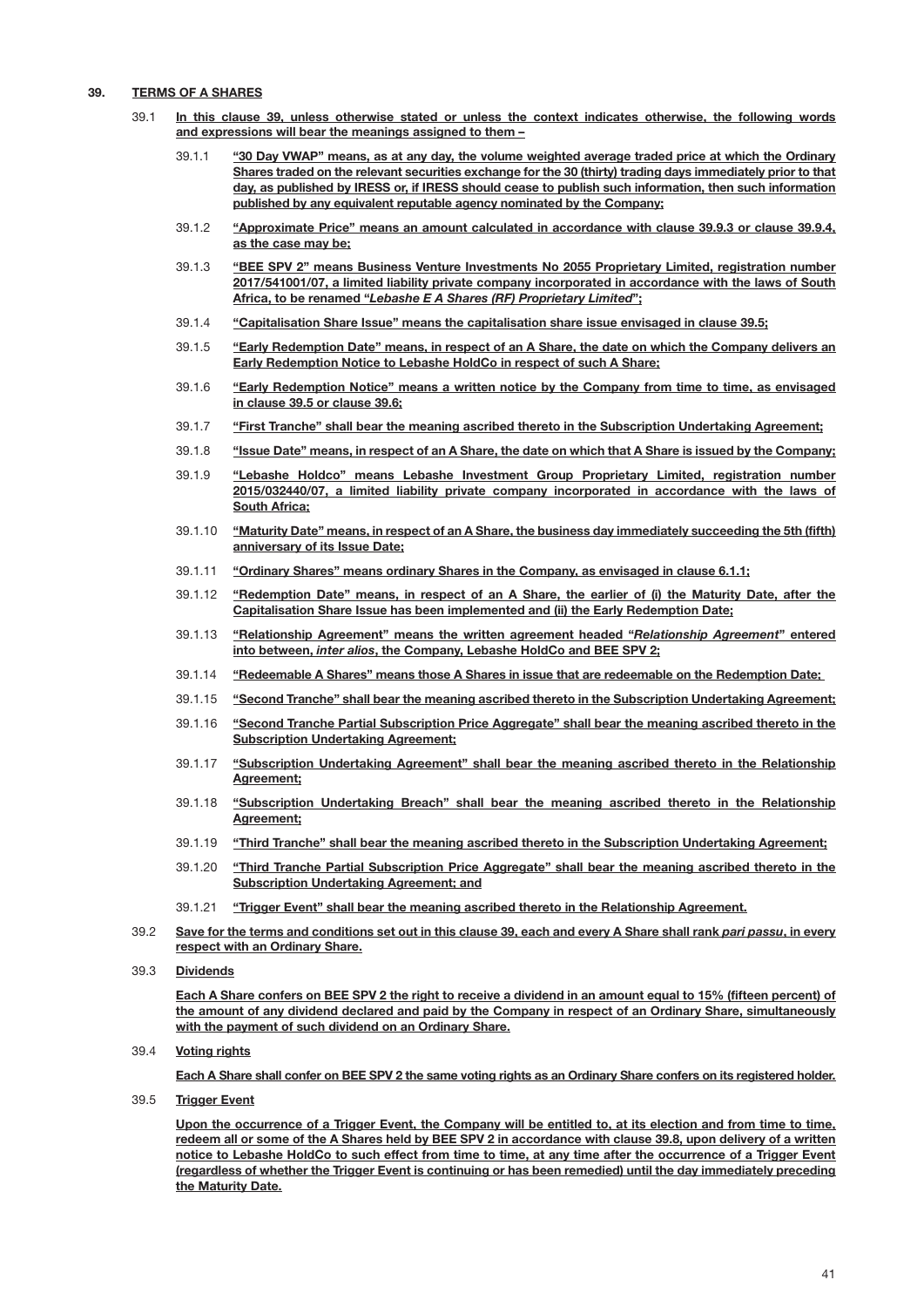## 39.6 Subscription Undertaking Breach

Upon the occurrence of a Subscription Undertaking Breach, the Company will be entitled to, at its election and from time to time, redeem all or some of a number of the A Shares held by BEE SPV 2 in accordance with clause 39.8, which number of A Shares shall be determined in accordance with the following formula, to be applied pursuant to a Subscription Undertaking Breach in respect of each of the First Tranche, the Second Tranche and the Third Tranche and rounded up or down, as the case may be, to the nearest whole number, upon delivery of a written notice to Lebashe HoldCo to such effect from time to time, at any time after the occurrence of a Subscription Undertaking Breach (regardless of whether the Subscription Undertaking Breach is continuing or has been remedied), until the day immediately preceding the Maturity Date:

$$
\left(\frac{250,000,000-A}{250,000,000}\right) \times 10,000,000
$$

Where:

In the case where the formula is applied in respect of:

(i) the First Tranche,  $A = 0$ ;

(ii) the Second Tranche, *A* = the Second Tranche Partial Subscription Price Aggregate; and/or

(iii) the Third Tranche, *A* = the Third Tranche Partial Subscription Price Aggregate.

## 39.7 Capitalisation Share Issue

On the Maturity Date, prior to the redemption of the Redeemable A Shares and provided that the Company has not delivered an Early Redemption Notice to Lebashe Holdco in respect of the relevant Redeemable A Shares, the Redeemable A Shares shall confer on BEE SPV 2 the right to receive a number of Ordinary Shares as capitalisation shares, calculated in accordance with the following formula:

 $A = [B \times (C + D)] / E$ 

*Where:* 

A = the number of Ordinary Shares to be issued in respect of all of the Redeemable A Shares;

- B = the number of Redeemable A Shares held by BEE SPV 2 on the Maturity Date;
- C = 30 Day VWAP on the Maturity Date less R90 (ninety Rand), provided that if C is less than zero then C shall be deemed to be equal to zero;
- an amount equal to 85% of any dividend declared and paid by the Company in respect of an Ordinary Share from the Issue Date until the day immediately preceding the Maturity Date; and

E = 30 Day VWAP on the Maturity Date.

39.8 Redemption

Each A Share in issue shall be redeemed by the Company on the applicable Redemption Date, after the Capitalisation Share Issue (if applicable), by the Company making payment of an aggregate redemption amount of R1 (one Rand) to BEE SPV 2 in respect of the Redeemable A Shares held by BEE SPV 2 on the Redemption Date.

#### 39.9 Winding up

39.9.1 In the event of winding up of the Company as envisaged in clause 36, each A Share shall confer on BEE SPV 2 the right to participate in the Company's excess assets by receiving a liquidation distribution ("A Share Liquidation Dividend") simultaneously with the distribution made to the Shareholders in accordance with clause 36 ("Liquidation Dividend"), ("Liquidation Dividend Date"), which A Share Liquidation Dividend per A Share will be an amount equal to the percentage of the Liquidation Dividend per Ordinary Share, which percentage shall be calculated in accordance with the following formula:

 $A=$  B / C

*Where:* 

A = A Share Liquidation Dividend percentage;

- B = a number of A Shares calculated in accordance with clause 39.92; and
- C = the number of A Shares held by BEE SPV 2 on the Liquidation Dividend Date.

39.9.2 The number of A Shares to be included in the formula in clause 39.9.1 shall be calculated as follows:

 $A=$   $IB \times (C + DI)/E$ 

*Where:* 

#### A = number of A Shares;

- B = the number of A Shares held by BEE SPV 2 on the Liquidation Dividend Date;
- C = the Approximate Price, less R90 (ninety Rand) provided that if C is less than zero then C shall be deemed to be equal to zero;
- $D =$  an amount equal to 85% of any dividend declared and paid by the Company in respect of an Ordinary Share from the Issue Date until the day immediately preceding the Liquidation Dividend Date; and

 $E =$  the Approximate Price, as the case may be.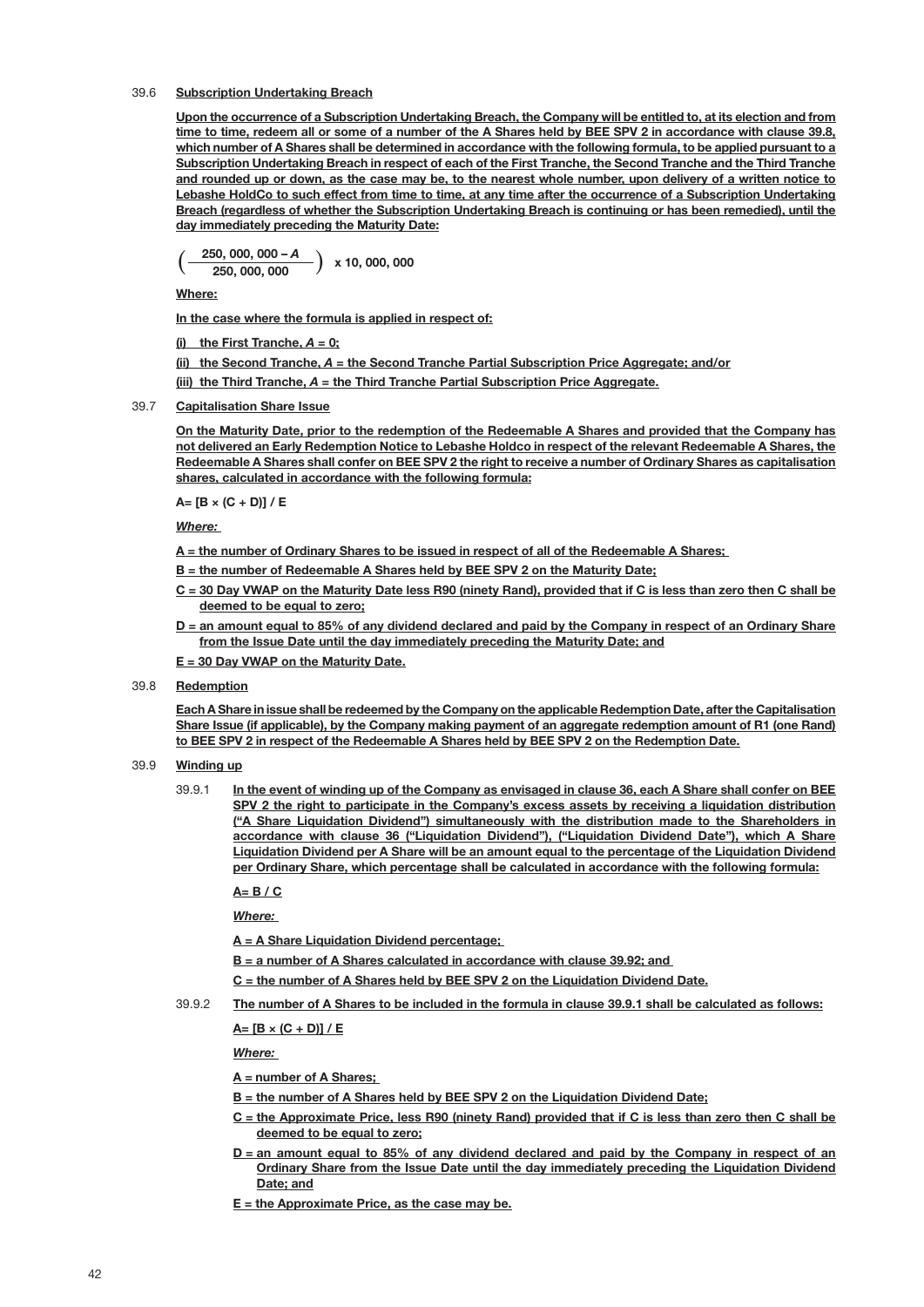39.9.3 The Approximate Price will be calculated in accordance with the following formula:

<span id="page-44-0"></span> $A = [B - (C \times D)] / E$ 

*Where:* 

- A = Approximate Price, provided that if this amount exceeds R90 (ninety Rand), the Approximate Price shall be calculated in accordance with clause 39.9.4;
- B = the value of the Company's assets together with the amount of any cash remaining after payments of the liabilities of the Company and the cost of winding up;
- C = an amount equal to 85% of any dividend declared and paid by the Company in respect of an Ordinary Share from the Issue Date until the day immediately preceding the Liquidation Dividend Date;
- D = number of A Shares held by BEE SPV 2 on the Liquidation Dividend Date; and
- E = the number of Ordinary Shares in issue net of any Ordinary Shares held by any of the Company's subsidiaries.
- 39.9.4 In the event that "A" calculated in accordance with clause [39.9.3](#page-44-0) exceeds R90 (ninety Rand), then the Approximate Price will be calculated in accordance with the following formula:

 $A= [B - (C \times D) + (E \times D)] / (D + F)$ 

*Where:* 

- A = Approximate Price;
- B = the value of the Company's assets together with the amount of any cash remaining after payments of the liabilities of the Company and the cost of winding up;
- C = an amount equal to 85% of any dividend declared and paid by the Company in respect of an Ordinary Share from the Issue Date until the day immediately preceding the Liquidation Dividend Date;
- D = number of A Shares held by BEE SPV 2 on the Liquidation Dividend Date;
- $E = R90$  (ninety Rand); and
- F = the number of Ordinary Shares in issue net of any Ordinary Shares held by any of the Company's subsidiaries.
- 39.10 Conflict

Save as otherwise provided for in the Act, if there is any conflict or inconsistency between this clause 39 and any other provision of this Memorandum of Incorporation, the provisions of this clause 39 shall prevail.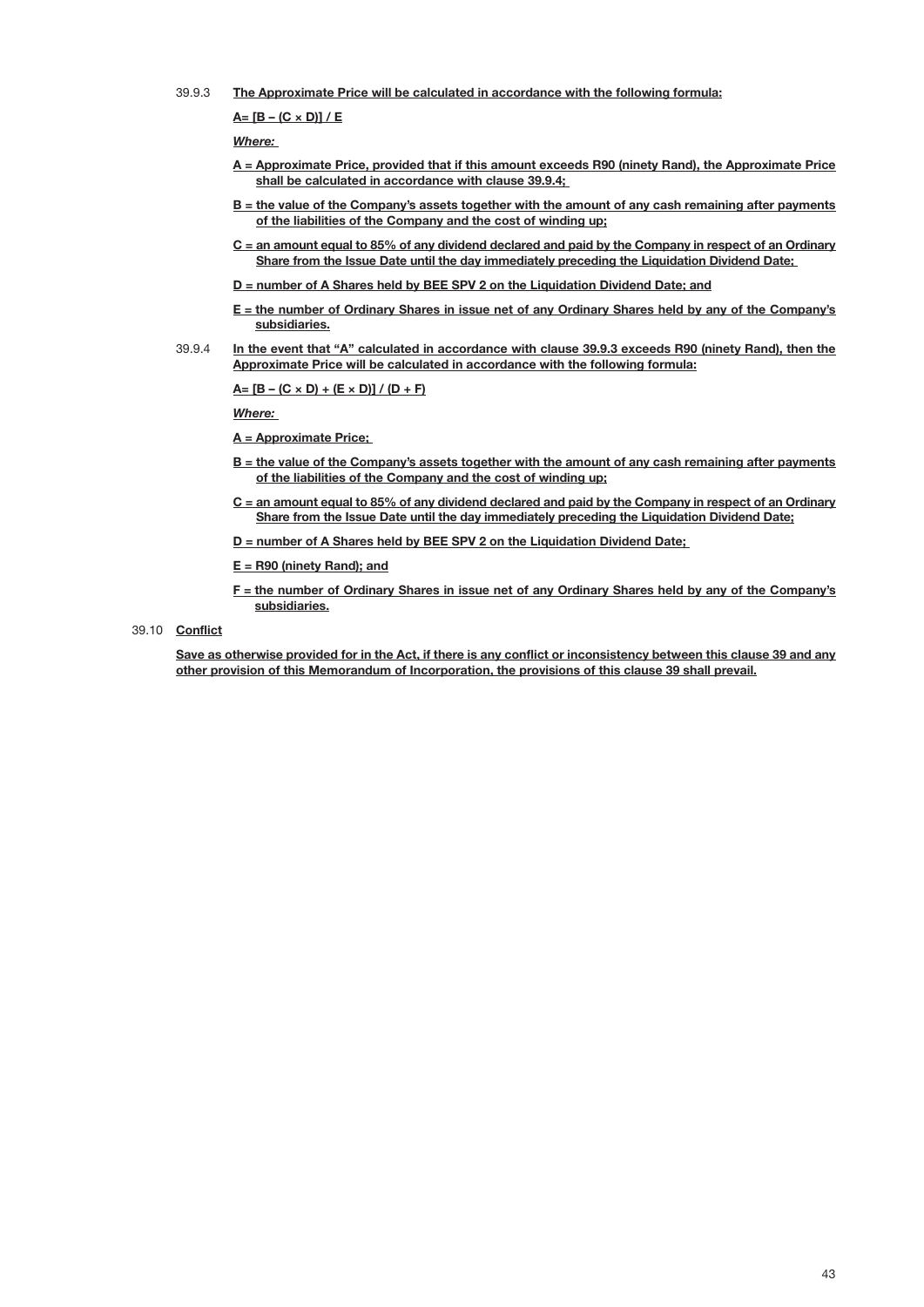## SHARE PRICE AND TRADING HISTORY OF EOH ORDINARY SHARES ON THE EXCHANGE

*The definitions and interpretations commencing on page* 5 *of the Circular to which this annexure is attached, apply to this annexure.*

## DAILY

The table below sets out the aggregate volumes and values and the highest and lowest prices of EOH Ordinary Shares traded on the Exchange for each day over the 30 trading days preceding the Last Practicable Date.

|             |             |         | <b>Volume</b>              |              |
|-------------|-------------|---------|----------------------------|--------------|
|             | <b>High</b> | Low     | number of                  | <b>Value</b> |
| <b>Date</b> | cents       | cents   | <b>EOH Ordinary Shares</b> | Rand         |
| 11/06/18    | 3 1 9 7     | 2910    | 435 840                    | 13 334 399   |
| 12/06/18    | 3 2 9 8     | 3 0 7 3 | 235 811                    | 7 505 784    |
| 13/06/18    | 3 2 4 0     | 3 1 6 0 | 181 970                    | 5 830 821    |
| 14/06/18    | 3 2 9 4     | 3 200   | 376 656                    | 12 142 444   |
| 15/06/18    | 3 2 9 6     | 3 107   | 771 709                    | 24 504 072   |
| 18/06/18    | 3 3 0 0     | 3 0 0 4 | 102 362                    | 3 212 730    |
| 19/06/18    | 3 2 2 4     | 3 0 0 1 | 351 747                    | 10 887 406   |
| 20/06/18    | 3 1 9 8     | 3 0 0 1 | 132 888                    | 4 059 468    |
| 21/06/18    | 3 0 8 4     | 2 8 3 0 | 305 536                    | 8912626      |
| 22/06/18    | 3 0 8 4     | 2870    | 344 892                    | 10 108 543   |
| 25/06/18    | 3 0 0 0     | 2 6 5 7 | 340 689                    | 9 425 623    |
| 26/06/18    | 2 7 4 8     | 2 3 3 9 | 1 012 123                  | 25 421 252   |
| 27/06/18    | 2730        | 2 4 0 1 | 825 902                    | 21 646 119   |
| 28/06/18    | 3 0 6 6     | 2 5 5 7 | 733 566                    | 20 805 148   |
| 29/06/18    | 3 2 7 9     | 3 0 0 7 | 656 497                    | 21 067 623   |
| 02/07/18    | 3 4 0 0     | 3 0 5 9 | 452 212                    | 14 732 077   |
| 03/07/18    | 3 2 9 4     | 3 100   | 448 200                    | 14 490 731   |
| 04/07/18    | 3 3 0 5     | 3 1 0 1 | 274 769                    | 9 001 307    |
| 05/07/18    | 3 3 0 0     | 3 1 5 1 | 166 449                    | 5 351 872    |
| 06/07/18    | 3 2 4 4     | 3 0 1 5 | 203 319                    | 6 253 709    |
| 09/07/18    | 3075        | 3 0 0 0 | 250 420                    | 7 587 636    |
| 10/07/18    | 3 2 1 5     | 3 0 4 0 | 247 843                    | 7811865      |
| 11/07/18    | 3 2 4 0     | 3 0 9 5 | 187 634                    | 5 868 964    |
| 12/07/18    | 3 2 9 9     | 3 1 2 2 | 229 951                    | 7 396 992    |
| 13/07/18    | 3 3 0 0     | 3 2 0 8 | 209 628                    | 6 801 402    |
| 16/07/18    | 3313        | 3 200   | 261 650                    | 8 482 765    |
| 17/07/18    | 3 3 4 7     | 3 2 0 9 | 415 734                    | 13 672 984   |
| 18/07/18    | 3540        | 3 3 3 6 | 651 219                    | 22 706 675   |
| 19/07/18    | 4 4 9 0     | 3550    | 1 384 955                  | 57 533 254   |
| 20/07/18    | 4 4 2 2     | 4 1 9 5 | 628 264                    | 26 639 913   |

## **MONTHLY**

The table below sets out the aggregate volumes and values and the highest and lowest prices of EOH Ordinary Shares traded on the Exchange for each month over the 12 months preceding the Last Practicable Date.

|                    |             |         | <b>Volume</b>              |              |
|--------------------|-------------|---------|----------------------------|--------------|
|                    | <b>High</b> | Low     | number of                  | <b>Value</b> |
| <b>Month ended</b> | cents       | cents   | <b>EOH Ordinary Shares</b> | Rand         |
| 31/08/17           | 11 348      | 9915    | 8 0 8 5 4 2 2              | 850 369 944  |
| 30/09/17           | 11 200      | 9 2 0 1 | 8 652 133                  | 875 680 671  |
| 31/10/17           | 10847       | 9 2 1 5 | 14 325 001                 | 1399 883 500 |
| 30/11/17           | 10 528      | 7983    | 14 849 292                 | 1354 809 339 |
| 31/12/17           | 8 5 0 0     | 2655    | 29 345 280                 | 1672 367 127 |
| 31/01/18           | 7 2 9 1     | 5 5 5 5 | 13 241 480                 | 849 970 935  |
| 28/02/18           | 7 7 4 4     | 5 5 0 1 | 7790237                    | 512 334 325  |
| 31/03/18           | 7 5 3 0     | 4 1 7 0 | 16 310 582                 | 903 250 631  |
| 30/04/18           | 4887        | 3525    | 22 839 005                 | 906 245 191  |
| 31/05/18           | 4 0 1 0     | 3078    | 14 328 506                 | 512 705 753  |
| 30/06/18           | 3 4 9 9     | 2 3 3 9 | 9 385 190                  | 282 772 407  |
| 20/07/18           | 4 4 9 0     | 3 0 0 0 | 6 012 247                  | 214 332 146  |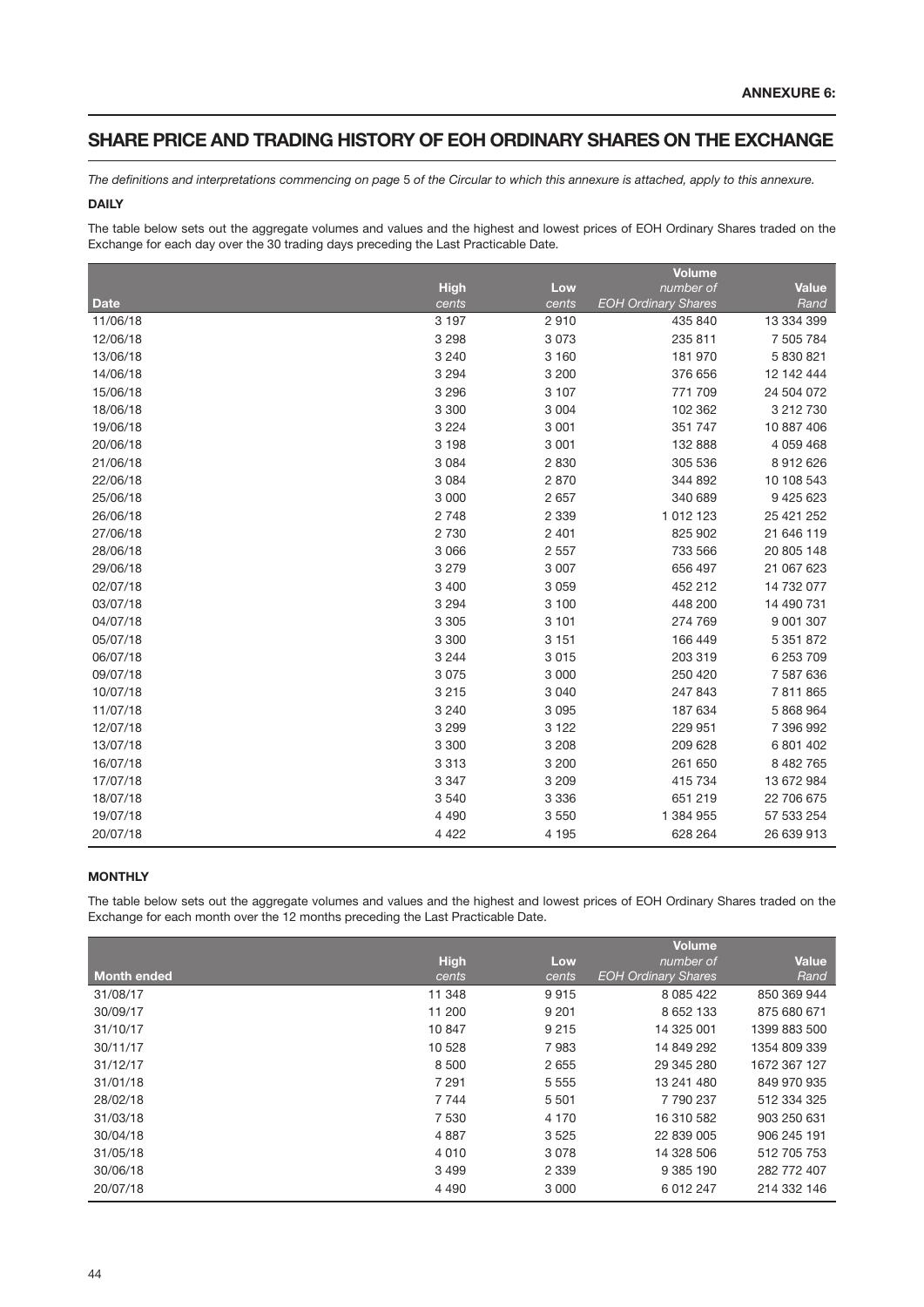

EOH HOLDINGS LIMITED (Incorporated in the Republic of South Africa) (Registration number 1998/014669/06) JSE Share code: EOH ISIN: ZAE000071072 ("EOH" or the "Company")

# NOTICE OF GENERAL MEETING

*The definitions and interpretations commencing on page* 5 *of the Circular to which this notice is incorporated, apply to this notice, unless a word or a term is otherwise defined herein.* 

## NOTICE OF GENERAL MEETING

Notice is hereby given that the General Meeting will be held at the registered office of the Company, at EOH Business Park, Ground Floor, Block D, 1 Osborne Lane, Gillooly's View, Bedfordview at 14h00 on Tuesday, 18 September 2018.

## PURPOSE OF THE GENERAL MEETING

The purpose of which is to consider, and if deemed fit, pass the following resolutions, with or without modification.

## SPECIAL RESOLUTIONS

## 1. SPECIAL RESOLUTION NUMBER 1: APPROVAL OF THE CREATION OF EOH A SHARES

"Resolved that, conditional upon the passing of Special Resolutions 2 and 3 and Ordinary Resolutions 1, 2, 3 and 4 (save to the extent that such resolutions are conditional upon the passing of this resolution) and the requisite filings with the CIPC having been completed, in terms of section 36(2)(a) of the Companies Act, paragraph 10.5 of Schedule 10 of the Listings Requirements and the EOH MOI, the existing authorised share capital of the Company be amended by way of the creation of 40 000 000 A shares of no par value in the share capital of EOH having the terms set out in the New EOH MOI, such that, pursuant to such creation, the authorised share capital of the Company shall comprise 500 000 000 authorised ordinary shares of no par value and 40 000 000 authorised A shares of no par value in the share capital of EOH."

#### *Voting in respect of Special Resolution 1*

*The percentage of voting rights required for Special Resolution number 1 to be adopted is at least 75% of the voting rights exercised on this resolution.* 

#### *Reason and effect of Special Resolution 1*

*The reason for Special Resolution number 1 is to authorise the Company to create A shares in accordance with section 36(2)(a) of the Companies Act, paragraph 10.5 of Schedule 10 of the Listings Requirements and the EOH MOI. The effect of Special Resolution number 1 is that the Company will create a new class of A shares having the terms set out in the New EOH MOI, such that, pursuant to such creation, the authorised share capital of the Company shall comprise 500 000 000 authorised ordinary shares of no par value and 40 000 000 authorised A shares of no par value in the share capital of EOH. Please refer to the Circular, and in particular paragraph [5.7](#page-17-1) thereof for further information in respect of the MOI Amendments.*

## 2. SPECIAL RESOLUTION NUMBER 2: AUTHORISATION FOR THE AMENDMENT OF THE EOH MOI

"Resolved that, conditional upon the passing of Special Resolutions 1 and 3 and Ordinary Resolutions 1, 2, 3 and 4 (save to the extent that such resolutions are conditional upon the passing of this resolution) and the requisite filings with the CIPC having been completed, in terms of section 16(1)(c) as read with section 16(5)(a) of the Companies Act, paragraph 10.5 of Schedule 10 of the Listings Requirements and the EOH MOI, the EOH MOI be and is hereby amended by substituting it in its entirety with the New EOH MOI, with effect from the date of filing of such New EOH MOI with the CIPC."

### *Voting in respect of Special Resolution 2*

*The percentage of voting rights required for Special Resolution number 2 to be adopted is at least 75% of the voting rights exercised on this resolution.* 

#### *Reason and effect of Special Resolution 2*

*The reason for Special Resolution number 2 is to authorise the Company to amend the EOH MOI in accordance with section 16(1)(c) of the Companies Act, paragraph 10.5 of Schedule 10 of the Listings Requirements and the EOH MOI. The effect of Special Resolution number 2 is that, following the filing of the New EOH MOI with the CIPC, the New EOH MOI shall be adopted by the Company. Please refer to the Circular, and in particular paragraph [5.7](#page-17-1) thereof for further information in respect of the MOI Amendments.*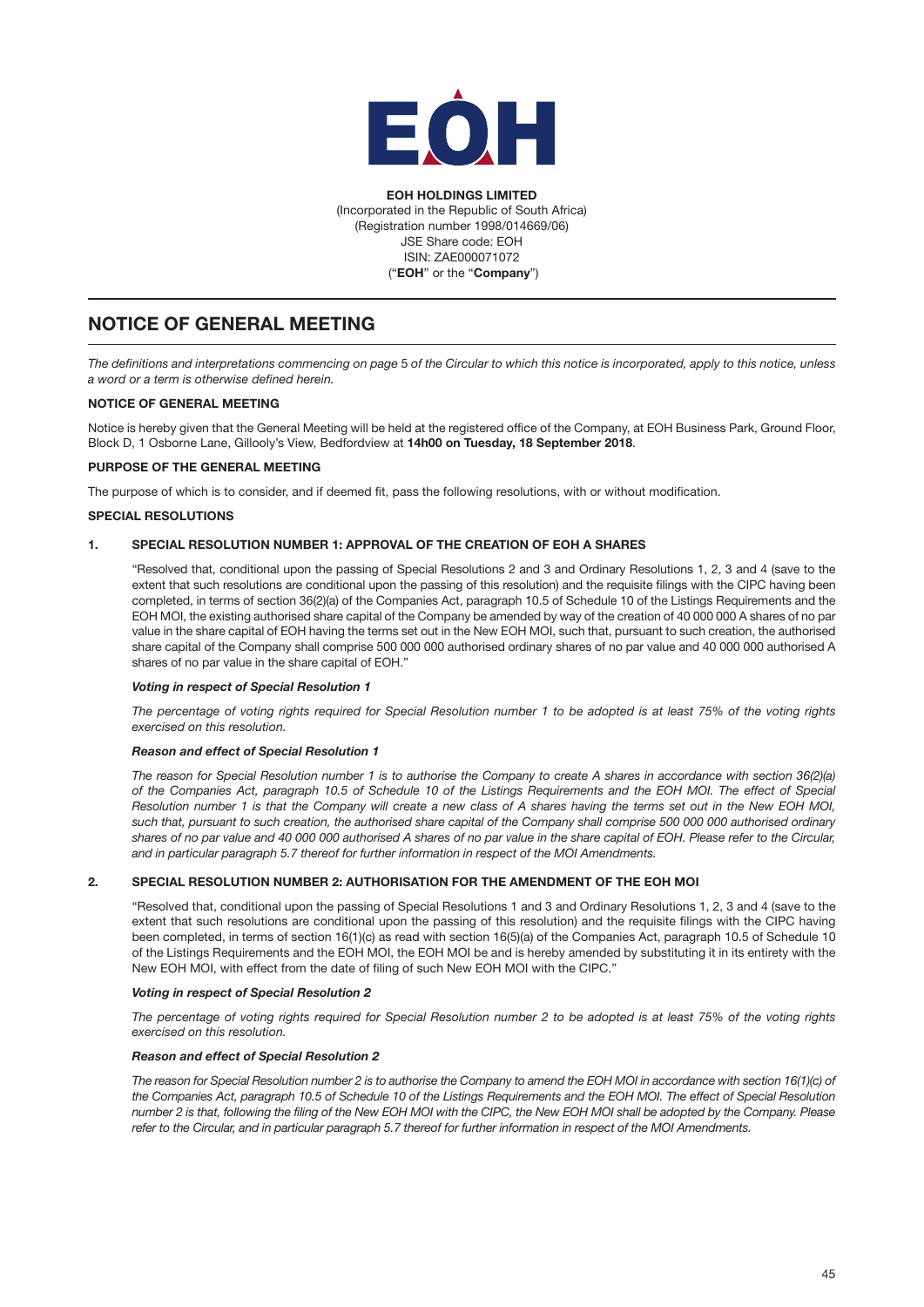#### 3. SPECIAL RESOLUTION NUMBER 3: AUTHORITY TO ISSUE THE CAPITALISATION SHARES IN TERMS OF SECTION 41(3) OF THE COMPANIES ACT

"Resolved that, conditional upon the passing of Special Resolutions 1 and 2 and Ordinary Resolutions 1, 2, 3 and 4 (save to the extent that such resolutions are conditional upon the passing of this resolution), in terms of section 41(3) of the Companies Act and the EOH MOI, the Company be and is hereby authorised to issue the Capitalisation Shares to BEE SPV 2 on the Maturity Date, the number of which shall be determined in accordance with the A Share Formula, for purposes of implementing the Capitalisation Issue and on the terms and subject to the conditions applicable to the EOH A Shares as set out in the New EOH MOI and as envisaged in the Relationship Agreement."

#### *Voting in respect of Special Resolution 3*

*The percentage of voting rights required for Special Resolution number 3 to be adopted is at least 75% of all the voting rights exercised on this resolution.* 

## *Reason and effect of Special Resolution 3*

*The reason for Special Resolution number 3 is to authorise the Company to issue the Capitalisation Shares, determined in accordance with the A Share Formula, which may amount to an issue of EOH Ordinary Shares in excess of 30% of the issued share capital of EOH, as contemplated in section 41(3) of the Companies Act. The effect of Special Resolution number 3 is that the Company will issue the Capitalisation Shares to BEE SPV 2 on the Maturity Date, the number of which shall be determined in accordance with the A Share Formula. Please refer to the Circular, and in particular paragraph [5.5](#page-15-0) thereof for further information in respect of the issue of the Capitalisation Shares pursuant to the Capitalisation Issue.*

## ORDINARY RESOLUTIONS

## 1. ORDINARY RESOLUTION NUMBER 1: APPROVAL OF THE SPECIFIC ISSUE OF THE SUBSCRIPTION EOH ORDINARY SHARES IN TERMS OF PARAGRAPH 5.51 OF THE LISTINGS REQUIREMENTS

"Resolved that, conditional upon the passing of Special Resolutions 1, 2 and 3 and Ordinary Resolutions 2, 3 and 4 (save to the extent that such resolutions are conditional upon the passing of this resolution), in terms of paragraph 5.51 of the Listings Requirements and the EOH MOI, the Company be and is hereby authorised, by way of a specific authority, to allot and issue the Subscription EOH Ordinary Shares to BEE SPV 1 for an aggregate cash subscription price of R250 000 000, on the terms and subject to the conditions of the Subscription Agreement."

#### *Voting in respect of Ordinary Resolution 1*

*The percentage of voting rights required for Ordinary Resolution number 1 to be adopted is at least 75% of the votes cast in*  favour of this resolution by all Shareholders (excluding Lebashe and its associates) present in person or represented by proxy at *the General Meeting.* 

#### *Reason and effect of Ordinary Resolution 1*

*The reason for Ordinary Resolution number 1 is to authorise the Company to issue the Subscription EOH Ordinary Shares to BEE SPV 1 by way of a specific issue for cash in terms of paragraph 5.51 of the Listings Requirements. The effect of Ordinary Resolution number 1 is that the Company will issue the Subscription EOH Ordinary Shares to BEE SPV 1, for an aggregate cash subscription price of R250 000 000, for purposes of implementing the Initial Subscription. Please refer to the Circular, and in particular paragraph [5.4](#page-15-1) thereof, for further information in respect of the issue of the Subscription EOH Ordinary Shares pursuant to the Initial Subscription.*

### 2. ORDINARY RESOLUTION NUMBER 2: APPROVAL OF THE SPECIFIC ISSUE OF THE SUBSCRIPTION EOH A SHARES IN TERMS OF PARAGRAPH 5.51 OF THE LISTINGS REQUIREMENTS

"Resolved that, conditional upon the passing of Special Resolutions 1, 2 and 3 and Ordinary Resolutions 1, 3 and 4 (save to the extent that such resolutions are conditional upon the passing of this resolution), in terms of paragraph 5.51 of the Listings Requirements, the Company be and is hereby authorised, by way of a specific authority, to allot and issue the Subscription EOH A Shares to BEE SPV 2 for a nominal aggregate subscription price of R1.00, on the terms and subject to the conditions of the Subscription Agreement."

#### *Voting in respect of Ordinary Resolution 2*

*The percentage of voting rights required for Ordinary Resolution number 2 to be adopted is at least 75% of the votes cast in*  favour of this resolution by all Shareholders (excluding Lebashe and its associates) present in person or represented by proxy at *the General Meeting.* 

#### *Reason and effect of Ordinary Resolution 2*

*The reason for Ordinary Resolution number 2 is to authorise the Company to issue the Subscription EOH A Shares to BEE SPV 2 by*  way of a specific issue for cash in terms of paragraph 5.51 of the Listings Requirements. The effect of Ordinary Resolution number 2 *is that the Company will issue the Subscription EOH A Shares to BEE SPV 2, for a nominal aggregate subscription price of R1.00, for purposes of implementing the A Share Issue. Please refer to the Circular, and in particular paragraph [5.5](#page-15-0) thereof, for further information in respect of the issue of the Subscription EOH A Shares pursuant to the A Share Issue.*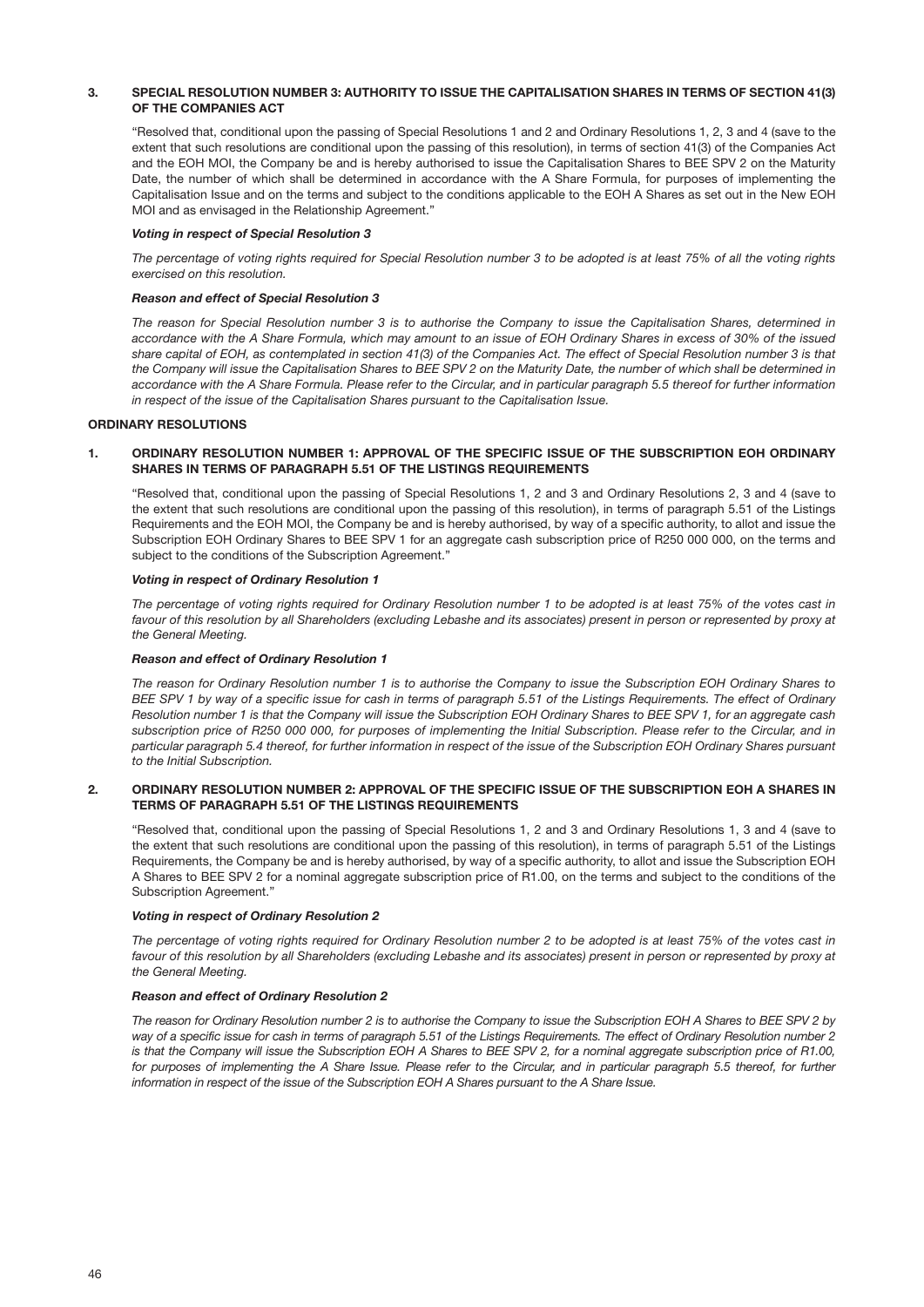#### 3. ORDINARY RESOLUTION NUMBER 3: APPROVAL OF THE SPECIFIC ISSUE OF THE CAPITALISATION SHARES IN TERMS OF PARAGRAPH 5.51 OF THE LISTINGS REQUIREMENTS

"Resolved that, conditional upon the passing of Special Resolutions 1, 2 and 3 and Ordinary Resolutions 1, 2 and 4 (save to the extent that such resolutions are conditional upon the passing of this resolution), in terms of paragraph 5.51 of the Listings Requirements, the Company be and is hereby authorised, by way of a specific authority, to allot and issue the Capitalisation Shares to BEE SPV 2 on the Maturity Date, the number of which shall be determined in accordance with the A Share Formula, on the terms and subject to the conditions applicable to the EOH A Shares as set out in the New EOH MOI and as envisaged in the Relationship Agreement."

#### *Voting in respect of Ordinary Resolution 3*

*The percentage of voting rights required for Ordinary Resolution number 3 to be adopted is at least 75% of the votes cast in*  favour of this resolution by all Shareholders (excluding Lebashe and its associates) present in person or represented by proxy at *the General Meeting.* 

#### *Reason and effect of Ordinary Resolution 3*

*The reason for Ordinary Resolution number 3 is to authorise the Company to issue the Capitalisation Shares to BEE SPV 2 by way of a specific issue for cash in terms of paragraph 5.51 of the Listings Requirements. The effect of Ordinary Resolution number 3 is that the Company will issue the Capitalisation Shares to BEE SPV 2 on the Maturity Date, the number of which shall be determined in accordance with the A Share Formula, for purposes of implementing the Capitalisation Issue. Please refer to the Circular, and in particular paragraph [5.5](#page-15-0) thereof, for further information in respect of the issue of the Capitalisation Shares pursuant to the Capitalisation Issue.*

#### 4. ORDINARY RESOLUTION NUMBER 4: APPROVAL OF THE SPECIFIC ISSUE OF THE SUBSCRIPTION UNDERTAKING SHARES IN TERMS OF PARAGRAPH 5.51 OF THE LISTINGS REQUIREMENTS

"Resolved that, conditional upon the passing of Special Resolutions 1, 2 and 3 and Ordinary Resolutions 1, 2 and 3 (save to the extent that such resolutions are conditional upon the passing of this resolution), in terms of paragraph 5.51 of the Listings Requirements and the EOH MOI, the Company be and is hereby authorised, by way of a specific authority, to allot and issue the Subscription Undertaking Shares to Lebashe Financial Services for an aggregate cash subscription price of R750 000 000, on the terms and subject to the conditions of the Subscription Undertaking Agreement."

## *Voting in respect of Ordinary Resolution 4*

*The percentage of voting rights required for Ordinary Resolution number 4 to be adopted is at least 75% of the votes cast in*  favour of this resolution by all Shareholders (excluding Lebashe and its associates) present in person or represented by proxy at *the General Meeting.* 

#### *Reason and effect of Ordinary Resolution 4*

*The reason for Ordinary Resolution number 4 is to authorise the Company to issue the Subscription Undertaking Shares to Lebashe Financial Services by way of a specific issue for cash in terms of paragraph 5.51 of the Listings Requirements. The effect of Ordinary Resolution number 4 is that the Company will issue the Subscription Undertaking Shares to Lebashe Financial Services, for an aggregate cash subscription price of R750 000 000, for purposes of implementing the Subscription Undertaking. Please refer to the Circular, and in particular paragraph [5.6](#page-16-2) thereof, for further information in respect of the issue of the Subscription Undertaking Shares pursuant to the Subscription Undertaking.*

## RECORD DATE

The record date, in terms of section 59 of the Companies Act, for Shareholders to be recorded in the Register in order to:

- receive the Notice of General Meeting is Friday, 10 August 2018; and
- attend, participate in and vote at the General Meeting is Friday, 7 September 2018 and, accordingly, the last day to trade in order to be eligible to vote at the General Meeting is Tuesday, 4 September 2018.

#### PROXIES

A Shareholder entitled to attend, participate in and vote at the General Meeting is entitled to appoint one or more proxies to attend, participate in and vote in his or her stead. A proxy need not be a Shareholder. For the convenience of Certificated Shareholders and Dematerialised Shareholders with "*own name*" registration, the Form of Proxy is attached.

Duly completed Forms of Proxy must be lodged with the Transfer Secretaries not less than 48 hours before the commencement of the General Meeting or be handed to the chairman of the General Meeting before the appointed proxy exercises any of the relevant shareholder rights at the General Meeting.

Dematerialised Shareholders without "*own name*" registration who wish to attend the General Meeting in person should request their Broker or CSDP to provide them with the necessary letter of representation in terms of their custody agreement with their Broker or CSDP. Dematerialised Shareholders without "*own name*" registration who do not wish to attend but wish to vote at the General Meeting must advise their Broker or CSDP of their voting instructions. Dematerialised Shareholders without "*own name*" registration should contact their Broker or CSDP with regard to the cut-off time for their voting instructions.

In compliance with the provisions of section 58(8)(b)(i) of the Companies Act, a summary of the rights of a Shareholder to be represented by proxy, as set out in section 58 of the Act, is set out in the Form of Proxy attached.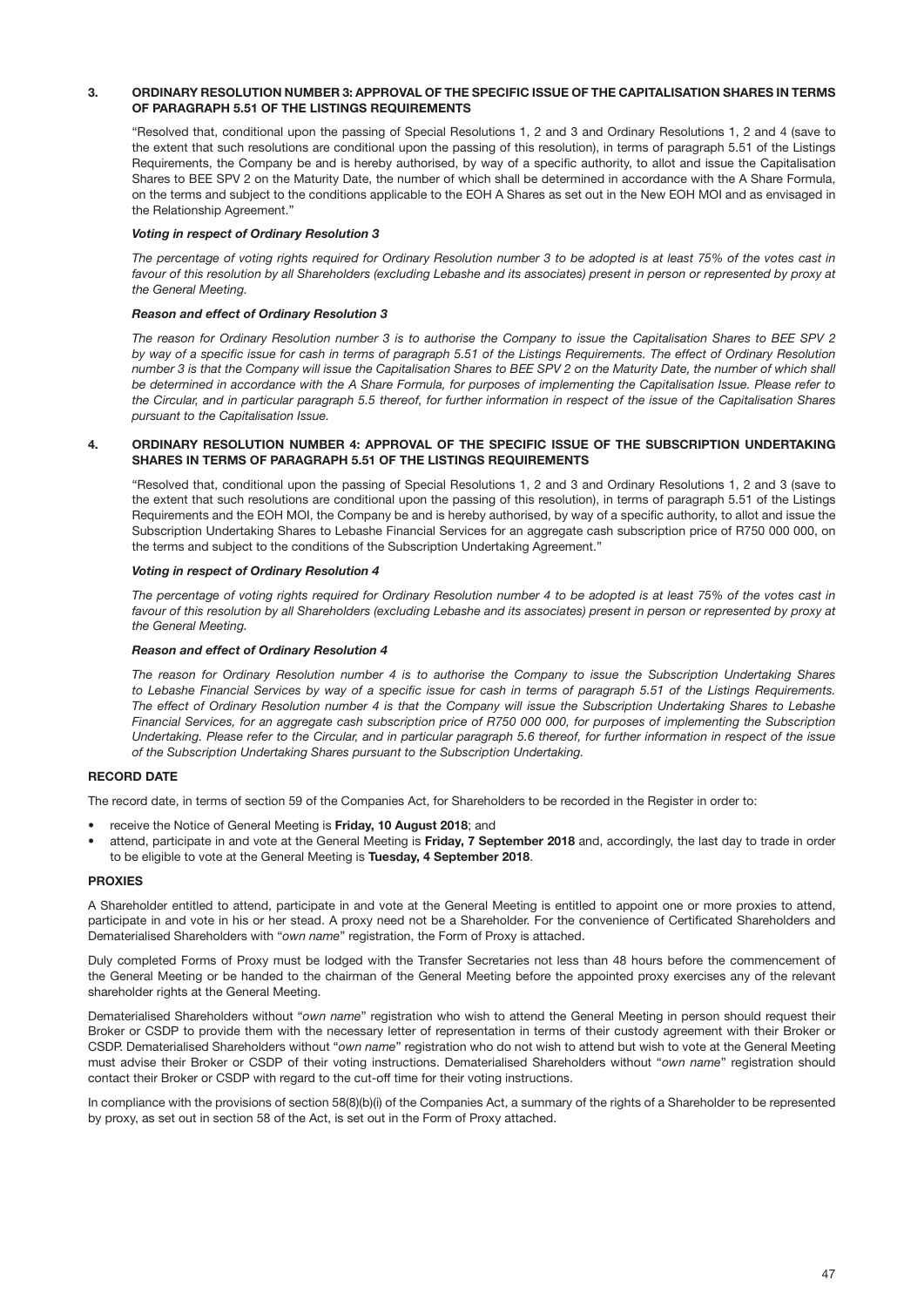## VOTING

On a show of hands, every Shareholder present in person or represented by proxy shall have only one vote. On a poll, every Shareholder present in person or represented by proxy shall have one vote for every EOH Ordinary Share held in the Company by such Shareholder.

Pursuant to section 48(2)(b)(ii) of the Companies Act, the votes of EOH Ordinary Shares held by Subsidiaries of EOH may not be exercised with respect to the Resolutions. Accordingly, V55 Investments will not be entitled to vote its EOH Ordinary Shares in respect of any of the Resolutions.

Pursuant to Schedule 14 of the Listings Requirements, the EOH Share Trust will not be entitled to vote its EOH Ordinary Shares in respect of the Ordinary Resolutions 1, 2, 3 and 4 to be proposed at the General Meeting.

#### PROOF OF IDENTIFICATION REQUIRED

In terms of section 63(1) of the Companies Act, any Shareholder or proxy who intends to attend or participate at the General Meeting must be able to present reasonably satisfactory identification at the General Meeting for such Shareholder or proxy to attend and participate in the General Meeting. A green bar-coded or smart card identification document, issued by the South African Department of Home Affairs, a driver's license or a valid passport will be accepted as sufficient identification.

#### ELECTRONIC PARTICIPATION

Shareholders or their proxies may participate in (but not vote at) the General Meeting by way of telephone conference call. If they wish to do so they:

- must contact EOH's company secretary (by email at the address [adri.els@eoh.co.za\)](mailto:adri.els@eoh.co.za) by no later than 14h00 on Friday, 14 September 2018 in order to obtain dial-in details for the conference call;
- will be required to provide reasonably satisfactory identification; and
- will be billed separately by their own telephone service providers for their telephone call to participate in the General Meeting.

Shareholders or their proxies will not be able to vote telephonically at the General Meeting and will still need to appoint a proxy or representative to attend the General Meeting in person and to vote on their behalf at the General Meeting (refer to the section entitled "*Voting, Attendance and Representation at the General Meeting*" commencing on page 3 of this Circular).

By order of the Board

Adri Els Company Secretary

Tuesday, 14 August 2018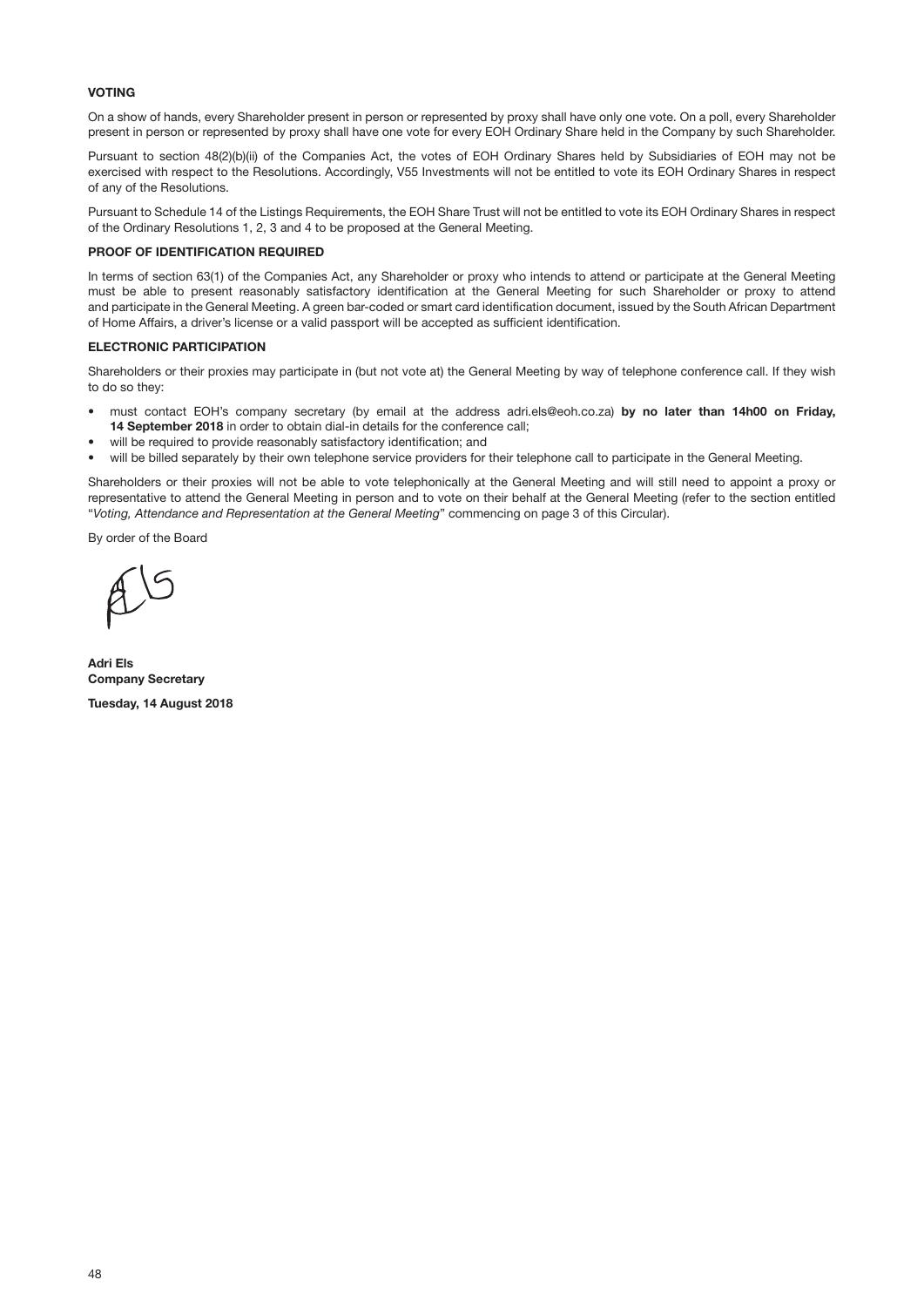

EOH HOLDINGS LIMITED (Incorporated in the Republic of South Africa) (Registration number 1998/014669/06) JSE Share code: EOH ISIN: ZAE000071072 ("EOH" or the "Company")

# FORM OF PROXY (FOR USE BY CERTIFICATED SHAREHOLDERS AND DEMATERIALISED SHAREHOLDERS WITH "*OWN NAME*" REGISTRATION)

The definitions and interpretations commencing on page 5 of the Circular to which this form is attached, apply to this form, unless a word or a term is otherwise defined herein*.* 

This Form of Proxy is only for use by:

- Certificated Shareholders; and
- Dematerialised Shareholders with "*own name*" registration,

in respect of the General Meeting of EOH Shareholders to be held at the registered office of the Company, at EOH Business Park, Ground Floor, Block D, 1 Osborne Lane, Gillooly's View, Bedfordview at 14h00 on Tuesday, 18 September 2018, and at any postponement or adjournment thereof.

Shareholders who have Dematerialised their EOH Ordinary Shares with a Broker or CSDP, other than with "*own name*" registration, must arrange with the Broker or CSDP concerned to provide them with the necessary letter of representation to attend the General Meeting or the Shareholders concerned must instruct their Broker or CSDP as to how they wish to vote in this regard. This must be done in terms of the agreement entered into between the Shareholder and the Broker or CSDP concerned.

|                                                                                                                                                                                                                                      | (Full names in block letters)                            |
|--------------------------------------------------------------------------------------------------------------------------------------------------------------------------------------------------------------------------------------|----------------------------------------------------------|
| $of$ $\overline{\phantom{a}}$                                                                                                                                                                                                        | (address)                                                |
|                                                                                                                                                                                                                                      |                                                          |
|                                                                                                                                                                                                                                      | $($ email) $\qquad$                                      |
| being the holder / custodian of <b>container and the holder of the set of the set of the set of the set of the set of the set of the set of the set of the set of the set of the set of the set of the set of the set of the set</b> | EOH Ordinary Shares, hereby appoint (see notes 1 and 2): |
|                                                                                                                                                                                                                                      | or failing him / her,                                    |
|                                                                                                                                                                                                                                      | or failing him / her,                                    |
|                                                                                                                                                                                                                                      |                                                          |

the chairman of the General Meeting, as my / our proxy to attend, participate in and act on my / our behalf at the General Meeting (and at any postponement or adjournment thereof) and, on a poll or on a show of hands, to vote in my stead and to vote for or against the Resolutions or abstain from voting thereon in respect of the EOH Ordinary Shares registered in my / our name(s), in accordance with the following instructions (see note 3):

|                                                                                         | For | Against | <b>Abstain</b> |
|-----------------------------------------------------------------------------------------|-----|---------|----------------|
| Special Resolution number 1: Approval of the creation of EOH A Shares                   |     |         |                |
| Special Resolution number 2: Authorisation for the amendment of the EOH MOI             |     |         |                |
| Special Resolution number 3: Authority to issue the Capitalisation Shares in terms      |     |         |                |
| of section 41(3) of the Companies Act                                                   |     |         |                |
| <b>Ordinary Resolution number 1:</b> Approval of the specific issue of the Subscription |     |         |                |
| EOH Ordinary Shares in terms of paragraph 5.51 of the Listings Requirements             |     |         |                |
| <b>Ordinary Resolution number 2:</b> Approval of the specific issue of the Subscription |     |         |                |
| EOH A Shares in terms of paragraph 5.51 of the Listings Reguirements                    |     |         |                |
| Ordinary Resolution number 3: Approval of the specific issue of the Capitalisation      |     |         |                |
| Shares in terms of paragraph 5.51 of the Listings Requirements                          |     |         |                |
| <b>Ordinary Resolution number 4:</b> Approval of the specific issue of the Subscription |     |         |                |
| Undertaking Shares in terms of paragraph 5.51 of the Listings Requirements              |     |         |                |

Please indicate with an "X" or the relevant number of EOH Ordinary Shares, in the applicable space, how you wish your votes to be cast. Unless otherwise directed, the proxy will vote as he/she deems fit.

| Signed at                      | on        | 2018 |
|--------------------------------|-----------|------|
| Signature(s)                   | Capacity  |      |
| Assisted by (where applicable) | Signature |      |
|                                |           |      |

Please read the notes on the reverse side hereof.